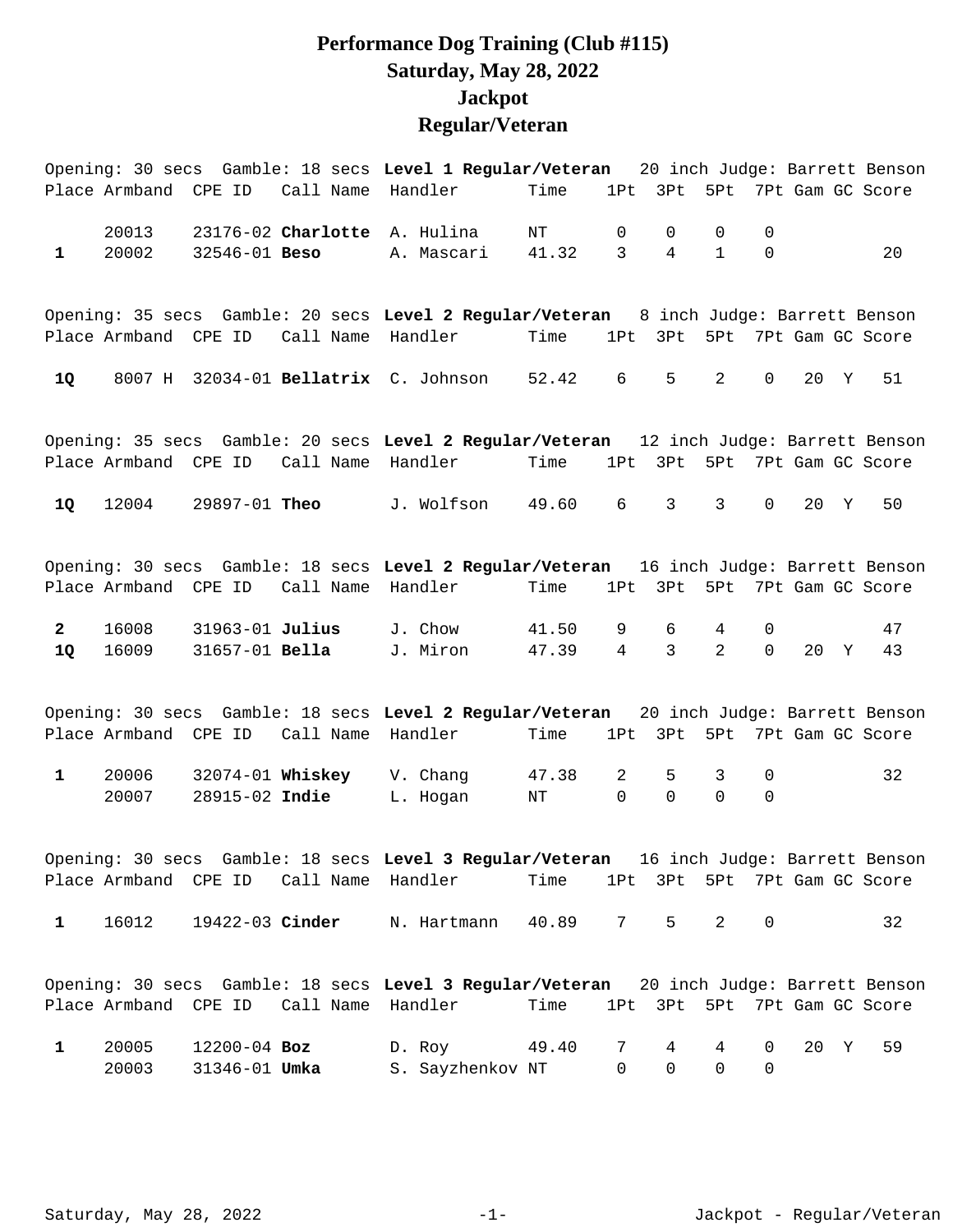Opening: 35 secs Gamble: 20 secs **Level 5 Regular/Veteran** 8 inch Judge: Barrett Benson Place Armband CPE ID Call Name Handler Time 1Pt 3Pt 5Pt 7Pt Gam GC Score 8001 05129-05 M. Moore 42.48 4 4 2 0 20 Y 46 **3Q Cruise**  8002 28529-01 **Nala** T. Quinn 56.82 4 3 2 0 20 Y 43 8004 28288-01 C. Lam 63.20 7 3 2 0 20 Y 46 **4 Mia**  8005 17416-02 W. Watts 39.80 5 4 2 0 20 Y 47 **1Q D'Artagnan** 8009 22252-01 G. Owashi 51.84 6 4 0 0 18 **Ollie**  8012 22252-02 G. Owashi 55.68 4 2 2 0 20 Y 40 **Maizie**  8008 V 05129-04 M. Moore 41.83 5 4 2 0 20 Y 47 **2Q Levi**  8011 V 04911-06 Murphy V. Hill 51.46 4 3 3 0 28

Opening: 35 secs Gamble: 20 secs **Level 5 Regular/Veteran** 12 inch Judge: Barrett Benson Place Armband CPE ID Call Name Handler Time 1Pt 3Pt 5Pt 7Pt Gam GC Score 12003 V 12943-02 K. Hawthorne 49.25 0 2 5 0 20 Y 51 **1Q Oliver** 

Opening: 30 secs Gamble: 18 secs **Level 5 Regular/Veteran** 16 inch Judge: Barrett Benson Place Armband CPE ID Call Name Handler Time 1Pt 3Pt 5Pt 7Pt Gam GC Score

16003 07078-02 J. Kinney 48.00 3 6 2 0 20 Y 51 **1Q Star** 

Opening: 35 secs Gamble: 20 secs **Level C Regular/Veteran** 8 inch Judge: Barrett Benson Place Armband CPE ID Call Name Handler Time 1Pt 3Pt 5Pt 7Pt Gam GC Score 10 8010 17714-03 **Brooklyn** S. Yarvis 42.97 3 6 3 0 20 Y 56

Opening: 30 secs Gamble: 18 secs **Level C Regular/Veteran** 16 inch Judge: Barrett Benson Place Armband CPE ID Call Name Handler Time 1Pt 3Pt 5Pt 7Pt Gam GC Score 16006 27855-01 G. Davydov 36.55 8 2 2 0 20 Y 44 **2Q Bondi**  16011 V 04945-04 P. Rundel 41.52 5 4 3 0 20 Y 52 **1Q Cooper** 

Opening: 30 secs Gamble: 18 secs **Level C Regular/Veteran** 20 inch Judge: Barrett Benson Place Armband CPE ID Call Name Handler Time 1Pt 3Pt 5Pt 7Pt Gam GC Score 20008 19485-03 H. McAllister 41.14 7 4 3 0 20 Y 54 **1Q Ripley** 

Saturday, May 28, 2022 -2- 2- Jackpot - Regular/Veteran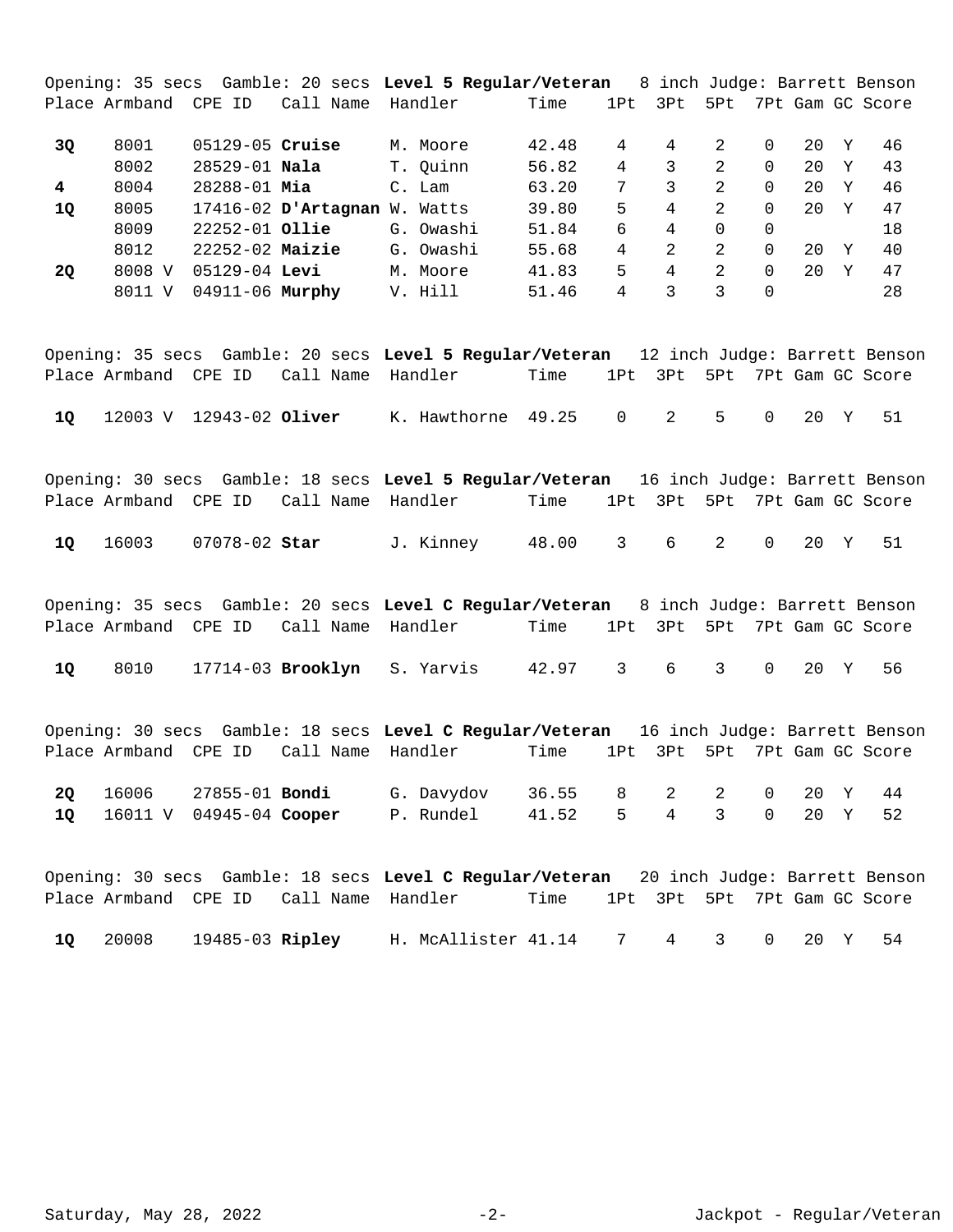#### **Performance Dog Training (Club #115) Saturday, May 28, 2022 Jackpot Enthusiast**

|              |                      |                        |                   | Opening: 30 secs Gamble: 18 secs Level 3 Enthusiast (20) 16 inch Judge: Barrett Benson                      |           |                |                 |                 |             |      |                          |
|--------------|----------------------|------------------------|-------------------|-------------------------------------------------------------------------------------------------------------|-----------|----------------|-----------------|-----------------|-------------|------|--------------------------|
|              | Place Armband CPE ID |                        |                   | Call Name Handler                                                                                           | Time      | 1Pt            | 3Pt             |                 |             |      | 5Pt 7Pt Gam GC Score     |
| 10           |                      | 20010 T 27518-03 Knyxx |                   | R. Aikin 42.88                                                                                              |           | $3^{\circ}$    | 3 <sup>7</sup>  | $4\overline{ }$ | $\Omega$    | 20 Y | 52                       |
|              |                      | Place Armband CPE ID   |                   | Opening: 30 secs Gamble: 18 secs Level 3 Enthusiast (24) 20 inch Judge: Barrett Benson<br>Call Name Handler | Time      | 1Pt            | 3Pt             |                 |             |      | 5Pt 7Pt Gam GC Score     |
| $\mathbf{1}$ |                      |                        |                   | 24001 T 28915-01 Luca L. Hogan 50.50                                                                        |           | $5^{\circ}$    | $2 \quad$       | 2               | $\Omega$    | 20 Y | 41                       |
|              |                      | Place Armband CPE ID   |                   | Opening: 30 secs Gamble: 18 secs Level 4 Enthusiast (20) 16 inch Judge: Barrett Benson<br>Call Name Handler | Time      | 1Pt            |                 |                 |             |      | 3Pt 5Pt 7Pt Gam GC Score |
|              |                      |                        |                   | 20012 T 18640-04 <b>Bodhi</b> C. Gerdes                                                                     | NT        | $\overline{0}$ | $\Omega$        | $\Omega$        | $\mathbf 0$ |      |                          |
|              | Place Armband CPE ID |                        | Call Name Handler | Opening: 35 secs Gamble: 20 secs Level 5 Enthusiast (8) 4 inch Judge: Barrett Benson                        | Time      | 1Pt            | 3Pt             | 5Pt             |             |      | 7Pt Gam GC Score         |
| 1Q           |                      |                        |                   | 8013 T 17714-01 Max S. Yarvis                                                                               | 55.87     | 6              | $4\overline{ }$ | 2               | $\Omega$    | 20 Y | 48                       |
|              | Place Armband CPE ID |                        | Call Name Handler | Opening: 35 secs Gamble: 20 secs Level 5 Enthusiast (12) 8 inch Judge: Barrett Benson                       | Time      | 1Pt            | 3Pt             |                 |             |      | 5Pt 7Pt Gam GC Score     |
|              | 12001 V              | 21413-01 Maui          |                   | A. Thom                                                                                                     | $\rm{NT}$ | $\mathbf 0$    | $\Omega$        | $\Omega$        | 0           |      |                          |

1 12002 T 25248-02 Hasbro J. Jones 50.42 3 1 1 0 20 Y 31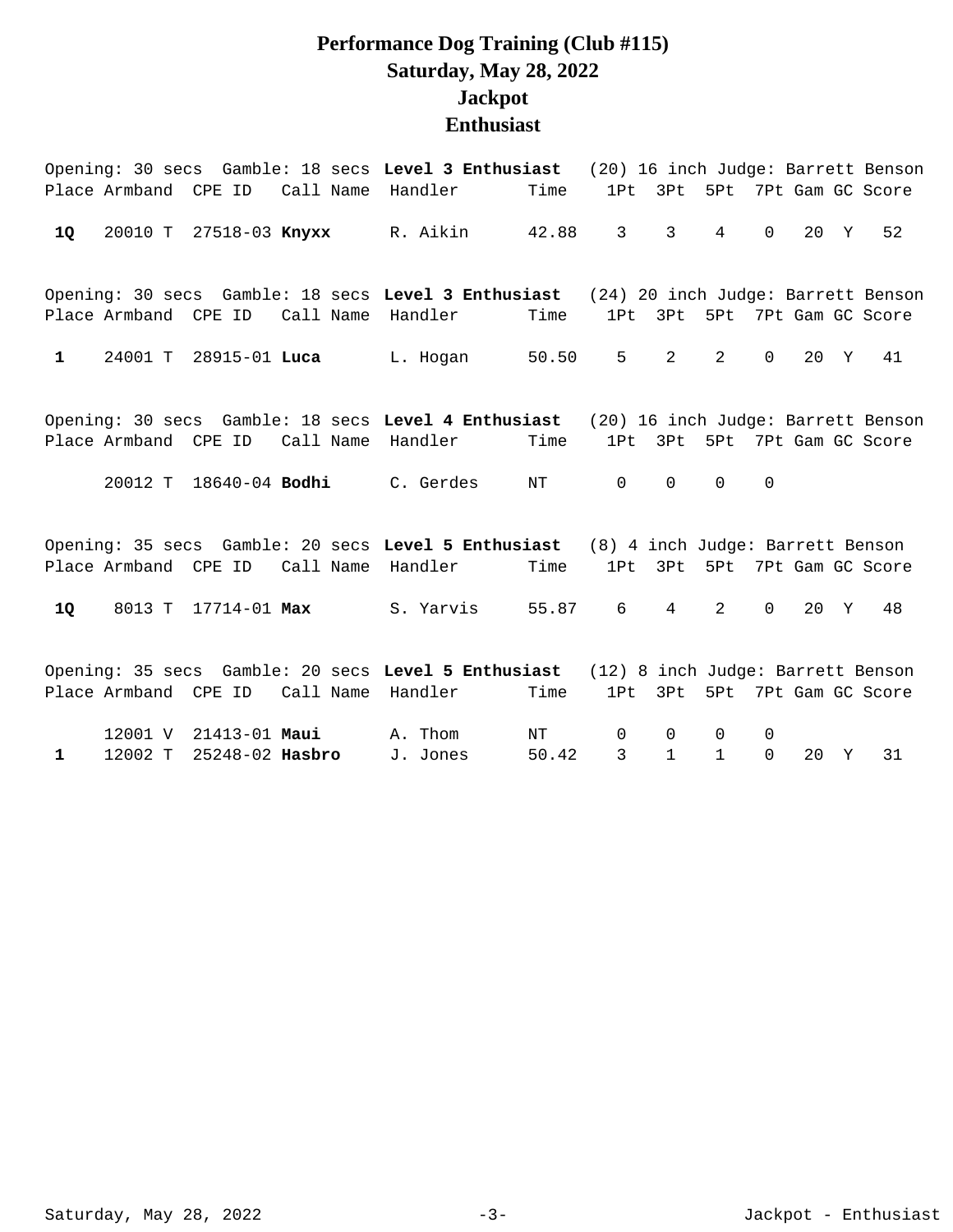## **Performance Dog Training (Club #115) Saturday, May 28, 2022 Jackpot Specialist**

|    |                                |                                        | Opening: 35 secs Gamble: 20 secs Level 5 Specialist (4) 4 inch Judge: Barrett Benson                                                 |       |             |                 |        |                              |
|----|--------------------------------|----------------------------------------|--------------------------------------------------------------------------------------------------------------------------------------|-------|-------------|-----------------|--------|------------------------------|
|    |                                | Place Armband CPE ID Call Name Handler |                                                                                                                                      | Time  |             |                 |        | 1Pt 3Pt 5Pt 7Pt Gam GC Score |
|    | 4001 S 26339-01 Foxie          |                                        | J. Peterson                                                                                                                          |       | 56.63 4 4 2 |                 | 0 20 Y | - 46                         |
|    |                                |                                        | Opening: 35 secs Gamble: 20 secs Level 5 Specialist (16) 8 inch Judge: Barrett Benson<br>Place Armband CPE ID Call Name Handler Time |       |             |                 |        | 1Pt 3Pt 5Pt 7Pt Gam GC Score |
| 10 | 16007 S 05253-03 <b>Bonnie</b> |                                        | L. Lotz                                                                                                                              | 46.30 |             | 8 3 1 0 20 Y 42 |        |                              |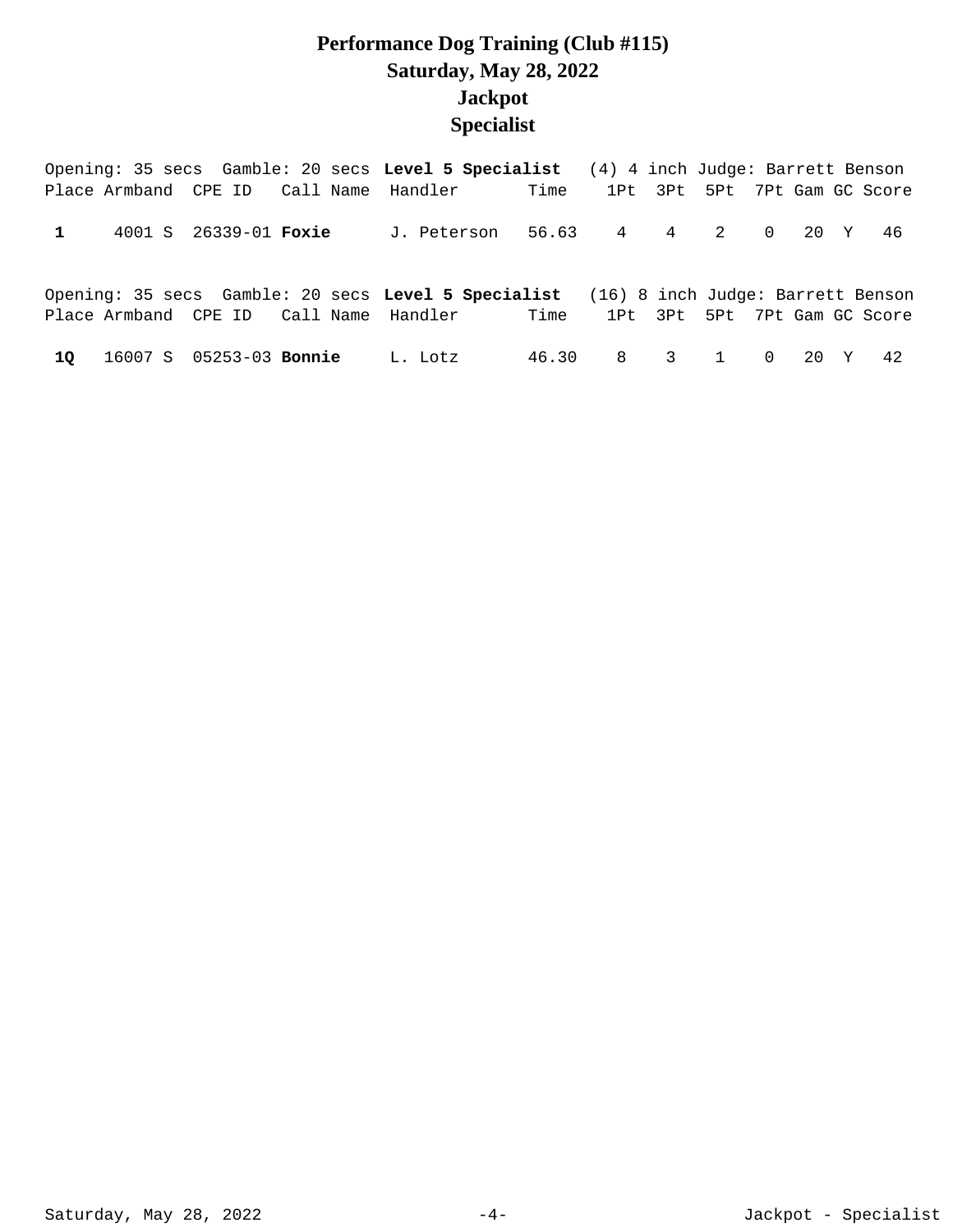#### **Performance Dog Training (Club #115) Saturday, May 28, 2022 Standard Regular/Veteran**

|              |                      |                         |                              | Distance: 147 yds SCT: 59 secs Level 5 Regular/Veteran                                          |       | 8 inch Judge: Barrett Benson |          |          |          |             |                       |
|--------------|----------------------|-------------------------|------------------------------|-------------------------------------------------------------------------------------------------|-------|------------------------------|----------|----------|----------|-------------|-----------------------|
|              | Place Armband        | CPE ID                  | Call Name                    | Handler                                                                                         | Time  | TFlts                        |          |          |          |             | Bar Off Oth Maj Total |
|              | 8002                 | 28529-01 Nala           |                              | T. Quinn                                                                                        | 66.96 | 7                            | 0        | 0        | 0        | 0           | 7                     |
| Q            | 8004                 | $28288 - 01$ Mia        |                              | C. Lam                                                                                          | 63.18 | $\overline{4}$               | $\Omega$ | $\Omega$ | $\Omega$ | $\Omega$    | $\overline{4}$        |
| 1Q           | 8005                 |                         | 17416-02 D'Artagnan W. Watts |                                                                                                 | 43.39 | 0                            | $\Omega$ | $\Omega$ | 0        | 0           | $\Omega$              |
|              | 8009                 | $22252 - 01$ Ollie      |                              | G. Owashi                                                                                       | NT    | 0                            | 0        | 0        | 0        | 0           |                       |
|              |                      | 05232-02 Kirby          |                              | P. Engman                                                                                       | 52.25 | 0                            | 3        | $\Omega$ | 0        | $\mathbf 0$ | 15                    |
| 4Q           | 8006 V               | $17714-02$ Josie        |                              | S. Yarvis                                                                                       | 56.48 | $\Omega$                     | $\Omega$ | $\Omega$ | $\Omega$ | $\Omega$    | $\Omega$              |
| 2Q           | 8008 V               | 05129-04 Levi           |                              | M. Moore                                                                                        | 52.84 | 0                            | $\Omega$ | $\Omega$ | 0        | $\mathbf 0$ | $\mathbf 0$           |
| 3Q           | 8011 V               |                         | 04911-06 Murphy              | V. Hill                                                                                         | 55.00 | 0                            | $\Omega$ | $\Omega$ | $\Omega$ | $\Omega$    | $\Omega$              |
|              |                      |                         |                              | Distance: 147 yds SCT: 59 secs Level 5 Regular/Veteran 12 inch Judge: Barrett Benson            |       |                              |          |          |          |             |                       |
|              | Place Armband CPE ID |                         | Call Name                    | Handler                                                                                         | Time  | TFlts                        | Bar      | Off      |          |             | Oth Maj Total         |
| $\mathbf{1}$ |                      | 12003 V 12943-02 Oliver |                              | K. Hawthorne                                                                                    | 53.66 | $\mathbf 0$                  | 2        | $\Omega$ | 0        | $\mathbf 0$ | 10                    |
|              | Place Armband CPE ID |                         | Call Name                    | Distance: 147 yds SCT: 54 secs Level 5 Regular/Veteran 16 inch Judge: Barrett Benson<br>Handler | Time  | TFlts                        |          |          |          |             | Bar Off Oth Maj Total |
|              |                      |                         |                              |                                                                                                 |       |                              |          |          |          |             |                       |

|  | <b>20</b> 16003 07078-02 Star | J. Kinney | 42.86 0 0 0 0 0 0 |  |  |  |
|--|-------------------------------|-----------|-------------------|--|--|--|
|  | 3 16001 V 04937-05 Party      |           |                   |  |  |  |
|  | 10 16002 V 07020-02 Danna     | F. McCune | 40.54 0 0 0 0 0 0 |  |  |  |

|  |  | Distance: 147 yds SCT: 59 secs Level C Regular/Veteran 8 inch Judge: Barrett Benson |                   |  |  |  |
|--|--|-------------------------------------------------------------------------------------|-------------------|--|--|--|
|  |  | Place Armband CPE ID Call Name Handler Time TFlts Bar Off Oth Maj Total             |                   |  |  |  |
|  |  | 2 8010 17714-03 Brooklyn S. Yarvis 63.47 4 0 1 1 0 14                               |                   |  |  |  |
|  |  | 10 8012 22252-02 Maizie G. Owashi                                                   | 57.71 0 0 0 0 0 0 |  |  |  |

Distance: 147 yds SCT: 54 secs **Level C Regular/Veteran** 16 inch Judge: Barrett Benson Place Armband CPE ID Call Name Handler Time TFlts Bar Off Oth Maj Total 16006 27855-01 G. Davydov 39.71 0 0 0 0 0 0 **1Q Bondi**  16011 V 04945-04 P. Rundel NT 0 0 0 0 0 **Cooper** 

|       |                 |                                        | Distance: 147 yds SCT: 54 secs Level C Reqular/Veteran |      |        |               |        | 20 inch Judge: Barrett Benson |  |
|-------|-----------------|----------------------------------------|--------------------------------------------------------|------|--------|---------------|--------|-------------------------------|--|
|       |                 | Place Armband CPE ID Call Name Handler |                                                        | Time |        |               |        | TFlts Bar Off Oth Maj Total   |  |
| 20008 | 19485-03 Ripley |                                        | H. McAllister NT                                       |      | $\cap$ | $\cap$ $\cap$ | $\cap$ |                               |  |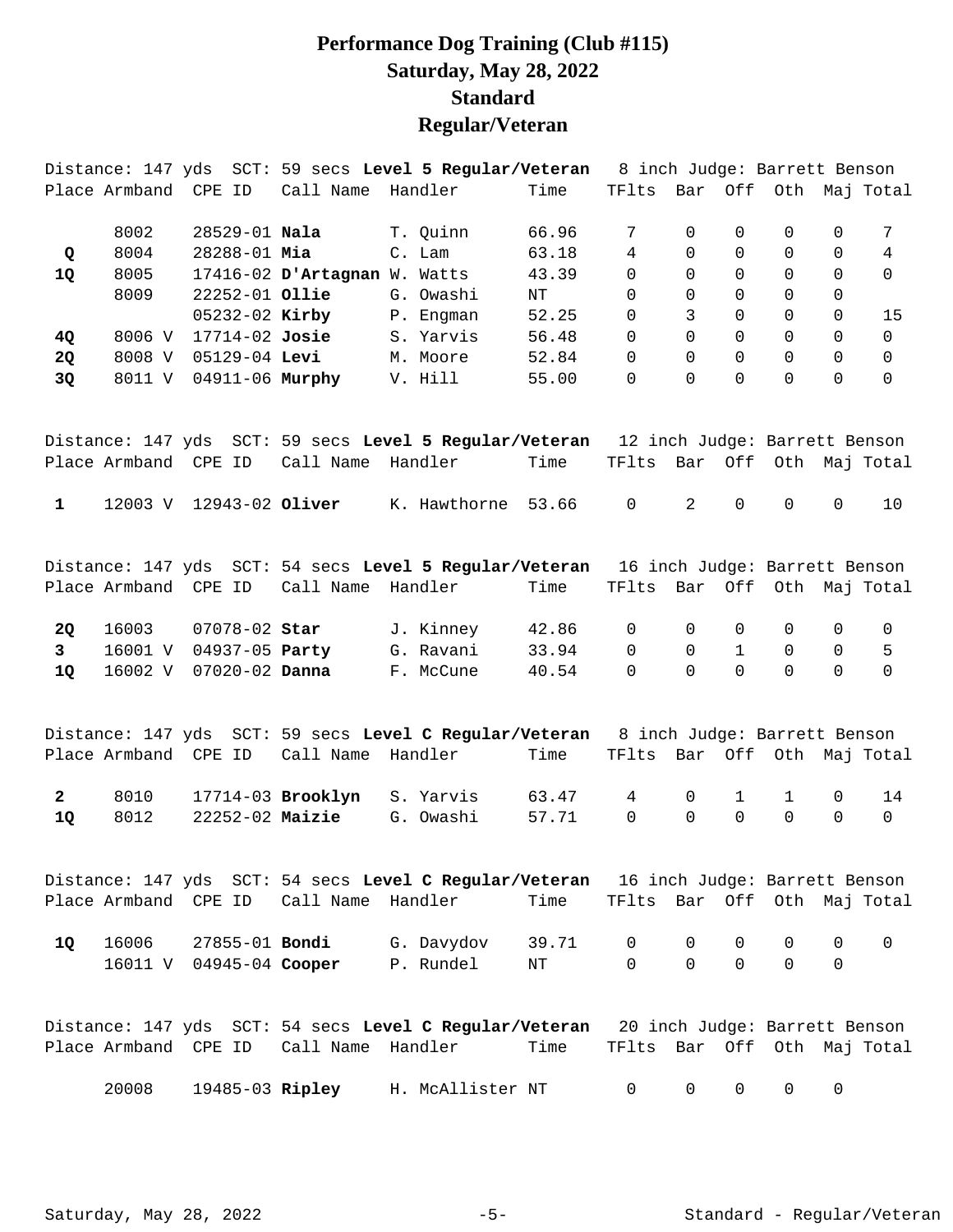## **Performance Dog Training (Club #115) Saturday, May 28, 2022 Standard Specialist**

|    |                               |                       | Distance: 147 yds SCT: 64 secs Level 5 Specialist (4) 4 inch Judge: Barrett Benson  |                   |                             |                                                 |  |  |
|----|-------------------------------|-----------------------|-------------------------------------------------------------------------------------|-------------------|-----------------------------|-------------------------------------------------|--|--|
|    |                               |                       | Place Armband CPE ID Call Name Handler Time                                         |                   | TFlts Bar Off Oth Maj Total |                                                 |  |  |
|    |                               | 4001 S 26339-01 Foxie | J. Peterson NT 0 0 0 0 0                                                            |                   |                             |                                                 |  |  |
|    |                               |                       | Distance: 147 yds SCT: 64 secs Level 5 Specialist (16) 8 inch Judge: Barrett Benson |                   |                             |                                                 |  |  |
|    |                               |                       | Place Armband CPE ID Call Name Handler Time TFlts Bar Off Oth Maj Total             |                   |                             |                                                 |  |  |
| 20 | 16005 S 27518-02 <b>Kiyah</b> |                       | R. Aikin                                                                            | 56.27 0 0 0 0 0 0 |                             |                                                 |  |  |
| 10 | 16007 S 05253-03 Bonnie       |                       | L. Lotz                                                                             | 53.66 0           |                             | $\begin{matrix} 0 & 0 & 0 & 0 & 0 \end{matrix}$ |  |  |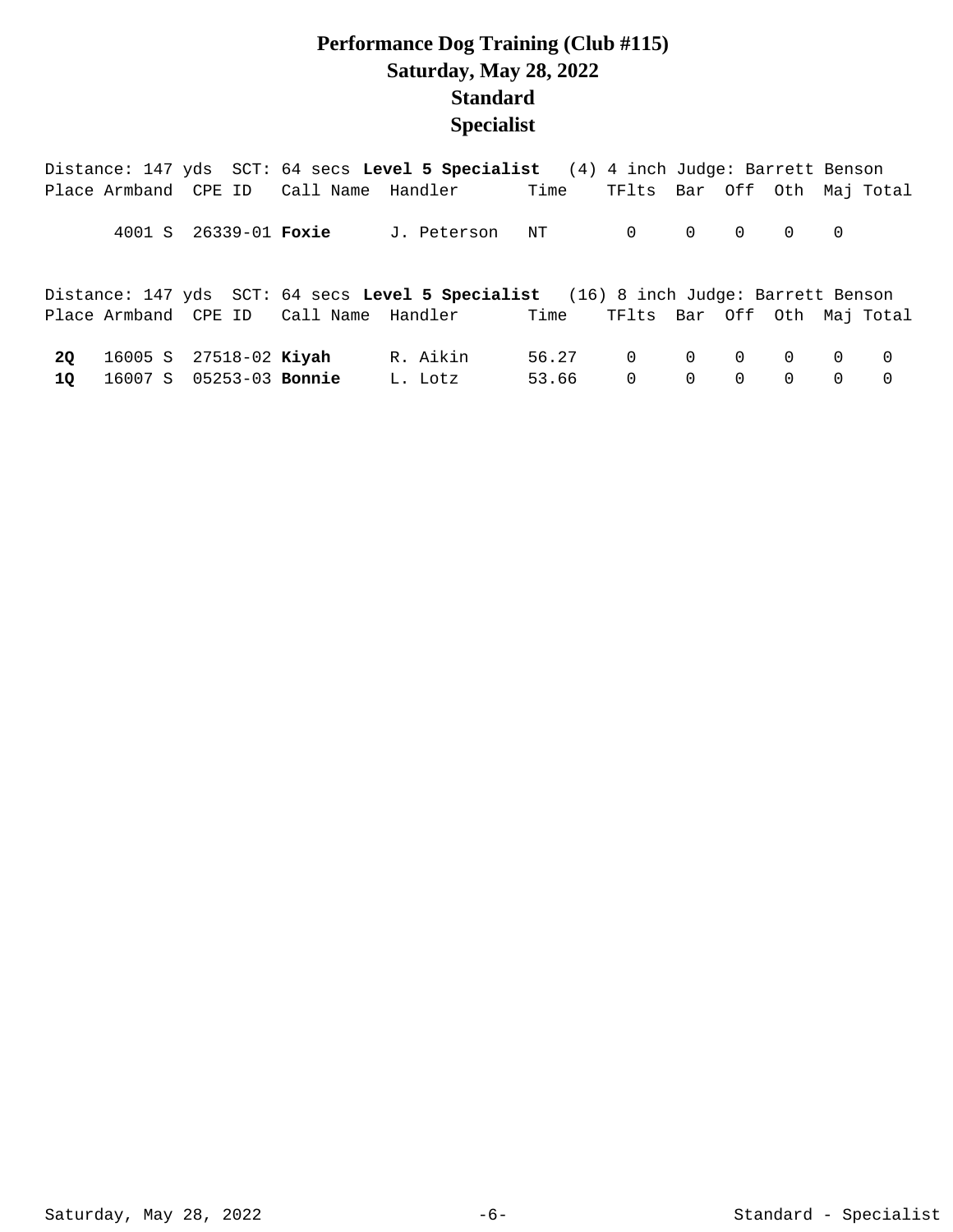## **Performance Dog Training (Club #115) Saturday, May 28, 2022 Standard Regular/Veteran**

|                       |                         |                                                            |                | Distance: 129 yds SCT: 57 secs Level 3 Regular/Veteran 8 inch Judge: Barrett Benson                       |                         |                                 |                                        |                              |                                             |                                        |                                     |
|-----------------------|-------------------------|------------------------------------------------------------|----------------|-----------------------------------------------------------------------------------------------------------|-------------------------|---------------------------------|----------------------------------------|------------------------------|---------------------------------------------|----------------------------------------|-------------------------------------|
|                       | Place Armband CPE ID    |                                                            | Call Name      | Handler                                                                                                   | Time                    | TFlts                           |                                        |                              |                                             |                                        | Bar Off Oth Maj Total               |
| 1Q                    | 8003                    |                                                            |                | 29419-03 Wiki Wiki D. Vachal                                                                              | 54.01                   | $\mathbf 0$                     | $\Omega$                               | $\Omega$                     | $\Omega$                                    | $\mathbf 0$                            | $\mathbf 0$                         |
|                       | Place Armband CPE ID    |                                                            | Call Name      | Distance: 129 yds SCT: 57 secs Level 3 Regular/Veteran 12 inch Judge: Barrett Benson<br>Handler           | Time                    | TFlts                           | Bar                                    |                              |                                             |                                        | Off Oth Maj Total                   |
| 1Q                    |                         |                                                            | 27469-03 Polly | L. Middleton 37.06                                                                                        |                         | $\mathbf 0$                     | $\mathbf 0$                            | $\Omega$                     | $\Omega$                                    | 0                                      | $\mathbf 0$                         |
|                       | Place Armband CPE ID    |                                                            | Call Name      | Distance: 129 yds SCT: 52 secs Level 3 Regular/Veteran 16 inch Judge: Barrett Benson<br>Handler           | Time                    | TFlts Bar Off Oth Maj Total     |                                        |                              |                                             |                                        |                                     |
| 1Q<br><b>2Q</b><br>3Q | 16010<br>16012<br>16014 | 09814-03 <b>Danica</b><br>19422-03 Cinder<br>32805-01 Icee |                | J. Vinson<br>N. Hartmann<br>N. Urbina                                                                     | 25.35<br>36.99<br>46.79 | $\overline{0}$<br>0<br>$\Omega$ | $\mathbf 0$<br>$\mathbf 0$<br>$\Omega$ | 0<br>$\mathbf 0$<br>$\Omega$ | $\mathbf{0}$<br>$\mathbf 0$<br>$\mathbf{1}$ | $\mathbf 0$<br>$\mathbf 0$<br>$\Omega$ | $\overline{0}$<br>$\mathsf{O}$<br>5 |
|                       |                         | Place Armband CPE ID                                       |                | Distance: 129 yds SCT: 52 secs Level 3 Regular/Veteran 20 inch Judge: Barrett Benson<br>Call Name Handler | Time                    | TFlts Bar Off Oth Maj Total     |                                        |                              |                                             |                                        |                                     |
| <b>10</b>             | 20005<br>20009          | $12200 - 04$ Boz<br>32632-01 Rambis                        |                | D. Roy<br>L. Brandon                                                                                      | 31.45<br>ΝT             | $\mathbf 0$<br>$\overline{0}$   | $\Omega$<br>$\Omega$                   | $\Omega$<br>$\mathsf{O}$     | $\Omega$<br>$\Omega$                        | 0<br>0                                 | $\mathsf{O}$                        |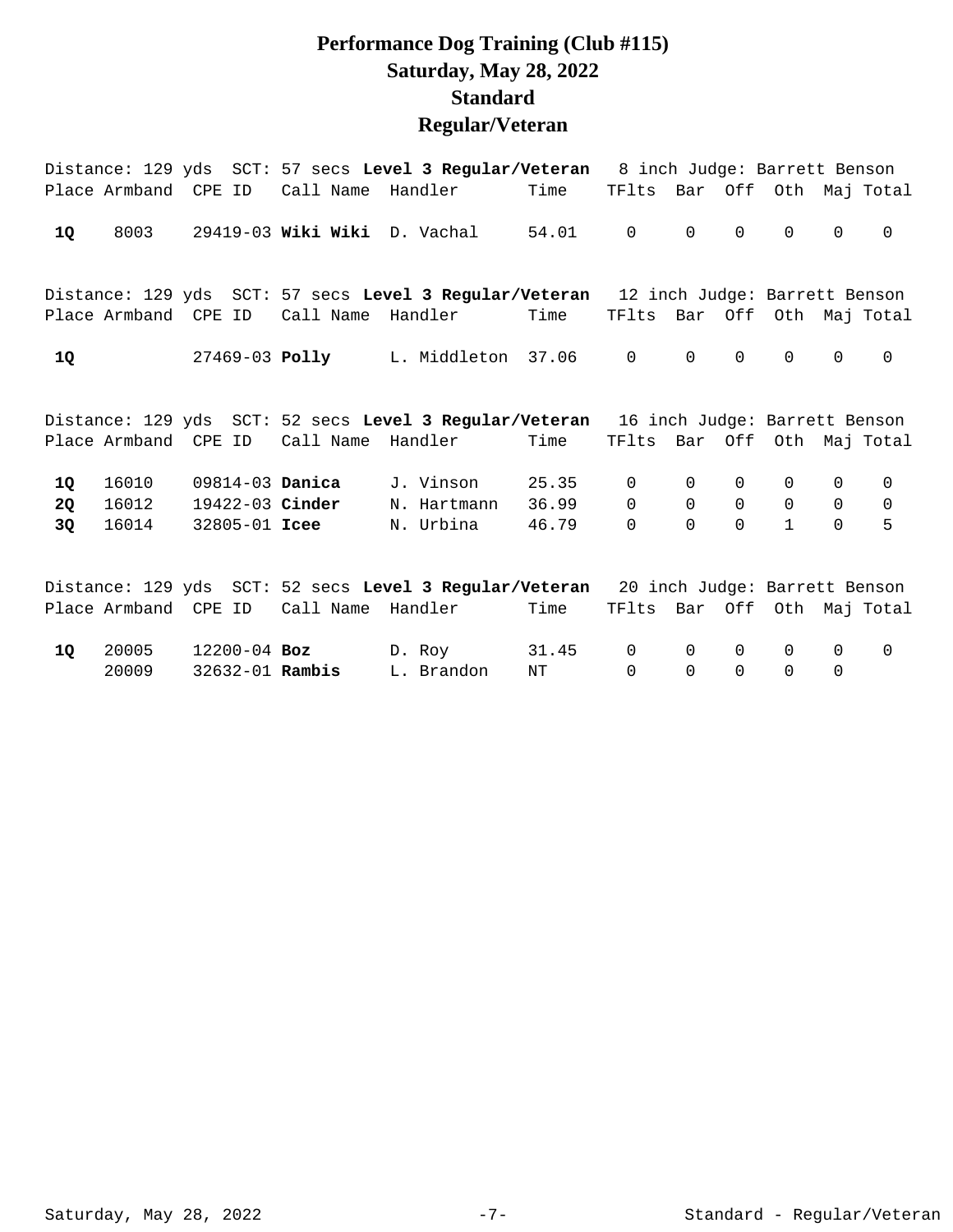# **Performance Dog Training (Club #115) Saturday, May 28, 2022 Standard Enthusiast**

|  |                           |                                        | Distance: 129 yds SCT: 57 secs Level 3 Enthusiast (20) 16 inch Judge: Barrett Benson |                                  |  |  |  |
|--|---------------------------|----------------------------------------|--------------------------------------------------------------------------------------|----------------------------------|--|--|--|
|  |                           | Place Armband CPE ID Call Name Handler |                                                                                      | Time TFlts Bar Off Oth Maj-Total |  |  |  |
|  | 10 20010 T 27518-03 Knyxx |                                        | R. Aikin                                                                             | 37.52 0 0 0 0 0                  |  |  |  |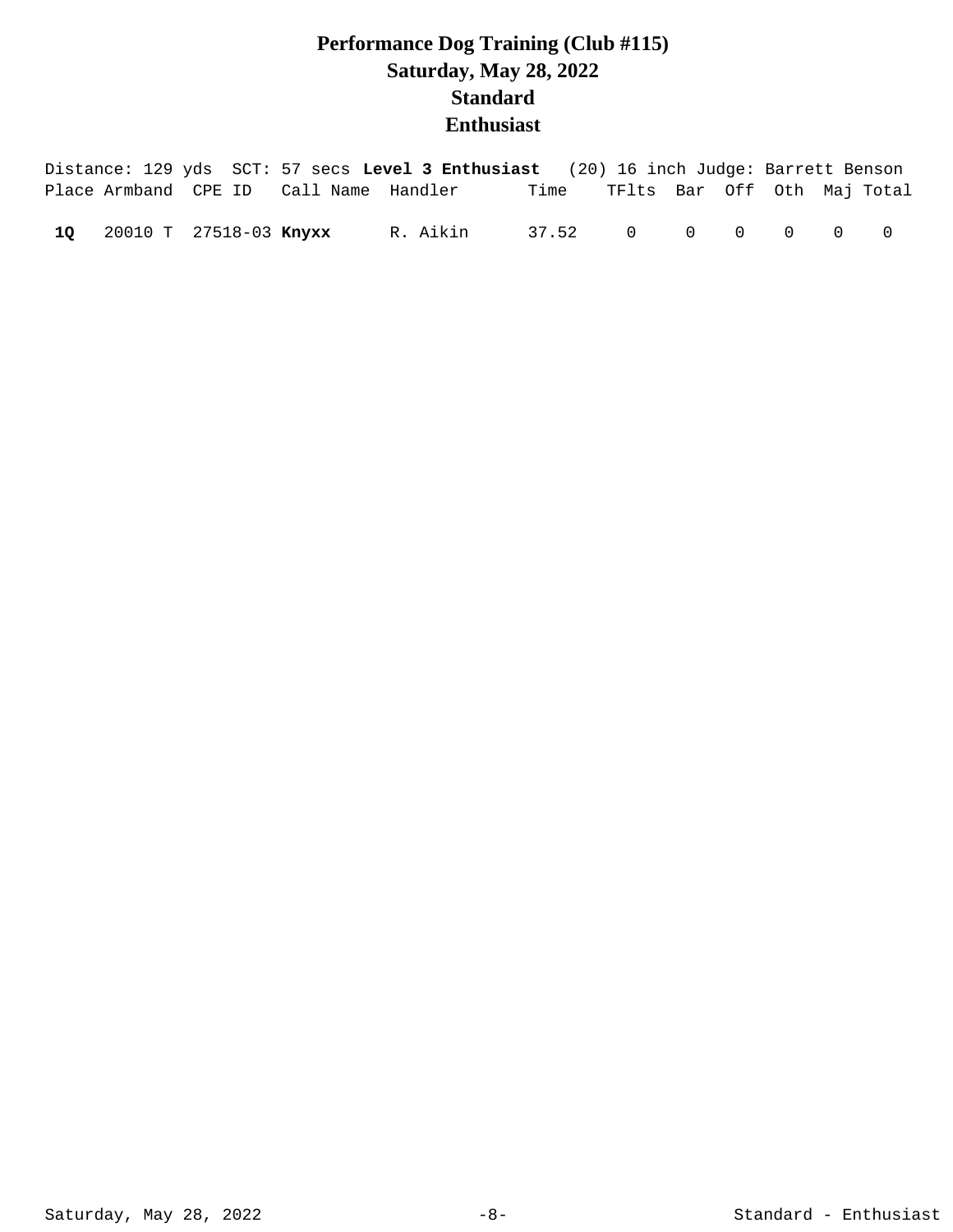## **Performance Dog Training (Club #115) Saturday, May 28, 2022 Standard Regular/Veteran**

|                |                      |                       |                        | Distance: 119 yds SCT: 58 secs Level 2 Regular/Veteran 8 inch Judge: Barrett Benson  |       |                             |              |              |             |              |          |
|----------------|----------------------|-----------------------|------------------------|--------------------------------------------------------------------------------------|-------|-----------------------------|--------------|--------------|-------------|--------------|----------|
|                |                      | Place Armband CPE ID  |                        | Call Name Handler Time                                                               |       | TFlts Bar Off Oth Maj Total |              |              |             |              |          |
| <b>1Q</b>      |                      |                       |                        | $8007$ H $32034-01$ Bellatrix $C.$ Johnson                                           | 54.57 | $\overline{0}$              | $\Omega$     | $\Omega$     | $\Omega$    | $\mathbf 0$  | $\Omega$ |
|                |                      |                       |                        | Distance: 119 yds SCT: 58 secs Level 2 Regular/Veteran 12 inch Judge: Barrett Benson |       |                             |              |              |             |              |          |
|                | Place Armband CPE ID |                       | Call Name              | Handler                                                                              | Time  | TFlts Bar Off Oth Maj Total |              |              |             |              |          |
| 1Q             | 12004                | 29897-01 <b>Theo</b>  |                        | J. Wolfson                                                                           | 48.89 | $\mathbf 0$                 | $\mathbf 0$  | $\mathbf{1}$ | $\mathbf 0$ | $\mathbf 0$  | 5        |
|                |                      |                       |                        | Distance: 119 yds SCT: 53 secs Level 2 Regular/Veteran 16 inch Judge: Barrett Benson |       |                             |              |              |             |              |          |
|                |                      |                       |                        |                                                                                      |       |                             |              |              |             |              |          |
|                | Place Armband CPE ID |                       | Call Name              | Handler                                                                              | Time  | TFlts Bar Off Oth Maj Total |              |              |             |              |          |
| $\mathbf{3}$   | 16008                | 31963-01 Julius       |                        | J. Chow                                                                              | 56.62 | 3                           | $\mathbf 0$  | 2            | 0           | $\mathbf{1}$ | 28       |
| $\overline{2}$ | 16009                | 31657-01 <b>Bella</b> |                        | J. Miron                                                                             | 60.62 | 7                           | $\mathbf{1}$ | $\mathbf 0$  | $\mathbf 0$ | $\mathbf{1}$ | 27       |
| 1Q             | 16013                |                       | 32257-01 <b>George</b> | W. Stevenson 34.73                                                                   |       | $\Omega$                    | $\Omega$     | $\Omega$     | $\Omega$    | $\Omega$     | $\Omega$ |
|                |                      |                       |                        |                                                                                      |       |                             |              |              |             |              |          |
|                | Place Armband CPE ID |                       | Call Name Handler      | Distance: 119 yds SCT: 53 secs Level 2 Regular/Veteran 20 inch Judge: Barrett Benson | Time  | TFlts Bar Off Oth Maj Total |              |              |             |              |          |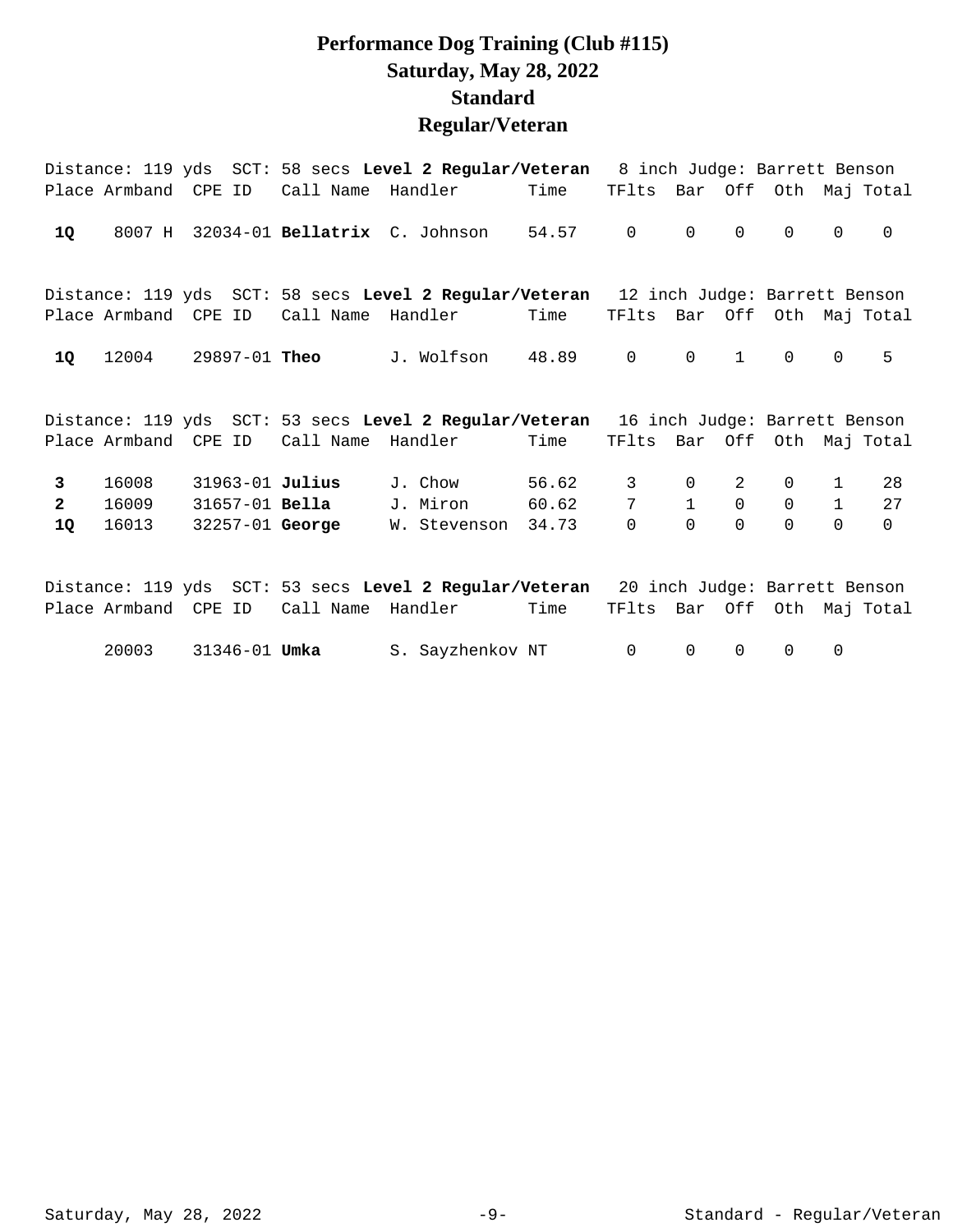# **Performance Dog Training (Club #115) Saturday, May 28, 2022 Standard Enthusiast**

| Distance: 119 yds SCT: 58 secs Level 2 Enthusiast (24) 20 inch Judge: Barrett Benson |                       |          |      |  |                                             |                             |
|--------------------------------------------------------------------------------------|-----------------------|----------|------|--|---------------------------------------------|-----------------------------|
| Place Armband CPE ID Call Name Handler                                               |                       |          | Time |  |                                             | TFlts Bar Off Oth Maj-Total |
|                                                                                      | 24001 T 28915-01 Luca | L. Hogan | NT   |  | $\begin{matrix} 0 & 0 & 0 & 0 \end{matrix}$ |                             |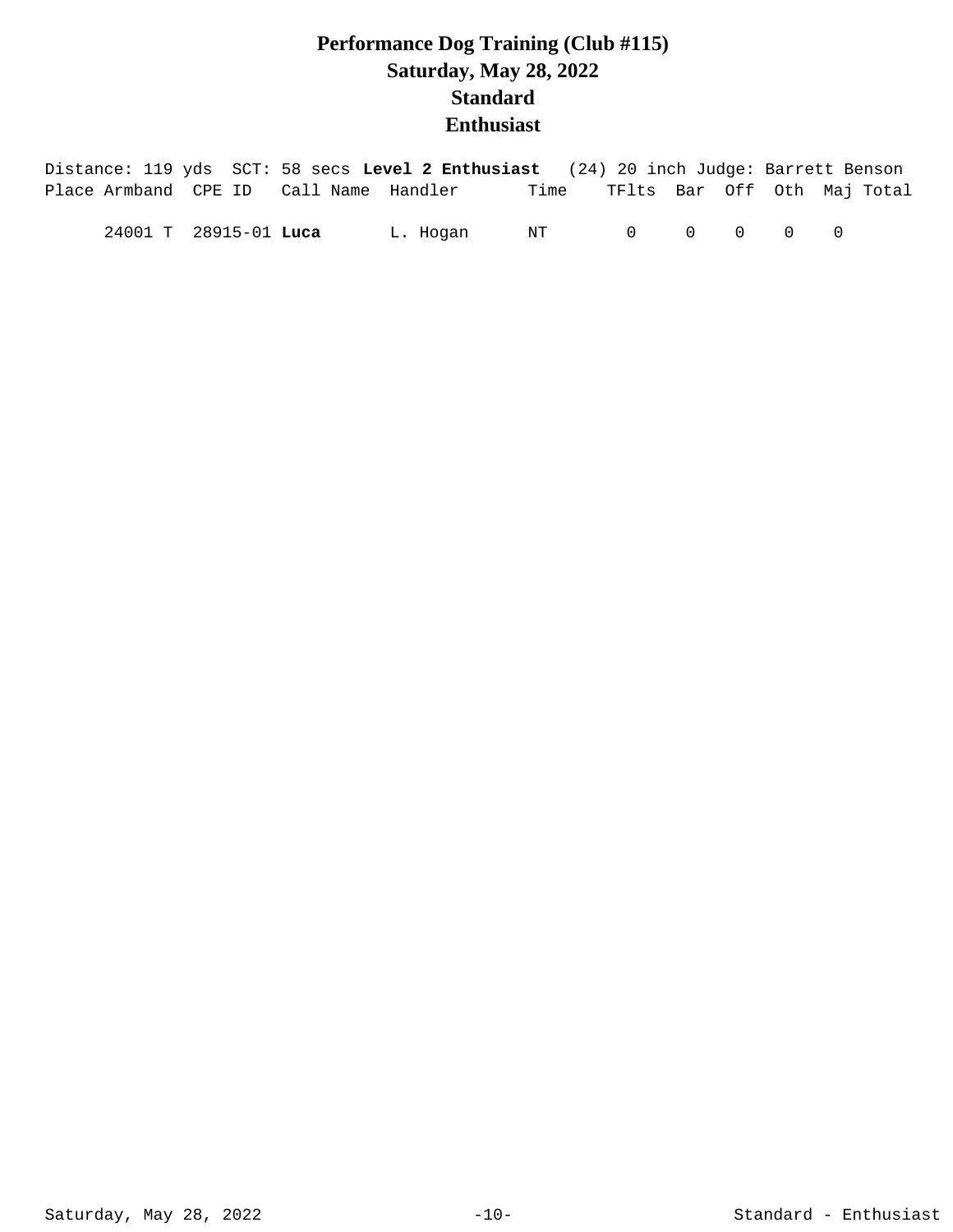## **Performance Dog Training (Club #115) Saturday, May 28, 2022 Standard Specialist**

|  |                           |                                        | Distance: 119 yds SCT: 58 secs Level 2 Specialist (24) 16 inch Judge: Barrett Benson |                 |                             |  |  |                |
|--|---------------------------|----------------------------------------|--------------------------------------------------------------------------------------|-----------------|-----------------------------|--|--|----------------|
|  |                           | Place Armband CPE ID Call Name Handler |                                                                                      | Time            | TFlts Bar Off Oth Maj-Total |  |  |                |
|  | 10 24002 S 32730-01 Lucas |                                        | L. Foster                                                                            | 43.00 0 0 0 0 0 |                             |  |  | $\overline{0}$ |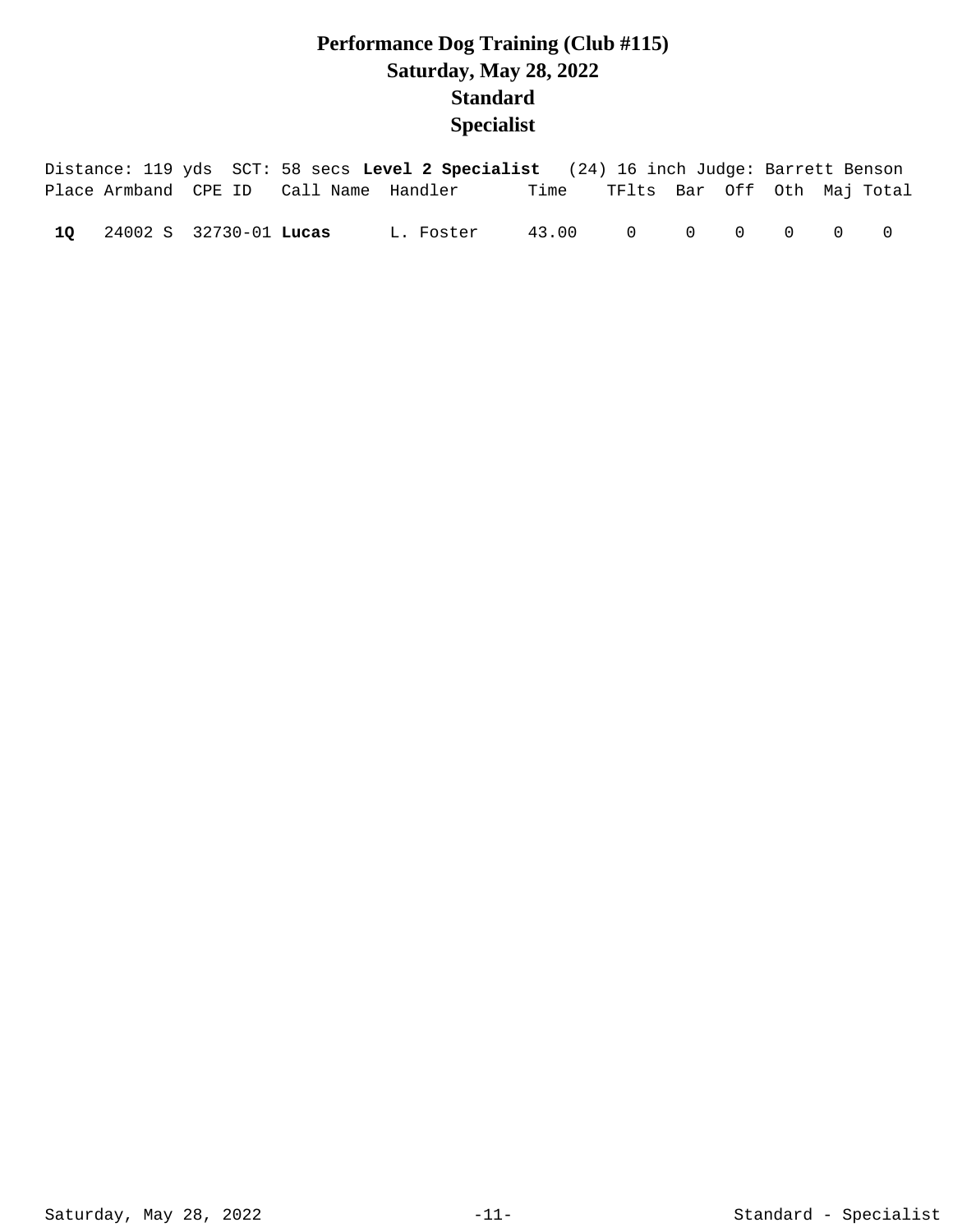## **Performance Dog Training (Club #115) Saturday, May 28, 2022 Standard Regular/Veteran**

|    | Distance: 97 yds SCT: 48 secs Level 1 Regular/Veteran                                    |                      |           |  |            |       | 12 inch Judge: Barrett Benson |          |             |                |                |                       |
|----|------------------------------------------------------------------------------------------|----------------------|-----------|--|------------|-------|-------------------------------|----------|-------------|----------------|----------------|-----------------------|
|    | Place Armband CPE ID                                                                     |                      | Call Name |  | Handler    | Time  | TFlts Bar Off Oth Maj Total   |          |             |                |                |                       |
| 10 | 12005                                                                                    | 28288-02 <b>Luna</b> |           |  | T. Lam     | 47.48 | $\overline{0}$                |          | $0\qquad 0$ | $\overline{0}$ | $\Omega$       | $\overline{0}$        |
|    | Distance: 97 yds SCT: 43 secs Level 1 Regular/Veteran<br>Place Armband CPE ID<br>Handler |                      |           |  |            |       |                               |          |             |                |                |                       |
|    |                                                                                          |                      |           |  |            |       | 20 inch Judge: Barrett Benson |          |             |                |                |                       |
|    |                                                                                          |                      | Call Name |  |            | Time  | TFlts                         |          |             |                |                | Bar Off Oth Maj Total |
|    | 20002                                                                                    | $32546 - 01$ Beso    |           |  | A. Mascari | 32.58 | $\overline{0}$                | 2        | 2           | $\overline{0}$ | $\mathbf{1}$   | 35                    |
|    | 20006                                                                                    | 32074-01 Whiskey     |           |  | V. Chang   | NT    | $\Omega$                      | $\Omega$ | $\Omega$    | $\Omega$       | $\overline{0}$ |                       |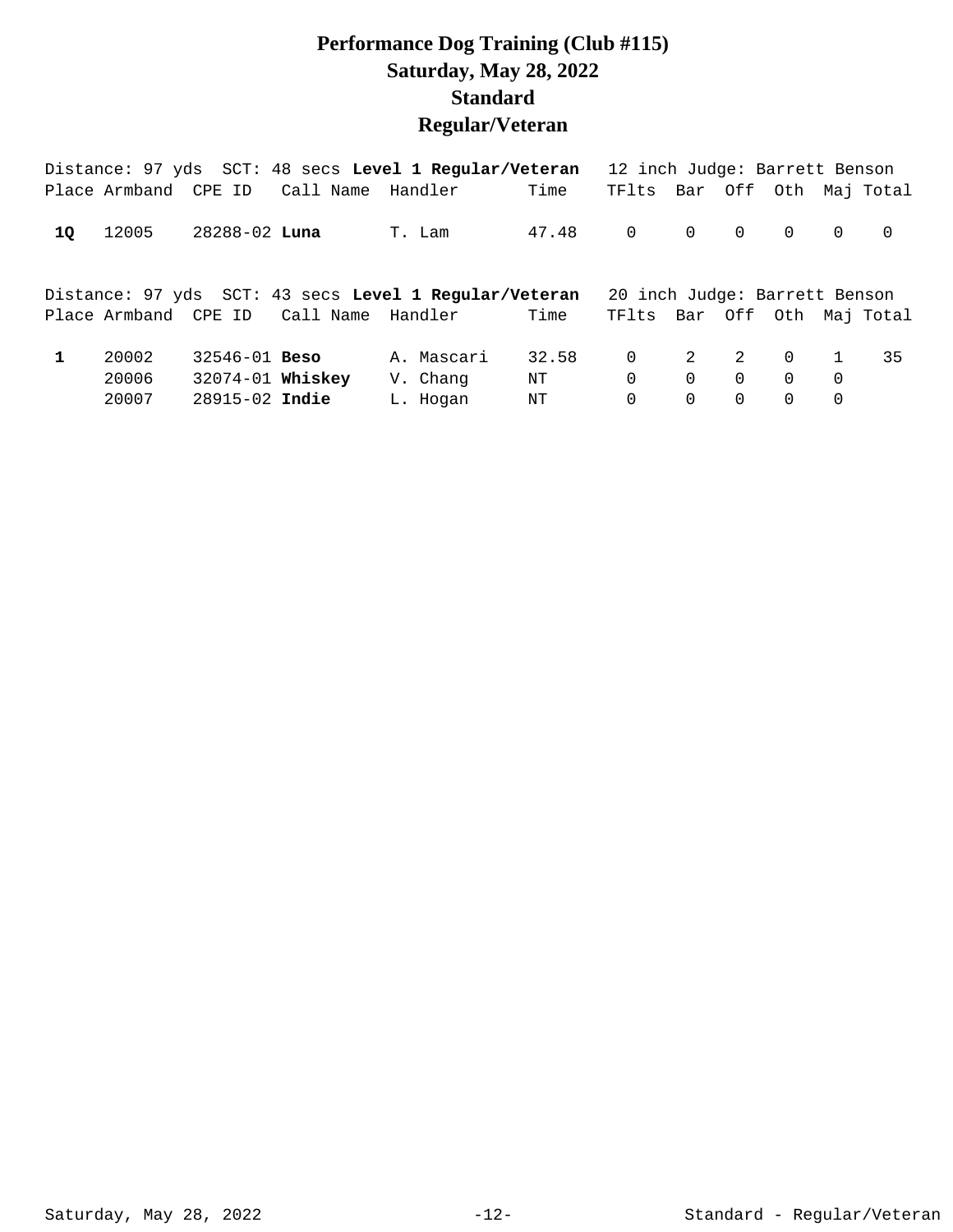## **Performance Dog Training (Club #115) Saturday, May 28, 2022 Wildcard Regular/Veteran**

|              |                      |                        |                                        | Distance: 84 yds SCT: 36 secs Level 3 Regular/Veteran                  |           |                     |                |                              |                     |              | 16 inch Judge: Barrett Benson |                 |
|--------------|----------------------|------------------------|----------------------------------------|------------------------------------------------------------------------|-----------|---------------------|----------------|------------------------------|---------------------|--------------|-------------------------------|-----------------|
|              | Place Armband CPE ID |                        | Call Name Handler                      |                                                                        | Time      | TF                  | WCs            | Bar                          |                     |              | Off Oth Maj                   | Tot             |
|              | 16008                | 31963-01 Julius        |                                        | J. Chow                                                                | NT        | 0                   |                | 0                            | 0                   | 0            | 0                             |                 |
| $\mathbf{3}$ | 16010                | 09814-03 Danica        |                                        | J. Vinson                                                              | 41.37     | 5.                  | 122            | $\Omega$                     | $\mathbf{1}$        | $\mathbf 0$  | $\mathbf{1}$                  | 25              |
| 1Q           | 16012                | 19422-03 Cinder        |                                        | N. Hartmann                                                            | 19.51     | 0                   | 122            | $\Omega$                     | $\mathbf 0$         | $\mathsf{O}$ | $\Omega$                      | $\overline{0}$  |
| $\mathbf{2}$ | 16013                | 32257-01 George        |                                        | W. Stevenson                                                           | 35.82     | 0                   | 121            | $\Omega$                     | $\mathbf{1}$        | $\Omega$     | $\mathbf{1}$                  | 20              |
|              |                      |                        |                                        | Distance: 84 yds SCT: 36 secs Level 3 Regular/Veteran                  |           |                     |                |                              |                     |              | 20 inch Judge: Barrett Benson |                 |
|              | Place Armband CPE ID |                        | Call Name Handler                      |                                                                        | Time      | $\operatorname{TF}$ | WCs            | Bar                          |                     |              | Off Oth Maj                   | Tot             |
| 1            | 20005                | $12200 - 04$ Boz       |                                        | D. Roy                                                                 | 30.03     | 0                   | 222            | $\mathbf 0$                  | 0                   | 0            | 0                             | $\overline{0}$  |
| $\mathbf{2}$ | 20003                | 31346-01 <b>Umka</b>   |                                        | S. Sayzhenkov 43.31                                                    |           | 7                   | 121            | $\Omega$                     | $\mathbf 0$         | $\Omega$     | $\mathbf 0$                   | $7\overline{ }$ |
| $\mathbf{3}$ | 20009                | 32632-01 Rambis        |                                        | L. Brandon                                                             | 22.70     | $\mathbf 0$         | $\overline{a}$ | $\mathbf{1}$                 | $\mathbf{1}$        | $\Omega$     | $\Omega$                      | 10              |
|              |                      |                        |                                        | Distance: 84 yds SCT: 36 secs Level 5 Regular/Veteran                  |           |                     |                | 8 inch Judge: Barrett Benson |                     |              |                               |                 |
|              | Place Armband CPE ID |                        | Call Name Handler                      |                                                                        | Time      | ΤF                  | WCs            | Bar                          |                     | Off Oth Maj  |                               | Tot             |
| 3Q           | 8002                 | 28529-01 Nala          |                                        | T. Quinn                                                               | 38.44     | 2                   | 122            | $\mathbf 0$                  | 0                   | 0            | $\overline{0}$                | $\overline{2}$  |
| 1Q           | 8005                 |                        | 17416-02 D'Artagnan W. Watts           |                                                                        | 25.69     | $\mathbf 0$         | 122            | $\Omega$                     | $\mathbf 0$         | $\mathsf{O}$ | $\mathsf{O}$                  | $\mathsf{O}$    |
| <b>2Q</b>    |                      | 05232-02 Kirby         |                                        | P. Engman                                                              | 38.15     | $\overline{2}$      | 122            | $\Omega$                     | $\Omega$            | $\mathsf{O}$ | $\overline{0}$                | 2               |
|              | 8011 V               |                        | 04911-06 Murphy                        | V. Hill                                                                | $\rm{NT}$ | $\Omega$            |                | $\Omega$                     | $\Omega$            | $\Omega$     | $\Omega$                      |                 |
|              |                      |                        |                                        | Distance: 84 yds SCT: 36 secs Level 5 Regular/Veteran                  |           |                     |                |                              |                     |              | 12 inch Judge: Barrett Benson |                 |
|              | Place Armband CPE ID |                        | Call Name Handler                      |                                                                        | Time      | $\operatorname{TF}$ | WCs            | Bar                          |                     |              | Off Oth Maj                   | Tot             |
| $\mathbf{1}$ |                      |                        | 12003 V 12943-02 Oliver                | K. Hawthorne 39.14                                                     |           | $\mathbf{3}$        | 122            | $\mathbf{1}$                 | $\mathsf{O}\xspace$ | $\mathsf{O}$ | $\mathbf{1}$                  | 23              |
|              |                      |                        |                                        | Distance: 84 yds SCT: 31 secs Level 5 Regular/Veteran                  |           |                     |                |                              |                     |              | 16 inch Judge: Barrett Benson |                 |
|              |                      |                        |                                        | Place Armband CPE ID Call Name Handler Time TF WCs Bar Off Oth Maj Tot |           |                     |                |                              |                     |              |                               |                 |
| 1Q           | 16003                | 07078-02 Star          |                                        | J. Kinney                                                              | 23.11     | $\overline{0}$      | 122            | $\overline{0}$               | 0                   | 0            | 0                             | $\overline{0}$  |
| $2^{\circ}$  |                      | 16002 V 07020-02 Danna |                                        | F. McCune                                                              | 45.35     | 14                  | 222            | $\mathbf{1}$                 | $\mathbf{1}$        | $\mathsf{O}$ | $\mathbf 0$                   | 24              |
|              |                      |                        |                                        | Distance: 84 yds SCT: 36 secs Level C Regular/Veteran                  |           |                     |                | 8 inch Judge: Barrett Benson |                     |              |                               |                 |
|              |                      |                        | Place Armband CPE ID Call Name Handler |                                                                        | Time      | TF                  |                | WCs Bar Off Oth Maj          |                     |              |                               | Tot             |
| 1Q           | 8010                 |                        | 17714-03 Brooklyn S. Yarvis            |                                                                        | 30.42     | $\mathsf{O}$        | 122            | $\mathsf{O}$                 | 0                   | 0            | $\mathbf 0$                   | $\mathsf{O}$    |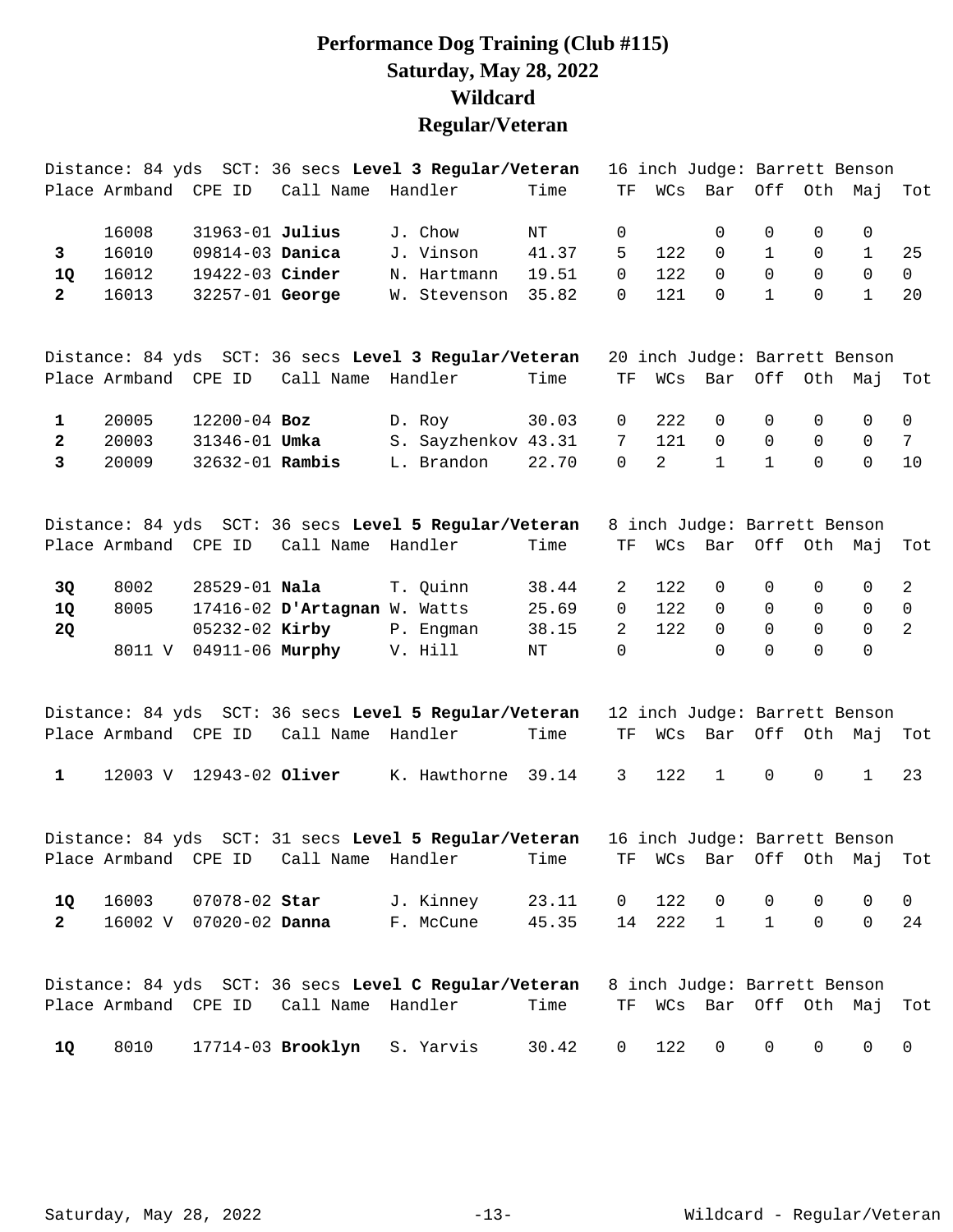|                          |                                                                                  |                                        | Distance: 84 yds SCT: 31 secs Level C Regular/Veteran |                                           |          |     | 16 inch Judge: Barrett Benson |                   |                                                        |     |
|--------------------------|----------------------------------------------------------------------------------|----------------------------------------|-------------------------------------------------------|-------------------------------------------|----------|-----|-------------------------------|-------------------|--------------------------------------------------------|-----|
|                          |                                                                                  | Place Armband CPE ID Call Name Handler |                                                       | Time                                      |          |     | TF WCs Bar Off Oth Maj        |                   |                                                        | Tot |
| $\mathbf{3}$<br>20<br>10 | 16006 27855-01 <b>Bondi</b><br>16001 V 04937-05 Party<br>16011 V 04945-04 Cooper |                                        | G. Davydov<br>G. Ravani<br>P. Rundel                  | 27.09 0 121 0 0 0 0 0<br>23.75<br>20.94 0 | $\Omega$ | 122 | $\overline{0}$<br>122 0 0 0   | $\Omega$ $\Omega$ | $\cap$<br>$\begin{matrix} 0 & 0 \\ 0 & 0 \end{matrix}$ |     |

|  |                       |                                        | Distance: 84 yds SCT: 31 secs Level C Reqular/Veteran 20 inch Judge: Barrett Benson |      |  |                            |  |  |
|--|-----------------------|----------------------------------------|-------------------------------------------------------------------------------------|------|--|----------------------------|--|--|
|  |                       | Place Armband CPE ID Call Name Handler |                                                                                     | Time |  | TF WCs Bar Off Oth Maj Tot |  |  |
|  | 20008 19485-03 Ripley |                                        | H. McAllister 35.65 4 122 0 1 0 0 9                                                 |      |  |                            |  |  |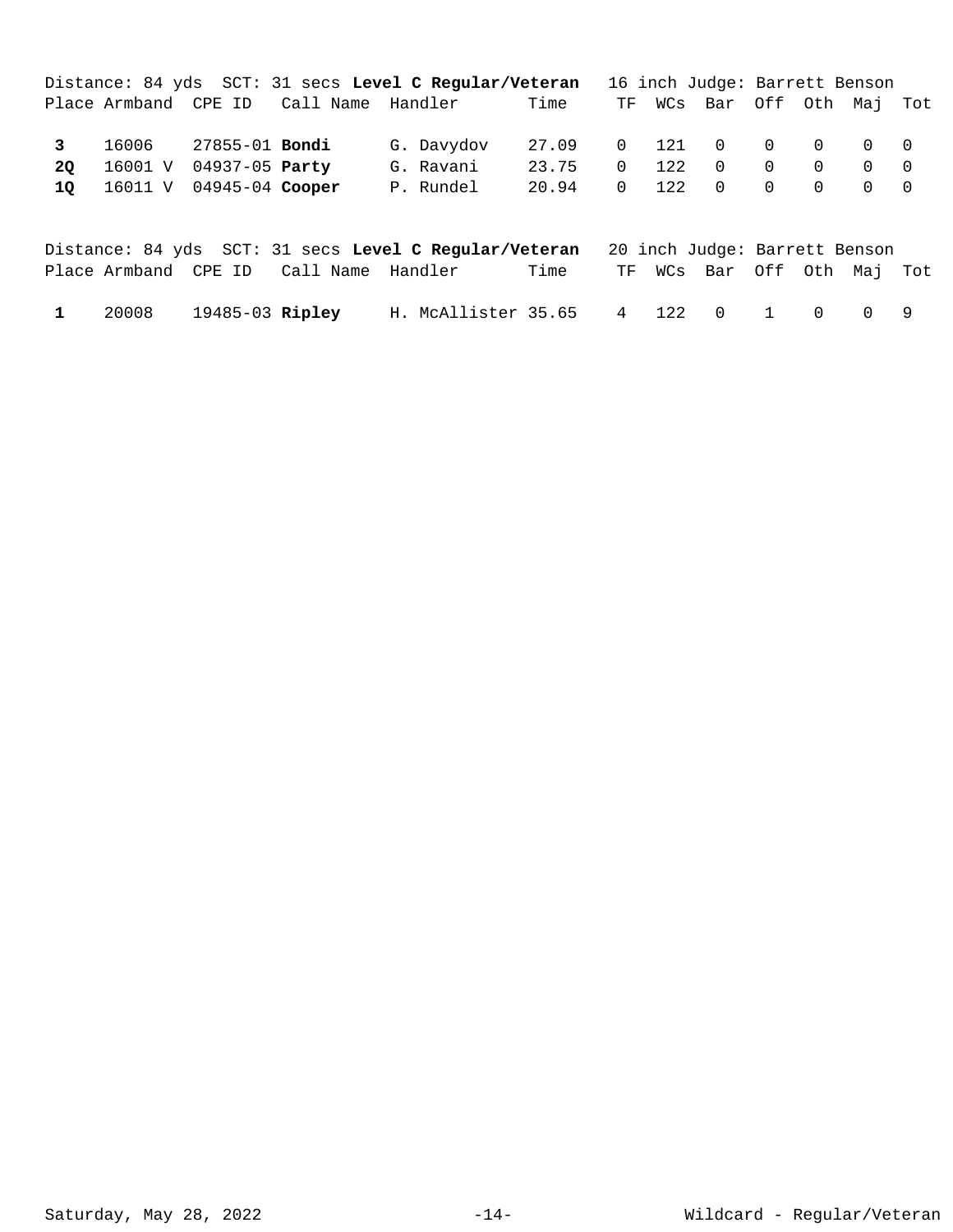#### **Performance Dog Training (Club #115) Saturday, May 28, 2022 Wildcard Enthusiast**

|              |                     |                                          | Distance: 84 yds SCT: 41 secs Level 3 Enthusiast (20) 16 inch Judge: Barrett Benson |               |   |                            |             |                |          |              |                |
|--------------|---------------------|------------------------------------------|-------------------------------------------------------------------------------------|---------------|---|----------------------------|-------------|----------------|----------|--------------|----------------|
|              |                     |                                          | Place Armband CPE ID Call Name Handler                                              | Time          |   | TF WCs Bar Off Oth Maj Tot |             |                |          |              |                |
| 1Q           |                     |                                          | 20010 T 27518-03 Knyxx R. Aikin 30.98 0 122 0                                       |               |   |                            |             | $\overline{0}$ | $\Omega$ | $\Omega$     | $\overline{0}$ |
|              |                     |                                          | Distance: 84 yds SCT: 41 secs Level 5 Enthusiast (8) 4 inch Judge: Barrett Benson   |               |   |                            |             |                |          |              |                |
|              |                     |                                          | Place Armband CPE ID Call Name Handler                                              | Time          |   | TF WCs Bar Off Oth Maj     |             |                |          |              | Tot            |
| $\mathbf{1}$ | 8013 T 17714-01 Max |                                          | S. Yarvis 35.23                                                                     |               |   | $0 \t 122$                 | $0\qquad1$  |                | $\Omega$ | $\mathbf{1}$ | 20             |
|              |                     |                                          | Distance: 84 yds SCT: 41 secs Level 5 Enthusiast (12) 8 inch Judge: Barrett Benson  |               |   |                            |             |                |          |              |                |
|              |                     |                                          | Place Armband CPE ID Call Name Handler                                              | Time          |   | TF WCs Bar Off Oth Maj Tot |             |                |          |              |                |
| 10           |                     | $12001$ V $21413-01$ <b>Maui</b> A. Thom |                                                                                     | 42.58         |   | 1 122                      | $\Omega$    | $\Omega$       | $\Omega$ | 0            | 1              |
|              |                     | 12002 T 25248-02 <b>Hasbro</b>           | J. Jones                                                                            | $\mathrm{NT}$ | 0 | 12                         | $\mathbf 0$ | $\overline{0}$ | 0        | 0            |                |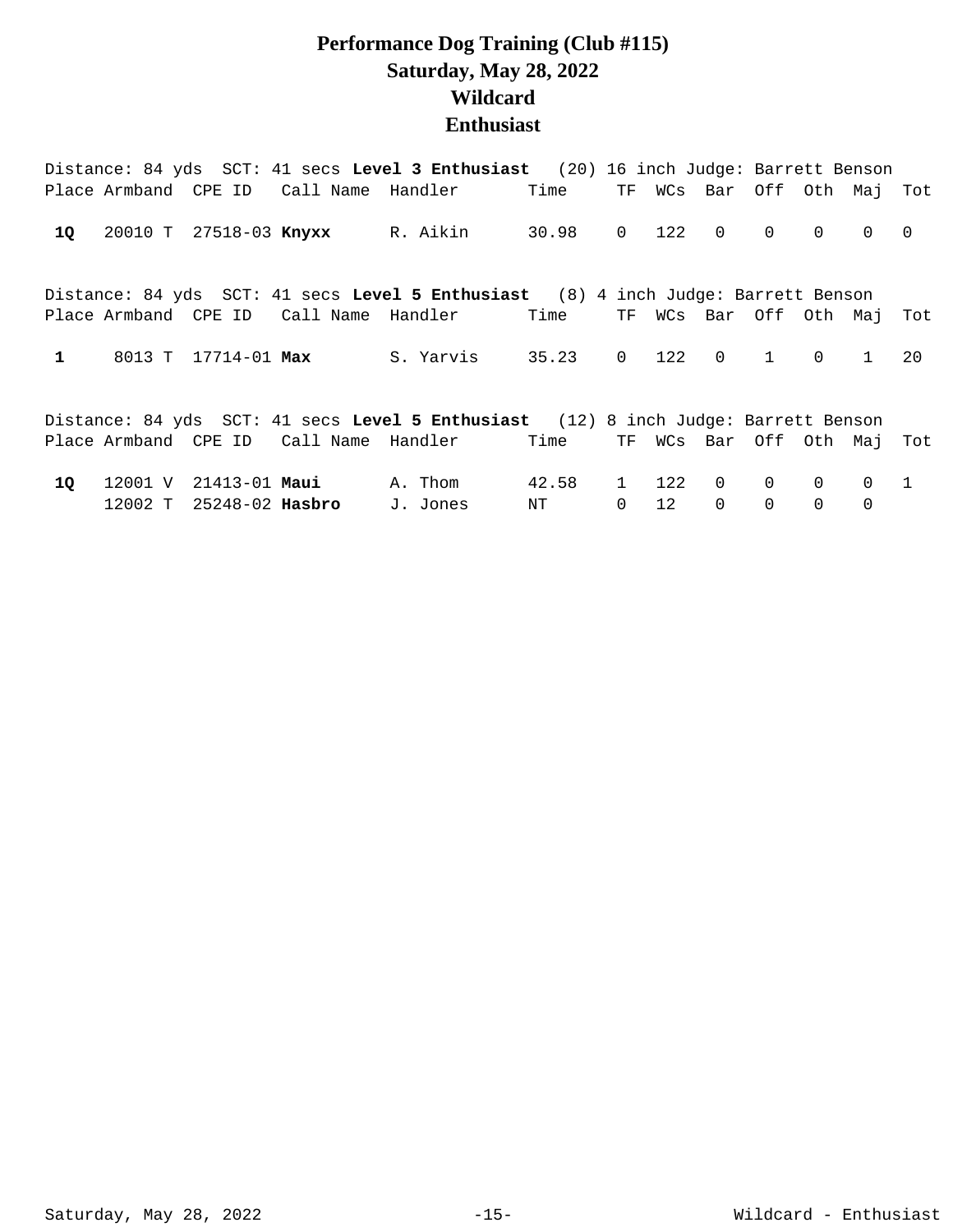## **Performance Dog Training (Club #115) Saturday, May 28, 2022 Wildcard Specialist**

|    |                        |                       |                                        | Distance: 84 yds SCT: 41 secs Level 5 Specialist (4) 4 inch Judge: Barrett Benson  |                             |  |                        |  |                |
|----|------------------------|-----------------------|----------------------------------------|------------------------------------------------------------------------------------|-----------------------------|--|------------------------|--|----------------|
|    |                        |                       | Place Armband CPE ID Call Name Handler |                                                                                    | Time                        |  | TF WCs Bar Off Oth Maj |  | Tot            |
| 10 |                        | 4001 S 26339-01 Foxie |                                        | J. Peterson 45.23 4 122 0 0 0 0 4                                                  |                             |  |                        |  |                |
|    |                        |                       |                                        | Distance: 84 yds SCT: 41 secs Level 5 Specialist (16) 8 inch Judge: Barrett Benson |                             |  |                        |  |                |
|    |                        |                       |                                        | Place Armband CPE ID Call Name Handler                                             | Time TF WCs Bar Off Oth Maj |  |                        |  | Tot            |
| 10 | 16005 S 27518-02 Kiyah |                       |                                        | R. Aikin                                                                           | 41.00  0  122  0  0  0      |  |                        |  | $\overline{0}$ |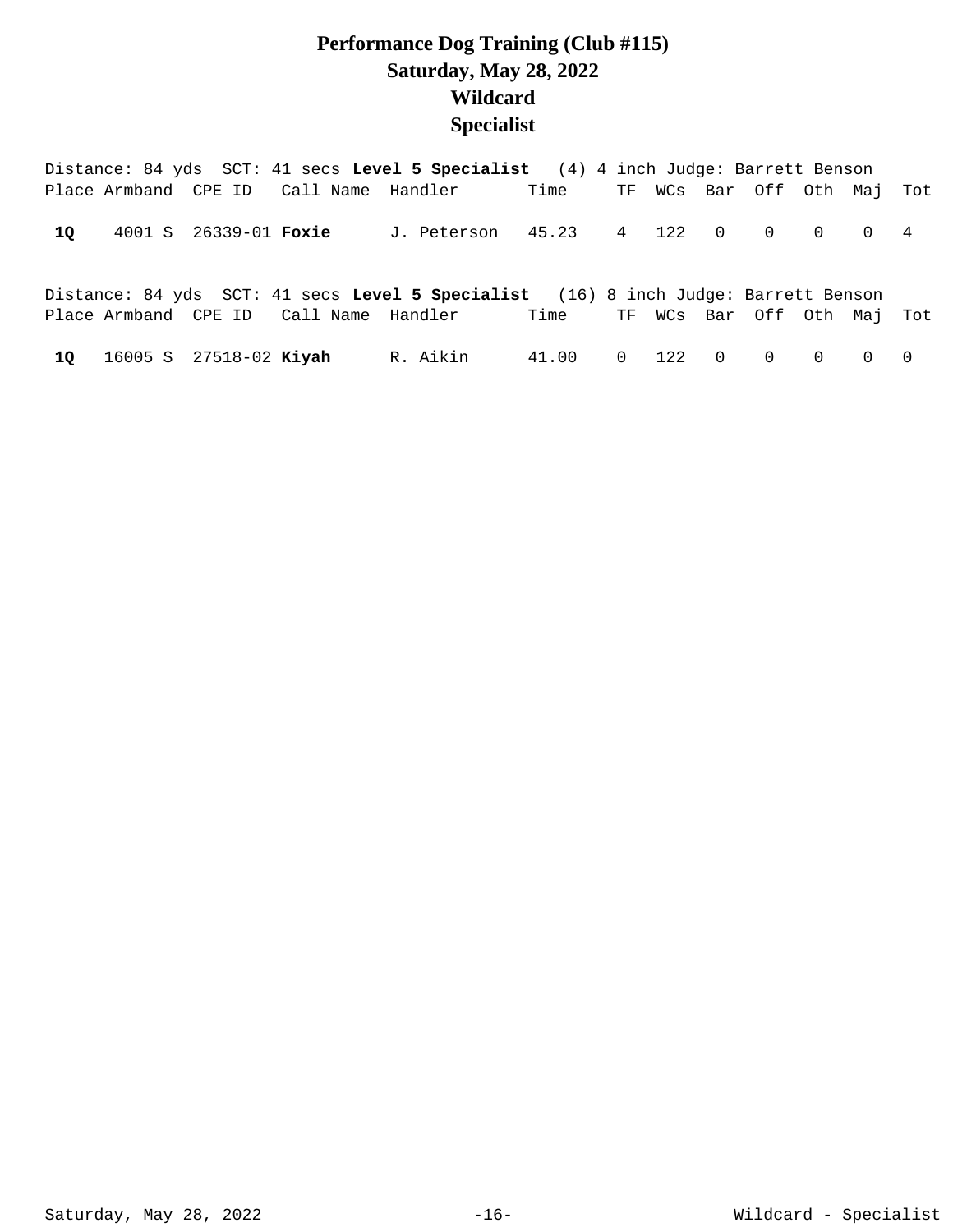## **Performance Dog Training (Club #115) Saturday, May 28, 2022 Wildcard Regular/Veteran**

|              |                      |                                     |                                        | Distance: 74 yds SCT: 43 secs Level 1 Regular/Veteran |                 |              |        | 12 inch Judge: Barrett Benson |              |             |          |             |
|--------------|----------------------|-------------------------------------|----------------------------------------|-------------------------------------------------------|-----------------|--------------|--------|-------------------------------|--------------|-------------|----------|-------------|
|              |                      |                                     | Place Armband CPE ID Call Name Handler |                                                       | Time            | TF           |        | WCs Bar Off Oth Maj           |              |             |          | Tot         |
| 1Q           | 12004                | 29897-01 Theo                       |                                        | J. Wolfson                                            | 41.21           | $\mathsf{O}$ | 112    | $\Omega$                      | $\mathbf{1}$ | $\Omega$    | $\Omega$ | 5           |
|              |                      |                                     |                                        | Distance: 74 yds SCT: 38 secs Level 1 Regular/Veteran |                 |              |        | 20 inch Judge: Barrett Benson |              |             |          |             |
|              | Place Armband CPE ID |                                     | Call Name Handler                      |                                                       | Time            | <b>TF</b>    |        | WCs Bar Off Oth Maj           |              |             |          | Tot         |
| $\mathbf{1}$ | 20002<br>20007       | $32546 - 01$ Beso<br>28915-02 Indie |                                        | A. Mascari<br>L. Hogan                                | 23.66<br>Absent | $\mathbf 0$  | 122    | $\mathbf 0$                   | 2            | $\Omega$    | $\Omega$ | 10          |
|              |                      |                                     |                                        | Distance: 74 yds SCT: 38 secs Level 2 Regular/Veteran |                 |              |        | 8 inch Judge: Barrett Benson  |              |             |          |             |
|              | Place Armband CPE ID |                                     | Call Name Handler                      |                                                       | Time            | TF           |        | WCs Bar Off Oth Maj           |              |             |          | Tot         |
| 1Q           |                      |                                     |                                        | 8007 H 32034-01 Bellatrix C. Johnson 32.65            |                 | $\mathbf 0$  | 112    | $\mathbf 0$                   | $\mathbf 0$  | $\Omega$    | $\Omega$ | $\mathbf 0$ |
|              |                      |                                     |                                        | Distance: 74 yds SCT: 33 secs Level 2 Regular/Veteran |                 |              |        | 16 inch Judge: Barrett Benson |              |             |          |             |
|              |                      | Place Armband CPE ID                | Call Name Handler                      |                                                       | Time            | TF           |        | WCs Bar Off Oth Maj           |              |             |          | Tot         |
| $\mathbf{1}$ | 16009                | 31657-01 <b>Bella</b>               |                                        | J. Miron                                              | 47.02           |              | 14 222 | $\Omega$                      | $\Omega$     | $\Omega$    | $\Omega$ | 14          |
|              |                      |                                     |                                        | Distance: 74 yds SCT: 33 secs Level 2 Regular/Veteran |                 |              |        | 20 inch Judge: Barrett Benson |              |             |          |             |
|              | Place Armband CPE ID |                                     | Call Name Handler                      |                                                       | Time            | TF           |        | WCs Bar Off Oth Maj           |              |             |          | Tot         |
| 1Q           | 20006                |                                     | 32074-01 Whiskey                       | V. Chang                                              | 15.92           | $\mathsf{O}$ | 112    | $\mathbf{1}$                  | $\mathbf{1}$ | $\mathbf 0$ | $\Omega$ | 10          |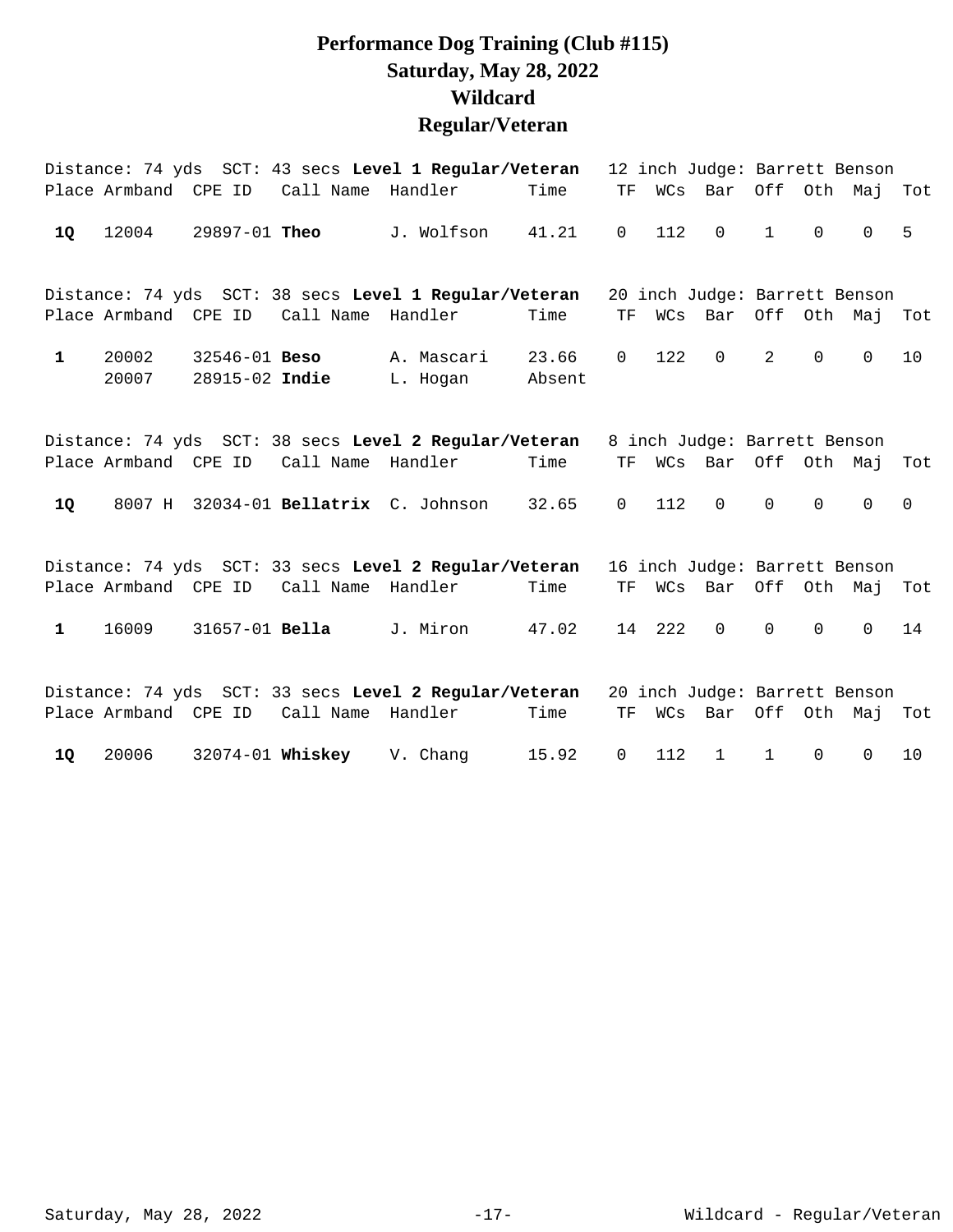## **Performance Dog Training (Club #115) Saturday, May 28, 2022 Snooker Regular/Veteran**

|              |         |                       |                                        | SCT: 40 secs Level 3 Regular/Veteran 16 inch Judge: Barrett Benson |       |         |         |         |          |       |
|--------------|---------|-----------------------|----------------------------------------|--------------------------------------------------------------------|-------|---------|---------|---------|----------|-------|
|              |         |                       | Place Armband CPE ID Call Name Handler |                                                                    | Time  | RC1     | RC2     | RC3     | Cls      | Score |
| $\mathbf{1}$ | 16012   |                       |                                        | 19422-03 Cinder N. Hartmann                                        | 25.48 | $1 + 3$ | $1 + 4$ | $1 + 2$ | 2        | 14    |
|              |         |                       |                                        | SCT: 40 secs Level 3 Regular/Veteran 20 inch Judge: Barrett Benson |       |         |         |         |          |       |
|              |         |                       | Place Armband CPE ID Call Name Handler |                                                                    | Time  | RC1     | RC2     | RC3     | Cls      | Score |
| 1Q           | 20005   | $12200 - 04$ Boz      |                                        | D. Roy                                                             | 42.30 | $1 + 7$ | $1 + 7$ | $1 + 7$ | 27       | 51    |
|              | 20003   | 31346-01 <b>Umka</b>  |                                        | S. Sayzhenkov NT                                                   |       |         |         |         | $\Omega$ |       |
|              |         |                       |                                        | SCT: 45 secs Level 5 Regular/Veteran 8 inch Judge: Barrett Benson  |       |         |         |         |          |       |
|              |         |                       | Place Armband CPE ID Call Name Handler |                                                                    | Time  | RC1     | RC2     | RC3     | Cls      | Score |
| 3Q           | 8001    | 05129-05 Cruise       |                                        | M. Moore                                                           | 41.77 | $1 + 3$ | $1 + 3$ | $1 + 4$ | 27       | 40    |
| 4Q           | 8004    | 28288-01 Mia          |                                        | C. Lam                                                             | 49.55 | $1 + 3$ | $1 + 3$ | $1 + 4$ | 20       | 33    |
| 1Q           | 8006 V  | 17714-02 Josie        |                                        | S. Yarvis                                                          | 31.00 | $1 + 3$ | $1 + 4$ | $1 + 5$ | 27       | 42    |
| 2Q           | 8008 V  | 05129-04 Levi         |                                        | M. Moore                                                           | 41.68 | $1 + 3$ | $1 + 3$ | $1 + 4$ | 27       | 40    |
|              |         |                       |                                        | SCT: 45 secs Level 5 Regular/Veteran 12 inch Judge: Barrett Benson |       |         |         |         |          |       |
|              |         | Place Armband CPE ID  | Call Name Handler                      |                                                                    | Time  | RC1     | RC2     | RC3     | Cls      | Score |
| 1Q           |         |                       |                                        | 12003 V 12943-02 Oliver K. Hawthorne 36.02                         |       | $1 + 2$ | $1 + 2$ | $1 + 3$ | 27       | 37    |
|              |         |                       |                                        | SCT: 40 secs Level 5 Regular/Veteran 16 inch Judge: Barrett Benson |       |         |         |         |          |       |
|              |         |                       | Place Armband CPE ID Call Name Handler |                                                                    | Time  | RC1     | RC2     | RC3     | Cls      | Score |
| 1Q           | 16003   | 07078-02 Star         |                                        | J. Kinney                                                          | 33.69 | $1 + 4$ | $1 + 5$ | $1 + 3$ | 27       | 42    |
| $\mathbf{2}$ | 16002 V | $07020 - 02$ Danna    |                                        | F. McCune                                                          | 43.63 | $1 + 2$ | $1 + 2$ | $1 + 2$ | 20       | 29    |
|              |         |                       |                                        | SCT: 45 secs Level C Regular/Veteran 8 inch Judge: Barrett Benson  |       |         |         |         |          |       |
|              |         |                       | Place Armband CPE ID Call Name Handler |                                                                    | Time  | RC1     | RC2     | RC3     | Cls      | Score |
| 3Q           | 8002    |                       | 28529-01 Nala                          | T. Quinn                                                           | 46.97 | $1 + 3$ | $1 + 3$ | $1 + 4$ | 27       | 40    |
| 2Q           | 8005    |                       |                                        | 17416-02 D'Artagnan W. Watts                                       | 28.42 | $1 + 3$ | $1 + 3$ | $1 + 4$ | 27       | 40    |
| <b>1Q</b>    | 8010    |                       |                                        | 17714-03 Brooklyn S. Yarvis                                        | 34.72 | $1 + 3$ | $1 + 4$ | $1 + 5$ | 27       | 42    |
|              |         |                       |                                        | SCT: 40 secs Level C Regular/Veteran 16 inch Judge: Barrett Benson |       |         |         |         |          |       |
|              |         |                       | Place Armband CPE ID Call Name Handler |                                                                    | Time  | RC1     | RC2     | RC3     | Cls      | Score |
| 1Q           | 16006   | 27855-01 <b>Bondi</b> |                                        | G. Davydov                                                         | 40.00 | $1 + 3$ | $1 + 4$ | $1 + 2$ | 27       | 39    |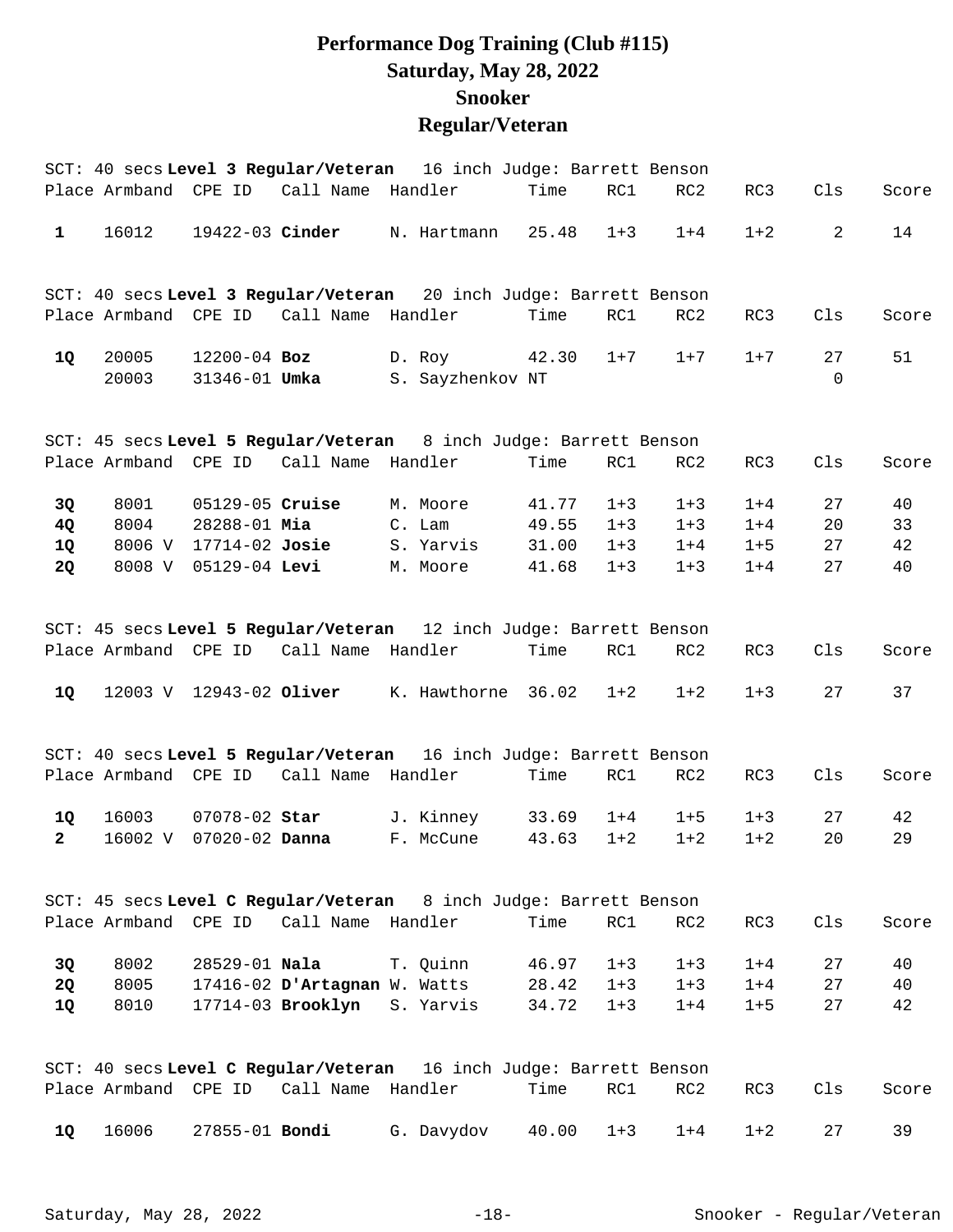|                | 16001 V | 04937-05 <b>Party</b> |  | G. Ravani                                                          | 27.86 | $1+4$ | $1 + 0$ |         |          | 6     |
|----------------|---------|-----------------------|--|--------------------------------------------------------------------|-------|-------|---------|---------|----------|-------|
| $\overline{2}$ | 16011 V | $04945-04$ Cooper     |  | P. Rundel                                                          | 18.50 | $1+3$ | $1+7$   | $1 + 0$ | $\Omega$ | 13    |
|                |         |                       |  |                                                                    |       |       |         |         |          |       |
|                |         |                       |  |                                                                    |       |       |         |         |          |       |
|                |         |                       |  | SCT: 40 secs Level C Reqular/Veteran 20 inch Judge: Barrett Benson |       |       |         |         |          |       |
|                |         |                       |  |                                                                    | Time  | RC1   | RC2     | RC3     | Cls      | Score |
|                |         |                       |  |                                                                    |       |       |         |         |          |       |
| 10             | 20008   | 19485-03 Ripley       |  | H. McAllister 40.00                                                |       | $1+4$ | $1+4$   | $1 + 5$ | 27       | 43    |
|                |         |                       |  |                                                                    |       |       |         |         |          |       |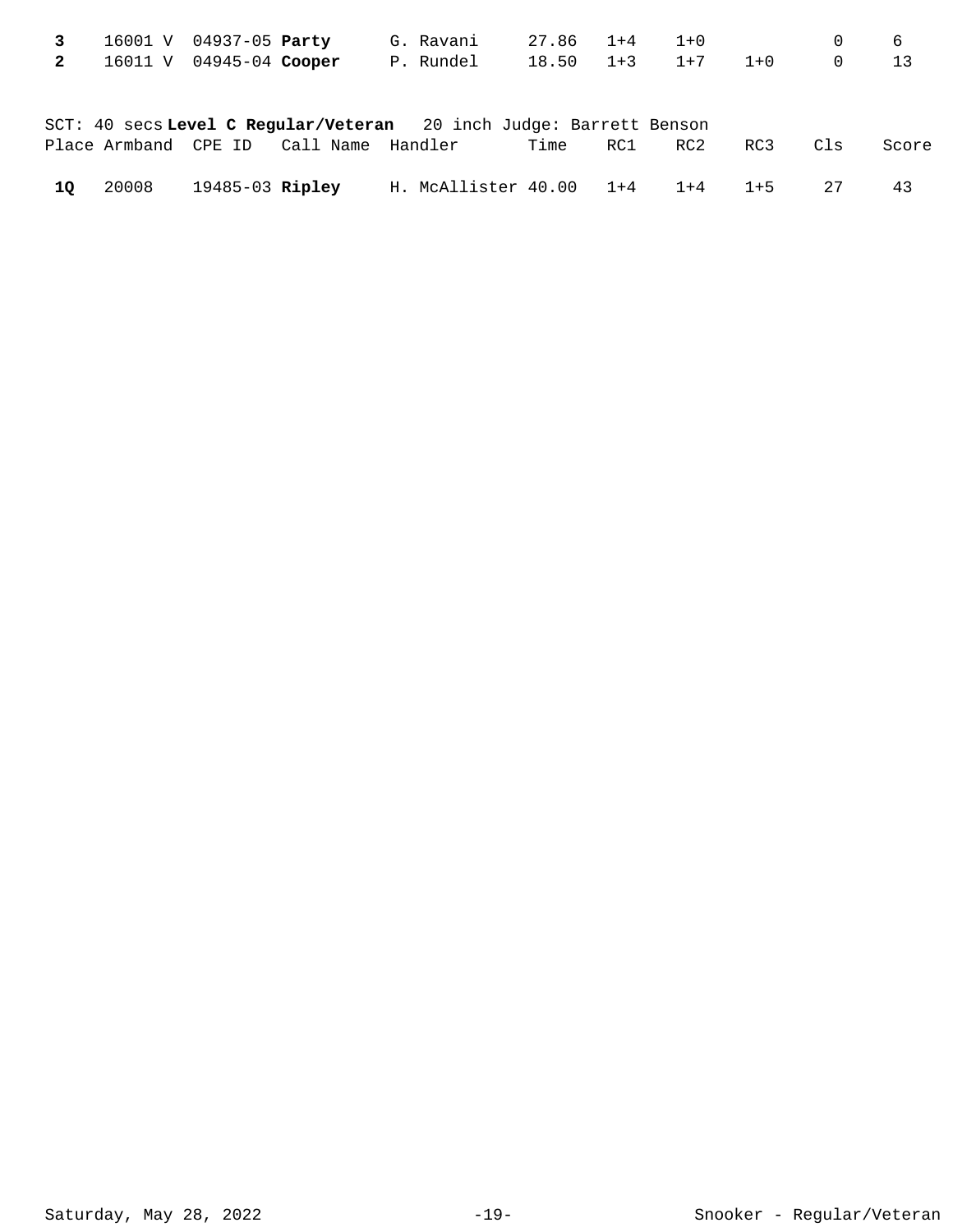## **Performance Dog Training (Club #115) Saturday, May 28, 2022 Snooker Enthusiast**

|              |                         |  | SCT: 45 secs Level 5 Enthusiast (12) 8 inch Judge: Barrett Benson |    |                           |     |                |       |
|--------------|-------------------------|--|-------------------------------------------------------------------|----|---------------------------|-----|----------------|-------|
|              |                         |  | Place Armband CPE ID    Call Name Handler    Time    RC1    RC2   |    |                           | RC3 | C1s            | Score |
| $\mathbf{1}$ | 12001 V 21413-01 Maui   |  | A. Thom                                                           |    | $57.00$ $1+3$ $1+3$ $1+4$ |     | $\overline{q}$ | 2.2.  |
|              | 12002 T 25248-02 Hasbro |  | J. Jones                                                          | NT |                           |     |                |       |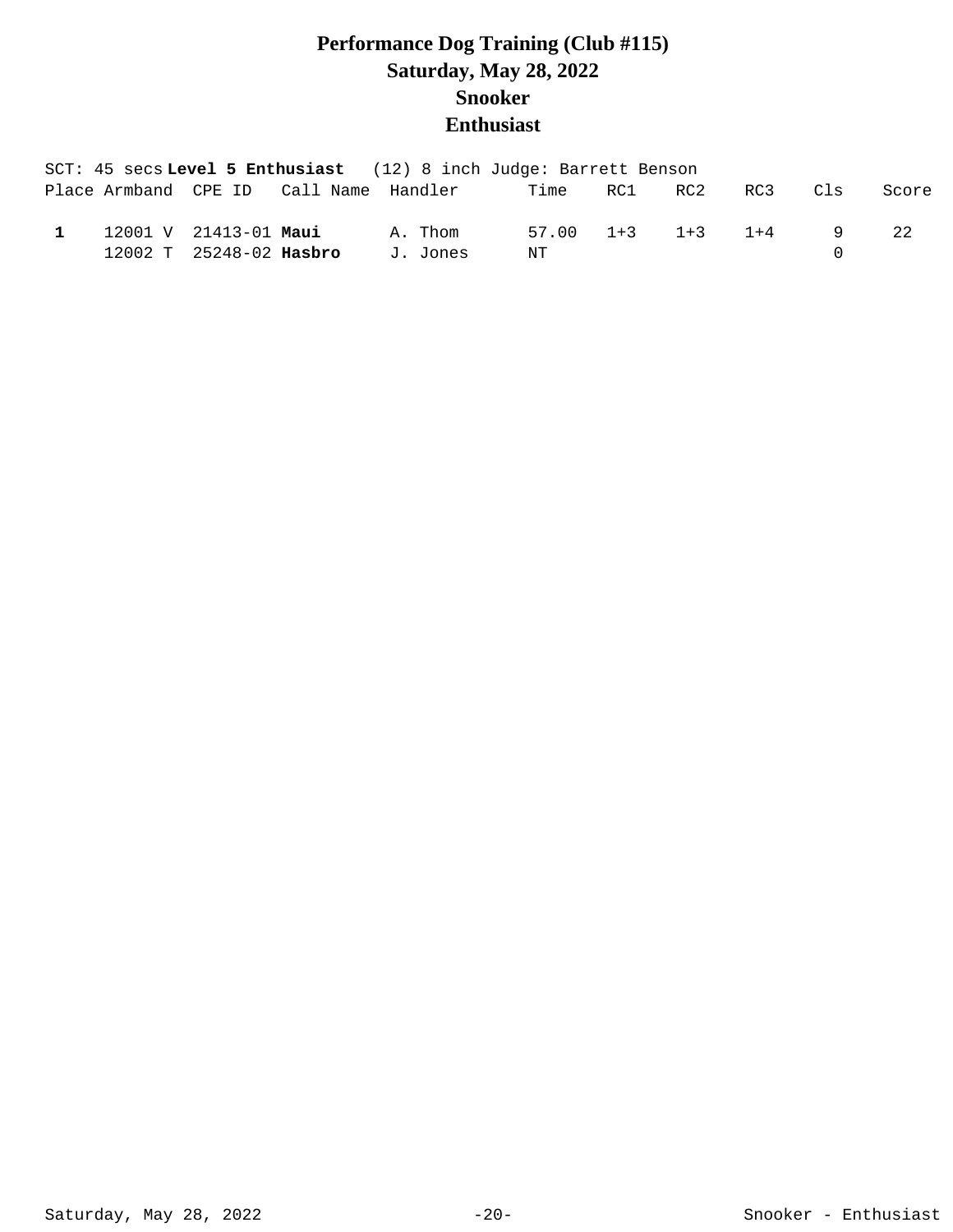## **Performance Dog Training (Club #115) Saturday, May 28, 2022 Snooker Specialist**

|     |                                                                   |                        |                                        | SCT: 45 secs Level 5 Specialist (4) 4 inch Judge: Barrett Benson |           |       |         |         |     |       |  |  |  |  |  |
|-----|-------------------------------------------------------------------|------------------------|----------------------------------------|------------------------------------------------------------------|-----------|-------|---------|---------|-----|-------|--|--|--|--|--|
|     |                                                                   |                        | Place Armband CPE ID Call Name Handler |                                                                  | Time      | RC1 N | RC2     | RC3     | Cls | Score |  |  |  |  |  |
| 10. |                                                                   | 4001 S 26339-01 Foxie  |                                        | J. Peterson                                                      | 46.55 1+3 |       | $1 + 3$ | $1 + 4$ | 27  | 40    |  |  |  |  |  |
|     | SCT: 45 secs Level 5 Specialist (16) 8 inch Judge: Barrett Benson |                        |                                        |                                                                  |           |       |         |         |     |       |  |  |  |  |  |
|     |                                                                   |                        | Place Armband CPE ID Call Name Handler |                                                                  | Time      | RC1 N | RC2     | RC3     | C1s | Score |  |  |  |  |  |
| 10  |                                                                   | 16005 S 27518-02 Kiyah |                                        | R. Aikin                                                         | 34.74 1+2 |       | $1+5$   | $1 + 3$ | 27  | 40    |  |  |  |  |  |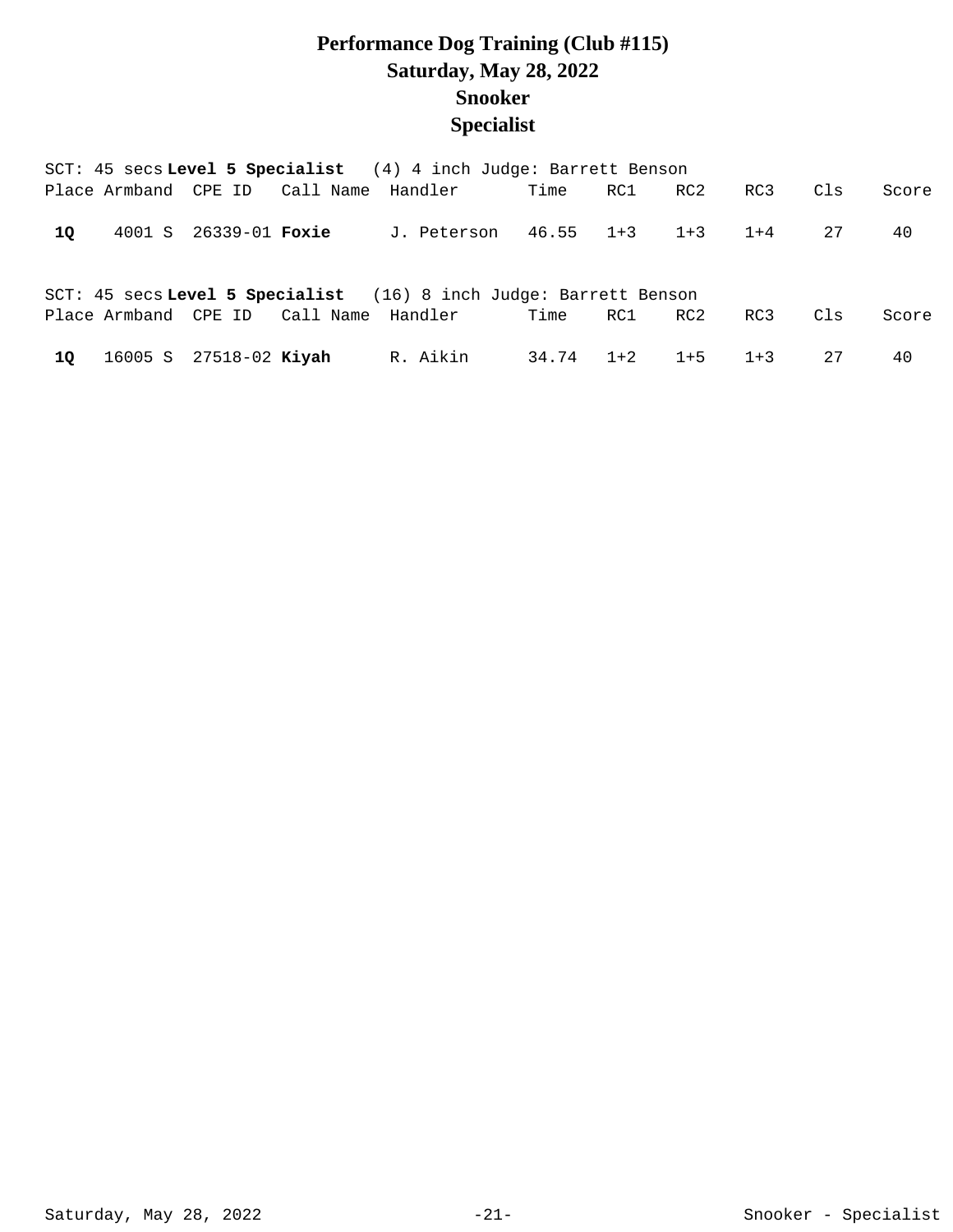## **Performance Dog Training (Club #115) Saturday, May 28, 2022 Snooker Regular/Veteran**

|              |       |                       |                                        | SCT: 40 secs Level 1 Regular/Veteran 20 inch Judge: Barrett Benson |       |         |                 |         |             |       |
|--------------|-------|-----------------------|----------------------------------------|--------------------------------------------------------------------|-------|---------|-----------------|---------|-------------|-------|
|              |       |                       | Place Armband CPE ID Call Name Handler |                                                                    | Time  | RC1     | RC2             | RC3     | Cls         | Score |
|              | 20002 | 32546-01 <b>Beso</b>  |                                        | A. Mascari                                                         | ΝT    |         |                 |         | 0           |       |
|              | 20007 | 28915-02 Indie        |                                        | L. Hogan                                                           | NΤ    |         |                 |         | $\Omega$    |       |
|              |       |                       |                                        | SCT: 45 secs Level 2 Regular/Veteran 8 inch Judge: Barrett Benson  |       |         |                 |         |             |       |
|              |       | Place Armband CPE ID  | Call Name Handler                      |                                                                    | Time  | RC1     | RC <sub>2</sub> | RC3     | Cls         | Score |
| 1Q           |       |                       |                                        | 8007 H 32034-01 Bellatrix C. Johnson 53.04                         |       | $1 + 2$ | $1 + 3$         | $1 + 2$ | 20          | 30    |
|              |       |                       |                                        | SCT: 45 secs Level 2 Regular/Veteran 12 inch Judge: Barrett Benson |       |         |                 |         |             |       |
|              |       | Place Armband CPE ID  | Call Name Handler                      |                                                                    | Time  | RC1     | RC2             | RC3     | Cls         | Score |
| 1Q           | 12004 | 29897-01 <b>Theo</b>  |                                        | J. Wolfson                                                         | 46.53 | $1 + 7$ | $1 + 7$         | $1 + 3$ | 27          | 47    |
|              |       |                       |                                        | SCT: 40 secs Level 2 Regular/Veteran 16 inch Judge: Barrett Benson |       |         |                 |         |             |       |
|              |       |                       | Place Armband CPE ID Call Name Handler |                                                                    | Time  | RC1     | RC2             | RC3     | Cls         | Score |
| <b>2Q</b>    | 16008 | 31963-01 Julius       |                                        | J. Chow                                                            | 27.67 | $1 + 2$ | $1 + 5$         | $1 + 2$ | 27          | 39    |
|              | 16009 | 31657-01 <b>Bella</b> |                                        | J. Miron                                                           | NT    |         |                 |         | $\mathbf 0$ |       |
| 1Q           | 16013 | 32257-01 George       |                                        | W. Stevenson 33.94                                                 |       | $1 + 3$ | $1 + 2$         | $1 + 7$ | 27          | 42    |
|              |       |                       |                                        | SCT: 40 secs Level 2 Regular/Veteran 20 inch Judge: Barrett Benson |       |         |                 |         |             |       |
|              |       | Place Armband CPE ID  | Call Name Handler                      |                                                                    | Time  | RC1     | RC2             | RC3     | Cls         | Score |
| $\mathbf{1}$ | 20006 |                       | 32074-01 Whiskey V. Chang              |                                                                    | 54.62 | $1 + 2$ | $1 + 0$         | $1 + 2$ | 5           | 12    |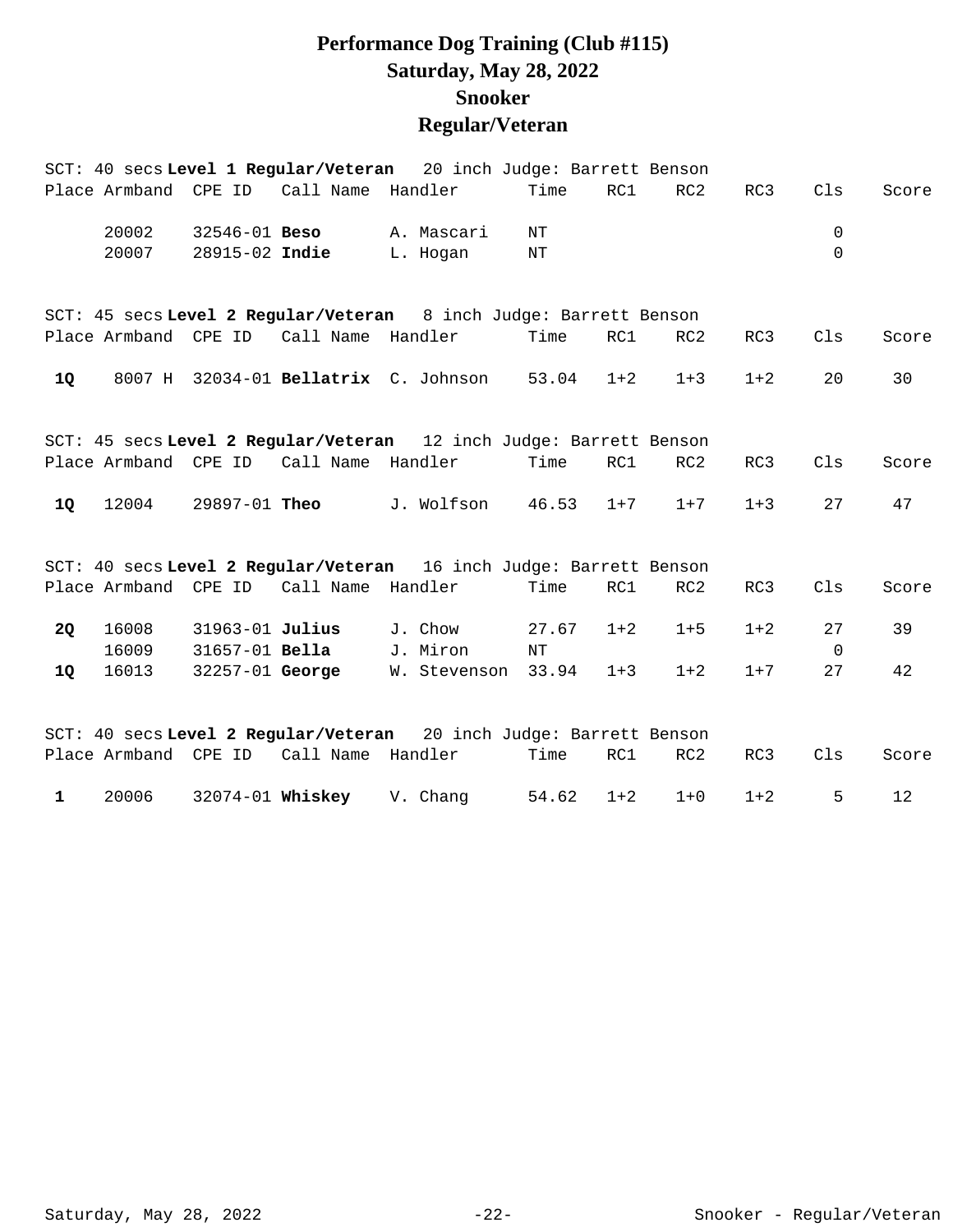#### **Performance Dog Training (Club #115) Saturday, May 28, 2022 Jumpers Regular/Veteran**

|                      |                      |                                    |                                        | Distance: 129 yds SCT: 45 secs Level 3 Regular/Veteran 8 inch Judge: Barrett Benson             |                |                             |                            |                            |                               |                               |                     |
|----------------------|----------------------|------------------------------------|----------------------------------------|-------------------------------------------------------------------------------------------------|----------------|-----------------------------|----------------------------|----------------------------|-------------------------------|-------------------------------|---------------------|
|                      |                      | Place Armband CPE ID               | Call Name                              | Handler                                                                                         | Time           | TFlts Bar Off Oth Maj Total |                            |                            |                               |                               |                     |
| 1Q                   | 8003                 |                                    |                                        | 29419-03 Wiki Wiki D. Vachal                                                                    | 35.87          | $\mathsf 0$                 | $\mathsf{O}\xspace$        | $\mathsf 0$                | $\mathsf{O}\xspace$           | 0                             | $\mathsf{O}$        |
|                      |                      |                                    |                                        | Distance: 129 yds SCT: 45 secs Level 3 Regular/Veteran 12 inch Judge: Barrett Benson            |                |                             |                            |                            |                               |                               |                     |
|                      |                      |                                    |                                        |                                                                                                 | Time           | TFlts Bar Off Oth Maj Total |                            |                            |                               |                               |                     |
| 1Q                   |                      |                                    | 27469-03 <b>Polly</b>                  | L. Middleton 30.01                                                                              |                | $\mathbf 0$                 | $\mathbf 0$                | $\mathbf 0$                | $\mathbf 0$                   | 0                             | $\mathbf 0$         |
|                      |                      |                                    |                                        | Distance: 129 yds SCT: 40 secs Level 3 Regular/Veteran 16 inch Judge: Barrett Benson            |                |                             |                            |                            |                               |                               |                     |
|                      | Place Armband CPE ID |                                    | Call Name                              | Handler                                                                                         | Time           | TFlts                       | Bar                        |                            |                               |                               | Off Oth Maj Total   |
| <b>2Q</b><br>1Q      | 16010<br>16012       | 09814-03 Danica<br>19422-03 Cinder |                                        | J. Vinson<br>N. Hartmann                                                                        | 21.52<br>30.82 | 0<br>$\mathbf 0$            | $\mathbf 1$<br>$\Omega$    | 0<br>$\mathbf 0$           | 0<br>$\Omega$                 | $\mathbf 0$<br>$\mathbf 0$    | 5<br>$\mathsf{O}$   |
|                      |                      | Place Armband CPE ID               | Call Name                              | Distance: 129 yds SCT: 40 secs Level 3 Regular/Veteran 20 inch Judge: Barrett Benson<br>Handler | Time           | TFlts Bar Off Oth Maj Total |                            |                            |                               |                               |                     |
| 1Q                   | 20005                | $12200 - 04$ Boz                   |                                        | D. Roy                                                                                          | 26.17          | 0                           | 0                          | 0                          | 0                             | 0                             | 0                   |
| 3 <sup>7</sup>       | 20003                | 31346-01 <b>Umka</b>               |                                        | S. Sayzhenkov 54.80                                                                             |                | 14                          | $\mathbf 0$                | $\mathbf{1}$               | $\mathsf{O}$                  | 0                             | 19                  |
| 2Q                   | 20009                | 32632-01 Rambis                    |                                        | L. Brandon                                                                                      | 26.34          | 0                           | $\mathbf{1}$               | $\Omega$                   | $\Omega$                      | $\Omega$                      | 5                   |
|                      |                      |                                    |                                        | Distance: 129 yds SCT: 40 secs Level 5 Regular/Veteran 8 inch Judge: Barrett Benson             |                |                             |                            |                            |                               |                               |                     |
|                      |                      | Place Armband CPE ID               | Call Name                              | Handler                                                                                         | Time           | TFlts Bar Off Oth Maj Total |                            |                            |                               |                               |                     |
| $\overline{4}$       | 8001                 | 05129-05 Cruise                    |                                        | M. Moore                                                                                        | 58.32          | 18                          | 0                          | 0                          | 0                             | 0                             | 18                  |
| $\mathbf{3}$         | 8002                 | 28529-01 Nala                      |                                        | T. Quinn                                                                                        | 49.19          | 9                           | $\Omega$                   | $\mathbf 0$                | $\mathbf 0$                   | 0                             | 9                   |
| $\overline{a}$<br>1Q | 8004                 | 28288-01 Mia                       |                                        | C. Lam<br>8006 V 17714-02 Josie S. Yarvis 34.28                                                 | 48.60          | 8<br>$\overline{0}$         | $\Omega$<br>$\overline{0}$ | $\Omega$<br>$\overline{0}$ | $\mathbf 0$<br>$\overline{0}$ | $\mathbf 0$<br>$\overline{0}$ | 8<br>$\overline{0}$ |
|                      |                      |                                    |                                        |                                                                                                 |                |                             |                            |                            |                               |                               |                     |
|                      |                      |                                    |                                        | Distance: 129 yds SCT: 40 secs Level 5 Regular/Veteran 12 inch Judge: Barrett Benson            |                |                             |                            |                            |                               |                               |                     |
|                      |                      |                                    | Place Armband CPE ID Call Name Handler |                                                                                                 | Time           | TFlts Bar Off Oth Maj Total |                            |                            |                               |                               |                     |
| 1Q                   |                      | 12003 V 12943-02 Oliver            |                                        | K. Hawthorne 37.22                                                                              |                | 0                           | $\mathbf 0$                | $\mathbf 0$                | $\mathbf 0$                   | 0                             | $\mathbf 0$         |
|                      |                      |                                    |                                        | Distance: 129 yds SCT: 35 secs Level 5 Regular/Veteran 16 inch Judge: Barrett Benson            |                |                             |                            |                            |                               |                               |                     |
|                      |                      | Place Armband CPE ID               | Call Name                              | Handler                                                                                         | Time           | TFlts Bar Off Oth Maj Total |                            |                            |                               |                               |                     |

16003 07078-02 J. Kinney 35.21 0 1 0 0 0 5 **1Q Star**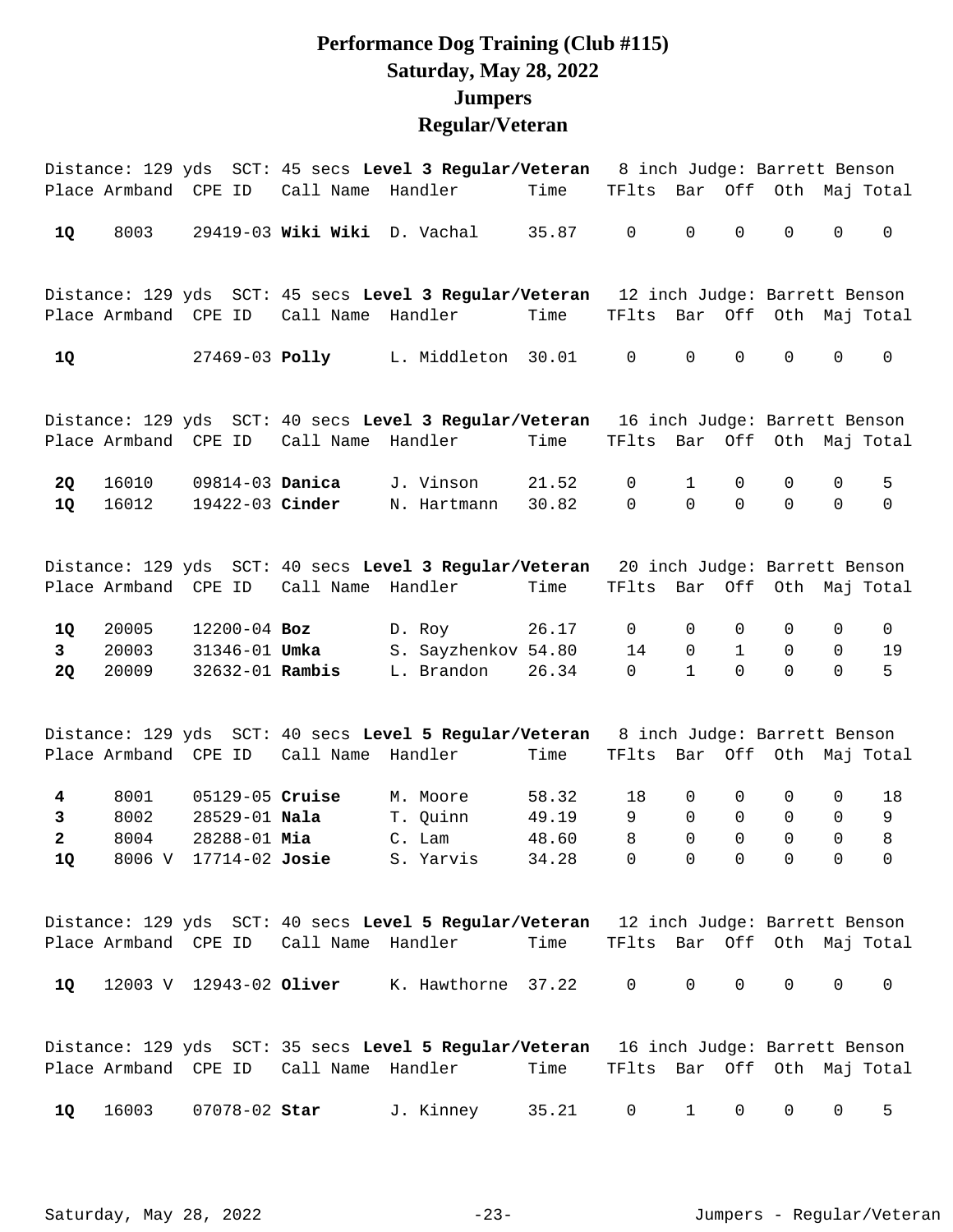| $\overline{2}$               | 16002 V              |                         | 07020-02 <b>Danna</b> | F. McCune                                                                                                 | 49.38          | 14                          | $\Omega$                | $\mathbf{1}$                 | $\Omega$                | $\mathbf 0$   | 19                          |
|------------------------------|----------------------|-------------------------|-----------------------|-----------------------------------------------------------------------------------------------------------|----------------|-----------------------------|-------------------------|------------------------------|-------------------------|---------------|-----------------------------|
|                              |                      | Place Armband CPE ID    |                       | Distance: 129 yds SCT: 35 secs Level 5 Regular/Veteran 20 inch Judge: Barrett Benson<br>Call Name Handler | Time           | TFlts Bar Off Oth Maj Total |                         |                              |                         |               |                             |
| 1Q                           |                      |                         | 20011 V 19422-02 Jude | N. Hartmann                                                                                               | 29.24          | $\overline{0}$              | $\mathbf{1}$            | $\Omega$                     | $\Omega$                | 0             | 5                           |
|                              |                      | Place Armband CPE ID    | Call Name             | Distance: 129 yds SCT: 40 secs Level C Regular/Veteran 8 inch Judge: Barrett Benson<br>Handler            | Time           | TFlts Bar Off Oth Maj Total |                         |                              |                         |               |                             |
| 1Q<br><b>2Q</b>              | 8005<br>8010         |                         | 17714-03 Brooklyn     | 17416-02 D'Artagnan W. Watts<br>S. Yarvis                                                                 | 34.82<br>36.49 | $\mathbf 0$<br>$\Omega$     | $\mathbf 0$<br>$\Omega$ | $\mathbf 0$<br>$\Omega$      | $\mathbf 0$<br>$\Omega$ | 0<br>$\Omega$ | $\mathsf{O}$<br>$\mathbf 0$ |
|                              |                      | Place Armband CPE ID    |                       | Distance: 129 yds SCT: 35 secs Level C Regular/Veteran 16 inch Judge: Barrett Benson<br>Call Name Handler | Time           | TFlts Bar Off Oth Maj Total |                         |                              |                         |               |                             |
| $\mathbf{2}$<br>$\mathbf{1}$ | 16006                | 16011 V 04945-04 Cooper |                       | 27855-01 Bondi G. Davydov<br>P. Rundel                                                                    | 34.48<br>33.38 | $\mathbf 0$<br>$\Omega$     | $\mathbf 0$<br>$\Omega$ | $\mathbf{1}$<br>$\mathbf{1}$ | $\mathbf 0$<br>$\Omega$ | 0<br>$\Omega$ | 5<br>5                      |
|                              | Place Armband CPE ID |                         | Call Name             | Distance: 129 yds SCT: 35 secs Level C Regular/Veteran 20 inch Judge: Barrett Benson<br>Handler           | Time           | TFlts Bar Off               |                         |                              |                         |               | Oth Maj Total               |
| 1Q                           | 20008                |                         | 19485-03 Ripley       | H. McAllister 27.06                                                                                       |                | $\mathbf 0$                 | $\mathbf 0$             | $\mathbf 0$                  | $\Omega$                | 0             | 0                           |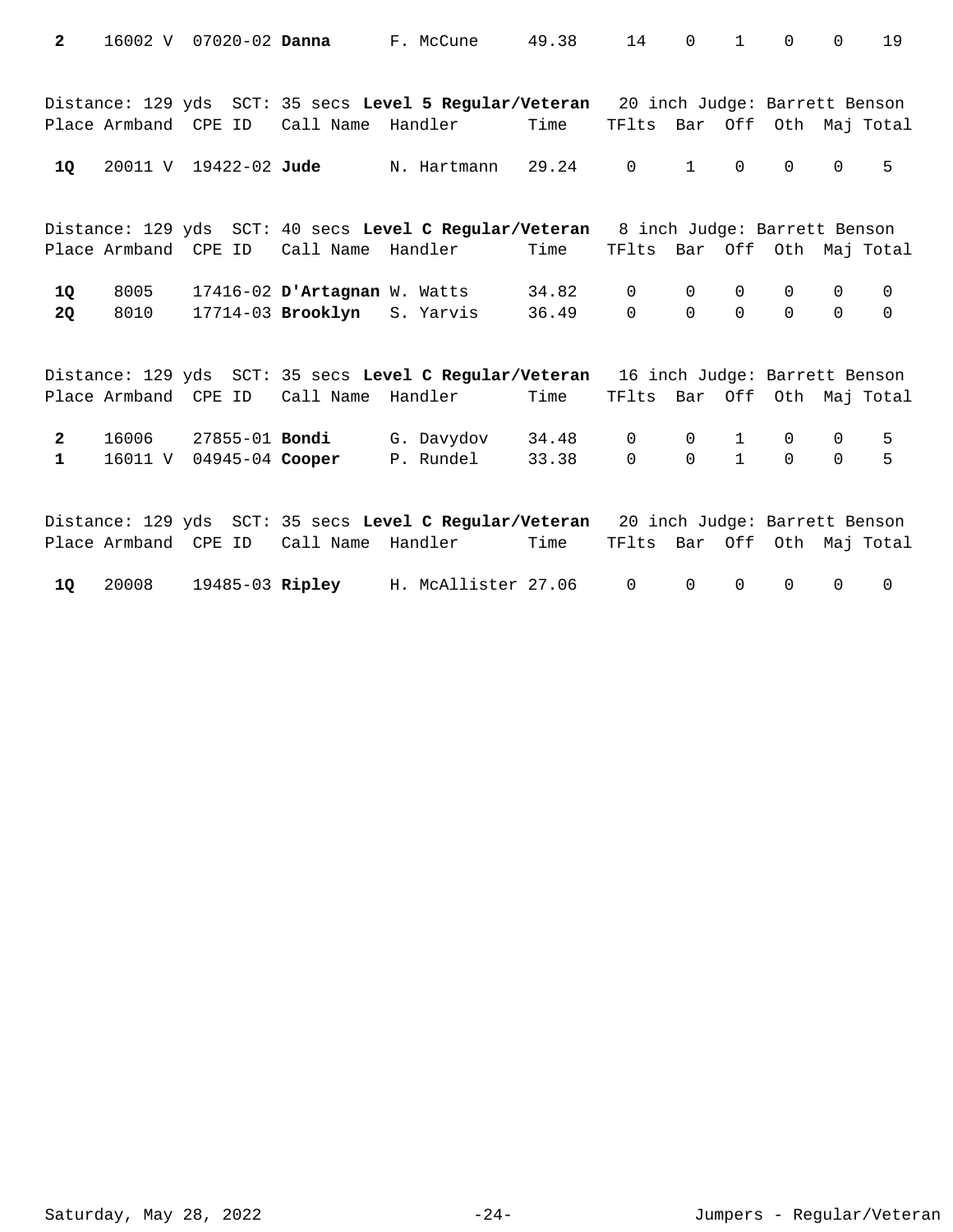# **Performance Dog Training (Club #115) Saturday, May 28, 2022 Jumpers Enthusiast**

|  |  | Distance: 129 yds SCT: 45 secs Level 3 Enthusiast (20) 16 inch Judge: Barrett Benson                                                                           |  |  |  |  |
|--|--|----------------------------------------------------------------------------------------------------------------------------------------------------------------|--|--|--|--|
|  |  | Place Armband CPE ID Call Name Handler Time TFlts Bar Off Oth Maj Total                                                                                        |  |  |  |  |
|  |  | 10 20010 T 27518-03 Knyxx R. Aikin 35.76 0 0 0 0 0 0 0                                                                                                         |  |  |  |  |
|  |  | Distance: 129 yds SCT: 45 secs Level 5 Enthusiast (12) 8 inch Judge: Barrett Benson<br>Place Armband CPE ID Call Name Handler Time TFlts Bar Off Oth Maj Total |  |  |  |  |
|  |  | 12002 T 25248-02 Hasbro J.Jones NT 0 0 0 0 0 0                                                                                                                 |  |  |  |  |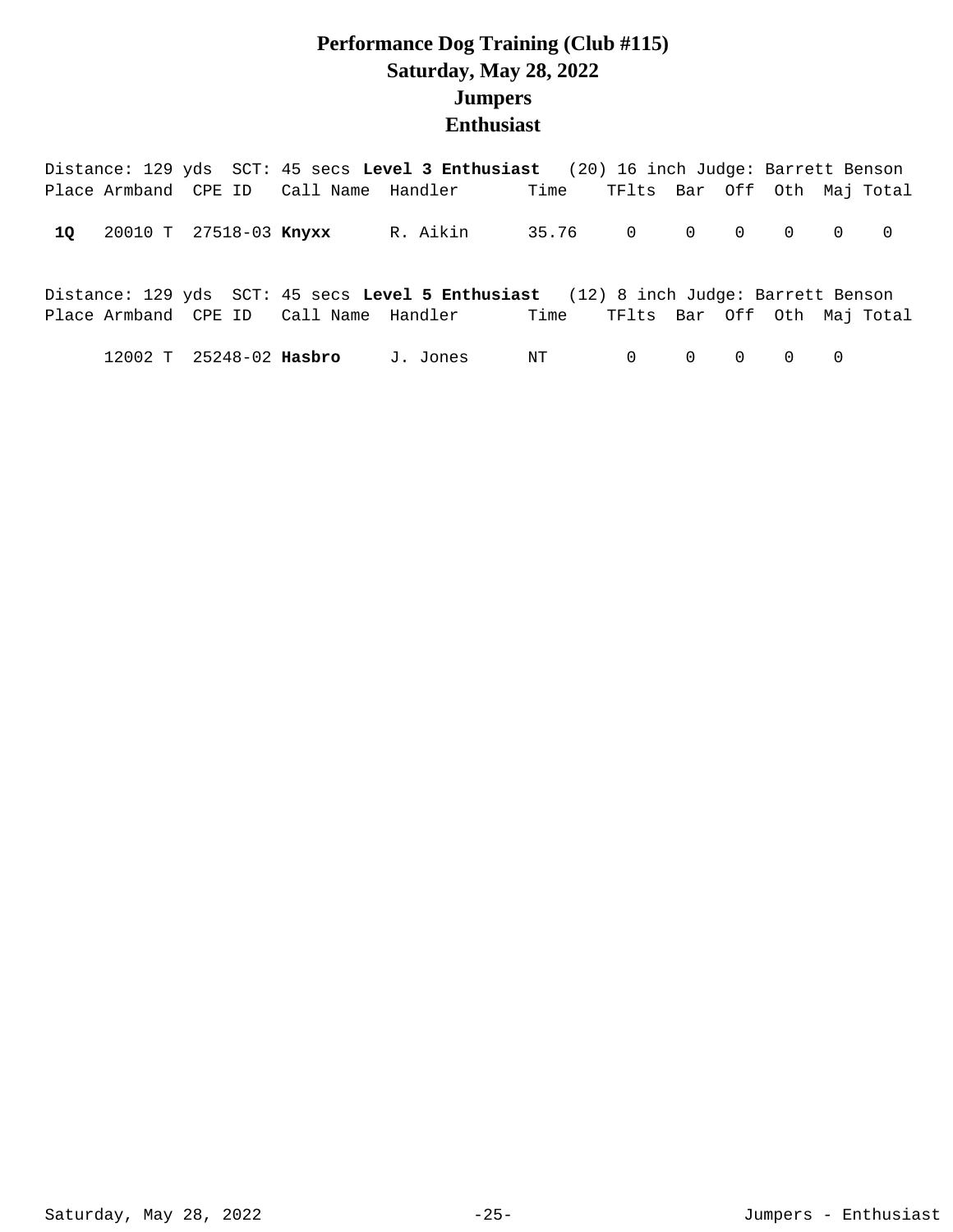#### **Performance Dog Training (Club #115) Saturday, May 28, 2022 Jumpers Specialist**

Distance: 129 yds SCT: 45 secs **Level 5 Specialist** (4) 4 inch Judge: Barrett Benson Place Armband CPE ID Call Name Handler Time TFlts Bar Off Oth Maj Total 1 4001 S 26339-01 **Foxie** J. Peterson 55.45 10 0 0 0 0 10

Distance: 129 yds SCT: 45 secs **Level 5 Specialist** (16) 8 inch Judge: Barrett Benson Place Armband CPE ID Call Name Handler Time TFlts Bar Off Oth Maj Total

16005 S 27518-02 R. Aikin Absent **Kiyah**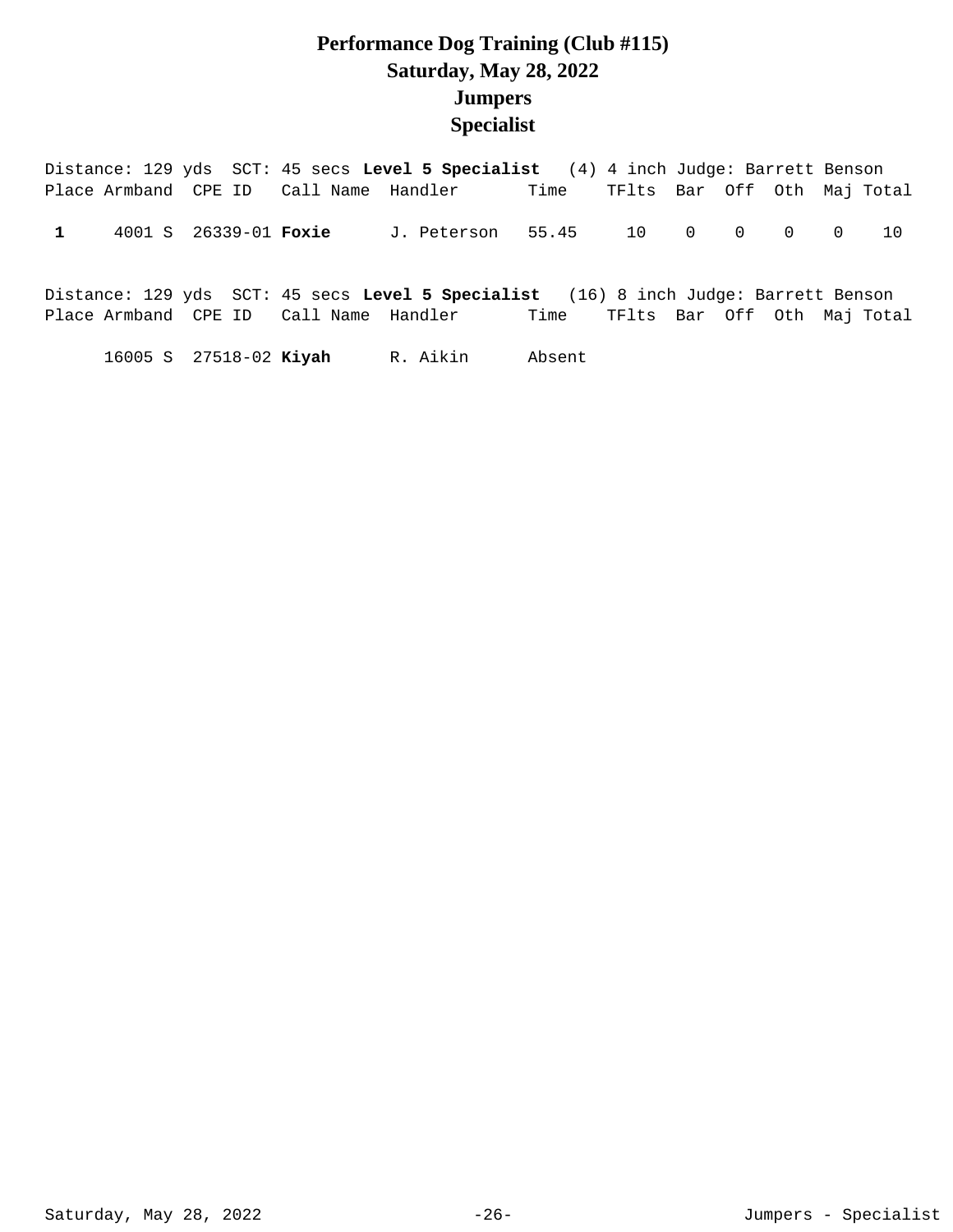## **Performance Dog Training (Club #115) Saturday, May 28, 2022 Jumpers Regular/Veteran**

|                |                |                                        |                   | Distance: 103 yds SCT: 48 secs Level 1 Regular/Veteran                               |                 |                             |             |              |                     |              | 12 inch Judge: Barrett Benson |
|----------------|----------------|----------------------------------------|-------------------|--------------------------------------------------------------------------------------|-----------------|-----------------------------|-------------|--------------|---------------------|--------------|-------------------------------|
|                | Place Armband  | CPE ID                                 | Call Name         | Handler                                                                              | Time            | TFlts                       | Bar         | Off          |                     |              | Oth Maj Total                 |
| $\mathbf{1}$   | 12005          | 28288-02 Luna                          |                   | T. Lam                                                                               | 84.80           | 36                          | $\mathbf 0$ | $\mathbf{1}$ | 0                   | 2            | 71                            |
|                |                |                                        |                   | Distance: 103 yds SCT: 43 secs Level 1 Regular/Veteran 20 inch Judge: Barrett Benson |                 |                             |             |              |                     |              |                               |
|                |                | Place Armband CPE ID                   | Call Name         | Handler                                                                              | Time            | TFlts Bar Off Oth Maj Total |             |              |                     |              |                               |
| $\mathbf{1}$   | 20007<br>20002 | 28915-02 Indie<br>32546-01 <b>Beso</b> |                   | L. Hogan<br>A. Mascari                                                               | Absent<br>16.20 | $\mathbf 0$                 | $\mathbf 0$ | $\mathbf{1}$ | $\mathsf{O}$        | $\mathbf{1}$ | 20                            |
|                |                |                                        |                   | Distance: 103 yds SCT: 43 secs Level 2 Regular/Veteran 8 inch Judge: Barrett Benson  |                 |                             |             |              |                     |              |                               |
|                |                | Place Armband CPE ID                   | Call Name Handler |                                                                                      | Time            | TFlts Bar Off Oth Maj Total |             |              |                     |              |                               |
| 1Q             | 8007 H         |                                        |                   | 32034-01 Bellatrix C. Johnson                                                        | 35.63           | $\mathsf{O}\xspace$         | $\mathsf 0$ | $\mathsf 0$  | $\mathsf{O}\xspace$ | $\mathsf 0$  | $\mathsf 0$                   |
|                |                |                                        |                   | Distance: 103 yds SCT: 43 secs Level 2 Regular/Veteran 12 inch Judge: Barrett Benson |                 |                             |             |              |                     |              |                               |
|                |                | Place Armband CPE ID                   | Call Name Handler |                                                                                      | Time            | TFlts Bar Off               |             |              |                     |              | Oth Maj Total                 |
| 1Q             | 12004          |                                        | 29897-01 Theo     | J. Wolfson                                                                           | 32.14           | 0                           | $\mathbf 0$ | 0            | 0                   | 0            | 0                             |
|                |                |                                        |                   | Distance: 103 yds SCT: 38 secs Level 2 Regular/Veteran                               |                 |                             |             |              |                     |              | 16 inch Judge: Barrett Benson |
|                |                | Place Armband CPE ID                   | Call Name         | Handler                                                                              | Time            | TFlts Bar Off Oth Maj Total |             |              |                     |              |                               |
| 1Q             | 16008          | 31963-01 Julius                        |                   | J. Chow                                                                              | 19.26           | $\mathsf{O}$                | 0           | 0            | 0                   | 0            | $\mathsf{O}$                  |
| 3 <sup>7</sup> | 16009          | 31657-01 Bella                         |                   | J. Miron                                                                             | 72.55           | 34                          | $\Omega$    | $\Omega$     | 0                   | 0            | 34                            |
| <b>2Q</b>      | 16013          | 32257-01 George                        |                   | W. Stevenson                                                                         | 33.94           | $\mathbf 0$                 | $\Omega$    | $\Omega$     | $\Omega$            | $\Omega$     | $\Omega$                      |
|                |                |                                        |                   | Distance: 103 yds SCT: 38 secs Level 2 Regular/Veteran 20 inch Judge: Barrett Benson |                 |                             |             |              |                     |              |                               |
|                |                | Place Armband CPE ID                   | Call Name         | Handler                                                                              | Time            | TFlts                       |             |              |                     |              | Bar Off Oth Maj Total         |

20006 32074-01 V. Chang 23.71 0 1 0 0 0 5 **1Q Whiskey**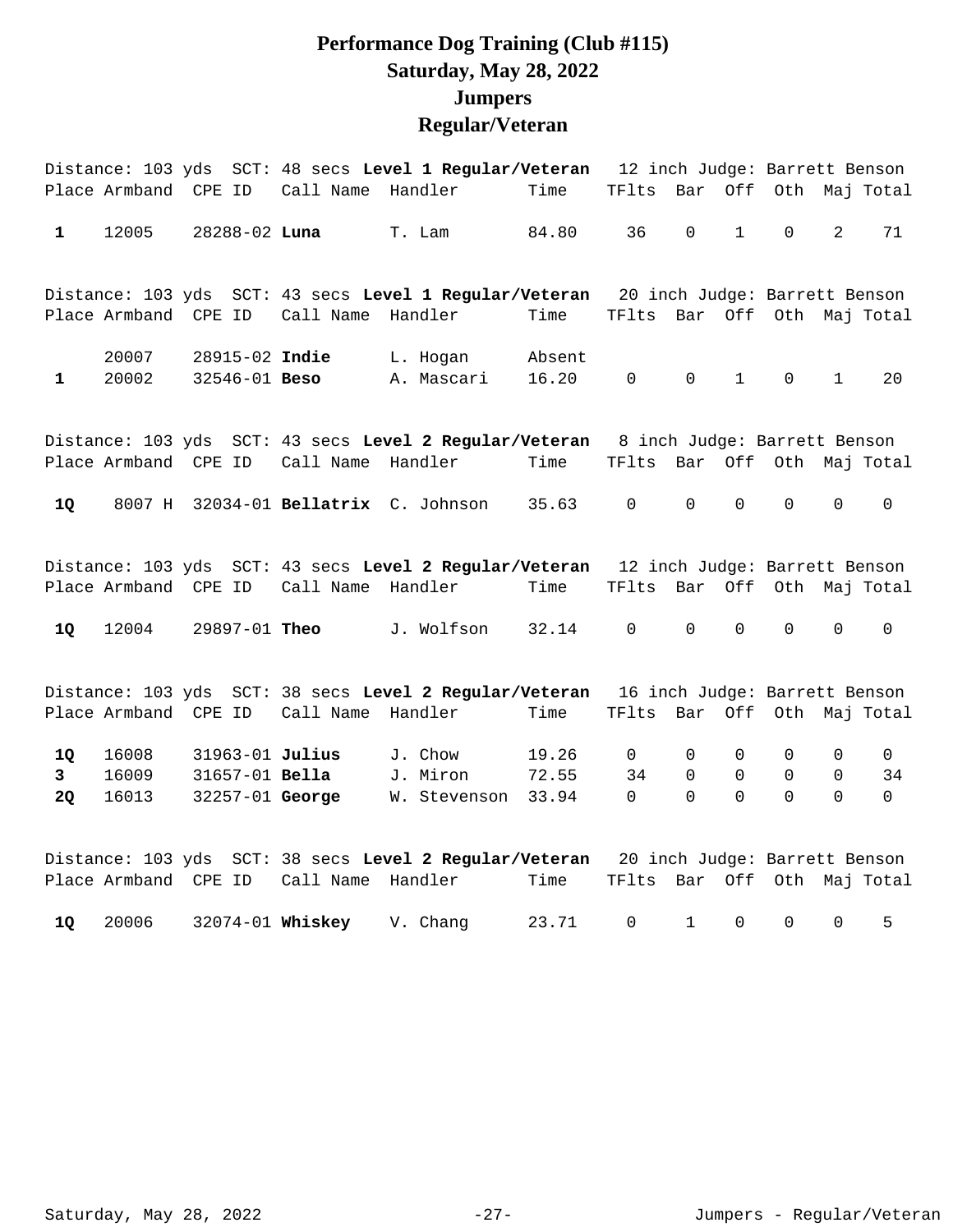# **Performance Dog Training (Club #115) Saturday, May 28, 2022 Jumpers Enthusiast**

| Distance: 103 yds SCT: 43 secs Level 2 Enthusiast (24) 20 inch Judge: Barrett Benson |                       |          |      |                                         |  |                             |
|--------------------------------------------------------------------------------------|-----------------------|----------|------|-----------------------------------------|--|-----------------------------|
| Place Armband CPE ID Call Name Handler                                               |                       |          | Time |                                         |  | TFlts Bar Off Oth Maj-Total |
|                                                                                      | 24001 T 28915-01 Luca | L. Hogan | NT   | $\begin{matrix} 0 & 0 & 0 \end{matrix}$ |  |                             |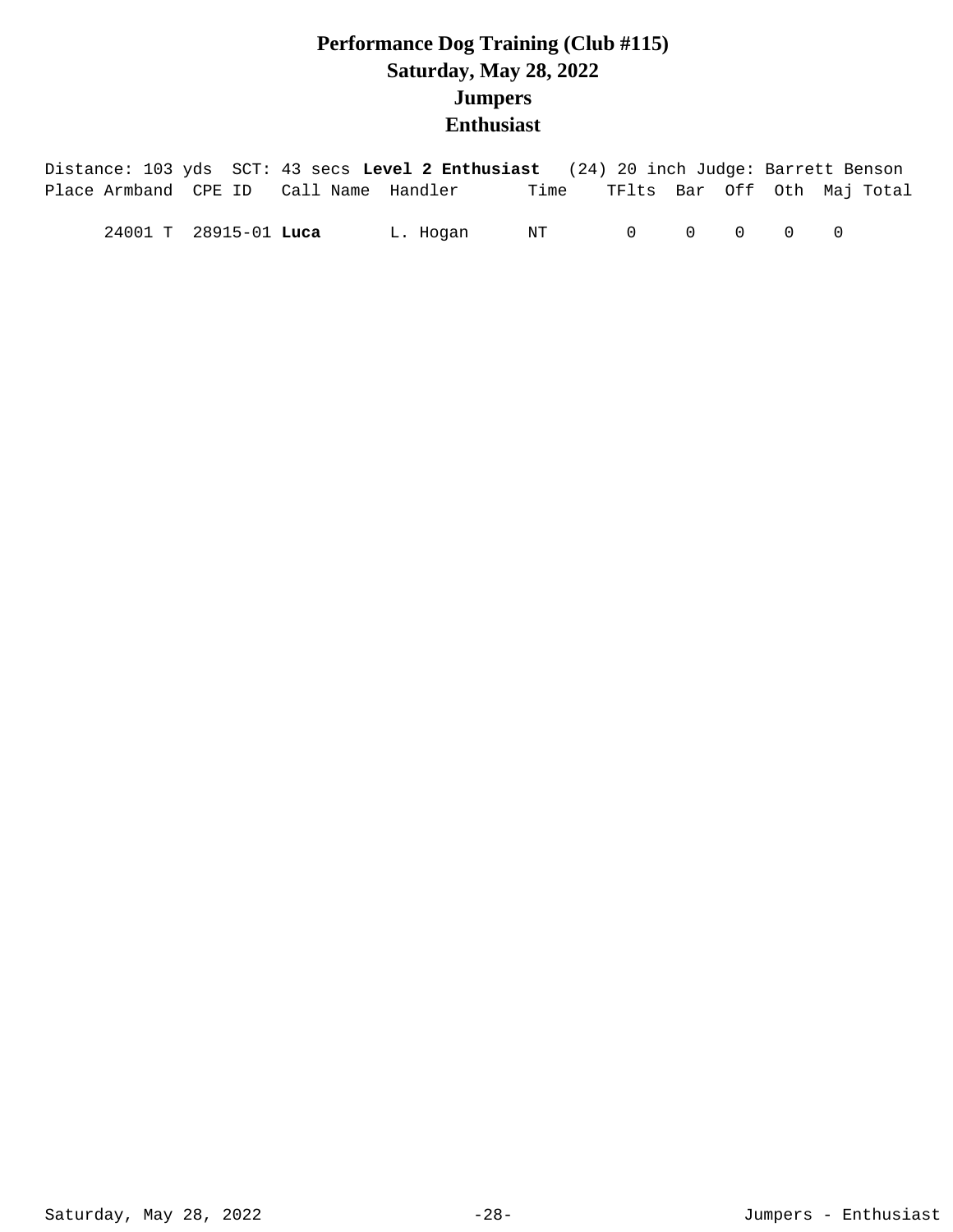# **Performance Dog Training (Club #115) Saturday, May 28, 2022 Jumpers Specialist**

|  |                           |                                        | Distance: 103 yds SCT: 43 secs Level 2 Specialist (24) 16 inch Judge: Barrett Benson |                                  |  |  |                |
|--|---------------------------|----------------------------------------|--------------------------------------------------------------------------------------|----------------------------------|--|--|----------------|
|  |                           | Place Armband CPE ID Call Name Handler |                                                                                      | Time TFlts Bar Off Oth Maj-Total |  |  |                |
|  | 10 24002 S 32730-01 Lucas |                                        | L. Foster                                                                            | 33.06 0 0 0 0 0                  |  |  | $\overline{0}$ |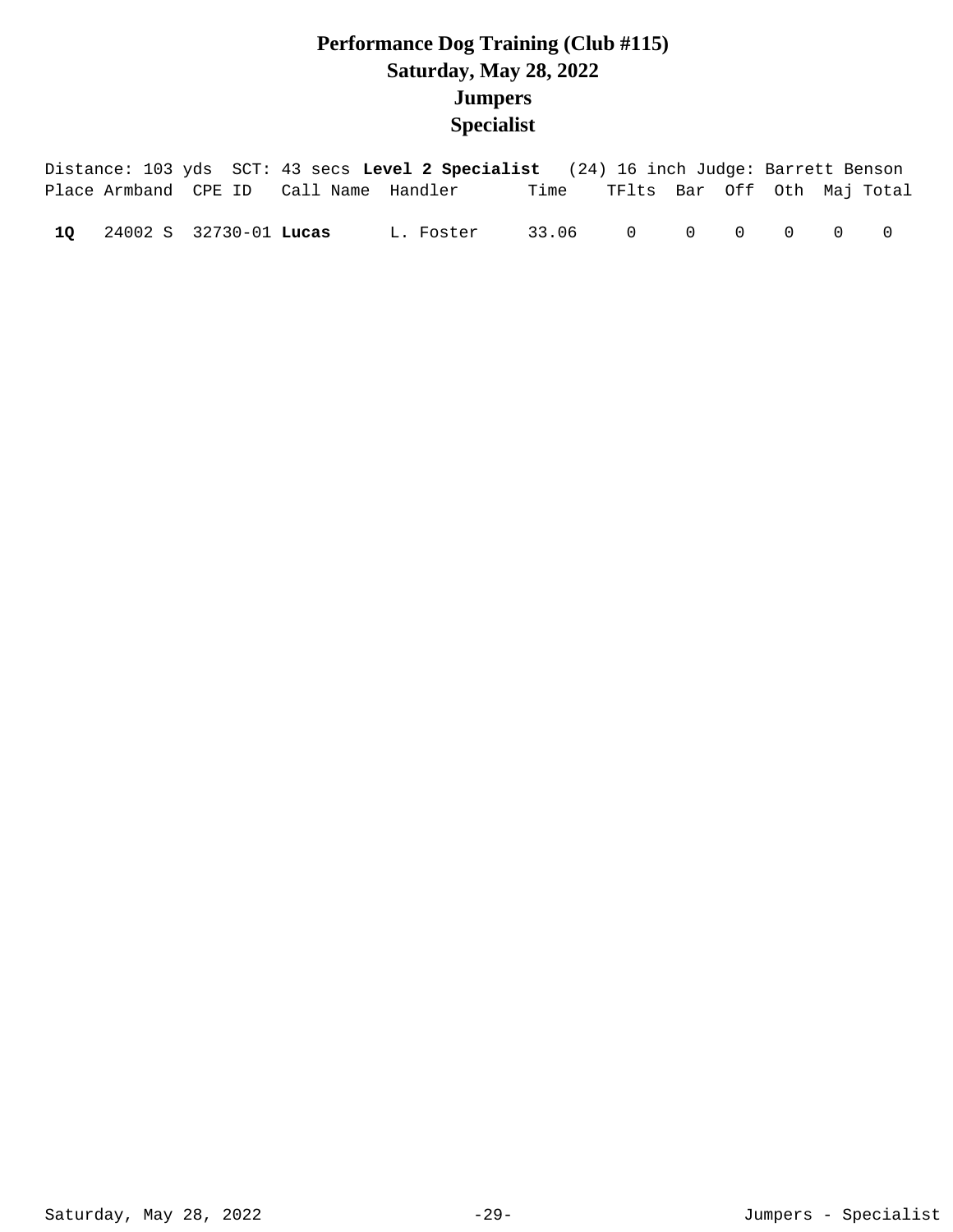## **Performance Dog Training (Club #115) Sunday, May 29, 2022 FullHouse Regular/Veteran**

|              |                      |                      | Total Time: 35 secs Level 1 Regular/Veteran                               |              |       |                 | 20 inch Judge: Barrett Benson |                |              |       |
|--------------|----------------------|----------------------|---------------------------------------------------------------------------|--------------|-------|-----------------|-------------------------------|----------------|--------------|-------|
|              | Place Armband CPE ID |                      | Call Name                                                                 | Handler      | Time  | 1Pt             | 3Pt                           | 5Pt            | TFlts        | Total |
|              | 20013                |                      | 23176-02 Charlotte A. Hulina                                              |              | NT    | 6               | $\overline{2}$                | 2              | 0            |       |
|              | 20007                | 28915-02 Indie       |                                                                           | L. Hogan     | ΝT    | $\mathbf 0$     | $\mathsf{O}$                  | $\Omega$       | 0            |       |
|              |                      |                      | Total Time: 35 secs Level 2 Regular/Veteran                               |              |       |                 | 20 inch Judge: Barrett Benson |                |              |       |
|              |                      |                      | Place Armband CPE ID Call Name Handler                                    |              | Time  | 1Pt             | 3Pt                           | 5Pt            | TFlts        | Total |
| 1Q           | 20006                |                      | $32074 - 01$ Whiskey V. Chang                                             |              | 25.81 | 6               | $4\overline{ }$               | $\overline{a}$ | $\mathbf 0$  | 28    |
|              |                      |                      | Total Time: 35 secs Level 2 Regular/Veteran                               |              |       |                 | 16 inch Judge: Barrett Benson |                |              |       |
|              | Place Armband CPE ID |                      | Call Name                                                                 | Handler      | Time  | 1Pt             | 3Pt                           | 5Pt            | TFlts        | Total |
| 2Q           | 16013                | 32257-01 George      |                                                                           | W. Stevenson | 31.81 | 8               | $4\overline{ }$               | 2              | 0            | 30    |
| <b>1Q</b>    | 16008                | 31963-01 Julius      |                                                                           | J. Chow      | 29.10 | $7\phantom{.0}$ | 6                             | $\overline{a}$ | $\Omega$     | 35    |
|              |                      |                      | Total Time: 40 secs Level 2 Regular/Veteran                               |              |       |                 | 12 inch Judge: Barrett Benson |                |              |       |
|              | Place Armband CPE ID |                      | Call Name                                                                 | Handler      | Time  | 1Pt             | 3Pt                           | 5Pt            | TFlts        | Total |
| 1Q           | 12004                |                      | 29897-01 Theo                                                             | J. Wolfson   | 40.23 | $7\overline{ }$ | $4\overline{ }$               | 3              | $\mathbf 0$  | 34    |
|              |                      |                      | Total Time: 40 secs Level 2 Regular/Veteran 8 inch Judge: Barrett Benson  |              |       |                 |                               |                |              |       |
|              |                      | Place Armband CPE ID | Call Name Handler                                                         |              | Time  | 1Pt             | 3Pt                           | 5Pt            | TFlts        | Total |
| $\mathbf{1}$ |                      |                      | 8007 H 32034-01 Bellatrix C. Johnson                                      |              | 13.04 | $3^{\circ}$     | $\overline{2}$                | $\mathbf{1}$   | $\mathsf{O}$ | 14    |
|              |                      |                      | Total Time: 35 secs Level 3 Regular/Veteran 20 inch Judge: Barrett Benson |              |       |                 |                               |                |              |       |
|              |                      |                      | Place Armband CPE ID Call Name Handler Time 1Pt 3Pt 5Pt TFlts Total       |              |       |                 |                               |                |              |       |
| 2Q           | 20009                | 32632-01 Rambis      |                                                                           | L. Brandon   | 23.11 | 6               | $\mathbf{3}$                  | 3              | 0            | 30    |
| 1Q           | 20005                | $12200 - 04$ Boz     |                                                                           | D. Roy       | 35.31 | 8               | $\overline{4}$                | $\overline{4}$ | $\Omega$     | 40    |
|              |                      |                      | Total Time: 35 secs Level 3 Regular/Veteran 16 inch Judge: Barrett Benson |              |       |                 |                               |                |              |       |
|              |                      |                      | Place Armband CPE ID Call Name Handler                                    |              | Time  | 1Pt             | 3Pt                           | 5Pt            | TFlts        | Total |
| 1Q           | 16010                | 09814-03 Danica      |                                                                           | J. Vinson    | 31.40 | 9               | 7                             | 3              | 0            | 45    |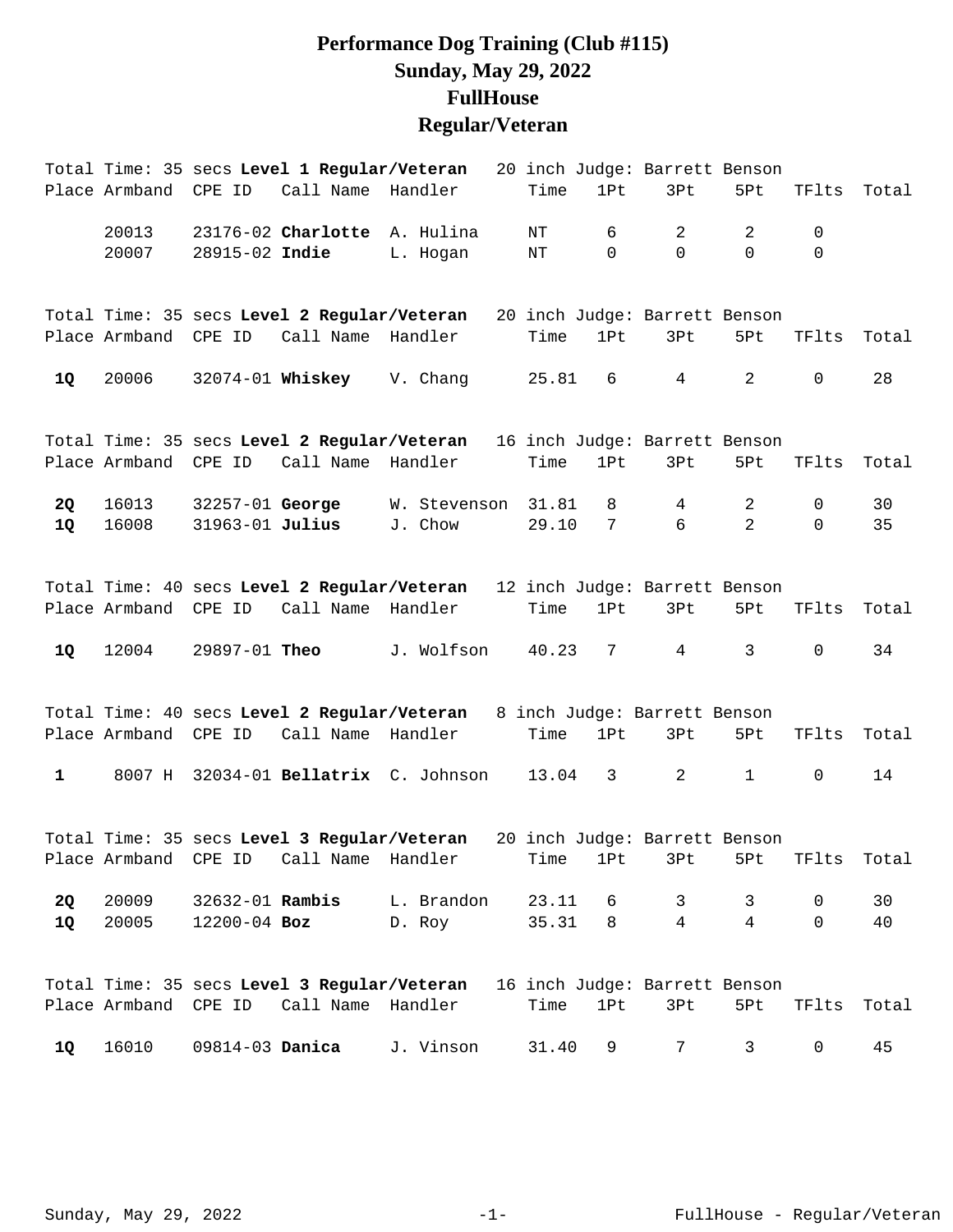|              |                      |                         | Total Time: 35 secs Level 5 Regular/Veteran 20 inch Judge: Barrett Benson |                     |        |                 |                                      |                |             |       |
|--------------|----------------------|-------------------------|---------------------------------------------------------------------------|---------------------|--------|-----------------|--------------------------------------|----------------|-------------|-------|
|              | Place Armband CPE ID |                         | Call Name                                                                 | Handler             | Time   | 1Pt             | 3Pt                                  | 5Pt            | TFlts       | Total |
| <b>1Q</b>    | 20004                |                         | 23028-02 Magic                                                            | P. Suiter           | 37.66  | 8               | 4                                    | 3              | 2           | 33    |
|              | Place Armband        | CPE ID                  | Total Time: 40 secs Level 5 Regular/Veteran<br>Call Name                  | Handler             | Time   | 1Pt             | 12 inch Judge: Barrett Benson<br>3Pt | 5Pt            | TFlts       | Total |
|              |                      |                         |                                                                           |                     |        |                 |                                      |                |             |       |
| <b>1Q</b>    |                      | 05648-05 <b>Sunny</b>   |                                                                           | D. Mikschl          | 46.12  | $7\overline{ }$ | 5                                    | 2              | 6           | 26    |
|              |                      | 12003 V 12943-02 Oliver |                                                                           | K. Hawthorne        | Absent |                 |                                      |                |             |       |
|              |                      |                         |                                                                           |                     |        |                 |                                      |                |             |       |
|              |                      |                         | Total Time: 40 secs Level 5 Regular/Veteran                               |                     |        |                 | 8 inch Judge: Barrett Benson         |                |             |       |
|              | Place Armband CPE ID |                         | Call Name                                                                 | Handler             | Time   | 1Pt             | 3Pt                                  | 5Pt            | TFlts       | Total |
| 1Q           | 8004                 | 28288-01 Mia            |                                                                           | C. Lam              | 40.50  | 6               | 3                                    | 3              | 0           | 30    |
| <b>2Q</b>    | 8001                 | 05129-05 Cruise         |                                                                           | M. Moore            | 34.25  | 7               | 4                                    | $\overline{2}$ | $\mathbf 0$ | 29    |
| 3Q           | 8011 V               | 04911-06 Murphy         |                                                                           | V. Hill             | 26.93  | 5               | 4                                    | $\mathfrak{D}$ | $\Omega$    | 27    |
|              |                      |                         |                                                                           |                     |        |                 |                                      |                |             |       |
|              |                      |                         | Total Time: 35 secs Level C Regular/Veteran                               |                     |        |                 | 20 inch Judge: Barrett Benson        |                |             |       |
|              | Place Armband        | CPE ID                  | Call Name                                                                 | Handler             | Time   | 1Pt             | 3Pt                                  | 5Pt            | TFlts       | Total |
| $\mathbf{1}$ | 20008                |                         | 19485-03 Ripley                                                           | H. McAllister 35.36 |        | 7               | $\mathbf{1}$                         | 4              | $\mathbf 0$ | 30    |
|              |                      |                         |                                                                           |                     |        |                 |                                      |                |             |       |
|              |                      |                         | Total Time: 35 secs Level C Regular/Veteran                               |                     |        |                 | 16 inch Judge: Barrett Benson        |                |             |       |
|              | Place Armband CPE ID |                         | Call Name Handler                                                         |                     | Time   | 1Pt             | 3Pt                                  | 5Pt            | TFlts       | Total |
| 1Q           | 16006                | 27855-01 Bondi          |                                                                           | G. Davydov          | 27.55  | 6               | 3                                    | 3              | 0           | 30    |

|     |  | Total Time: 40 secs Level C Regular/Veteran |  |  | 8 inch Judge: Barrett Benson |                 |      |
|-----|--|---------------------------------------------|--|--|------------------------------|-----------------|------|
|     |  | Place Armband CPE ID Call Name Handler      |  |  | Time 1Pt 3Pt                 | 5Pt TFlts Total |      |
| -20 |  | 8010 17714-03 <b>Brooklyn</b> S. Yarvis     |  |  | 29.39 6 4 3 0                |                 | ્રાવ |
| 10  |  | 8005 17416-02 D'Artagnan W. Watts           |  |  | 34.17 6 5 3 0                |                 | 36   |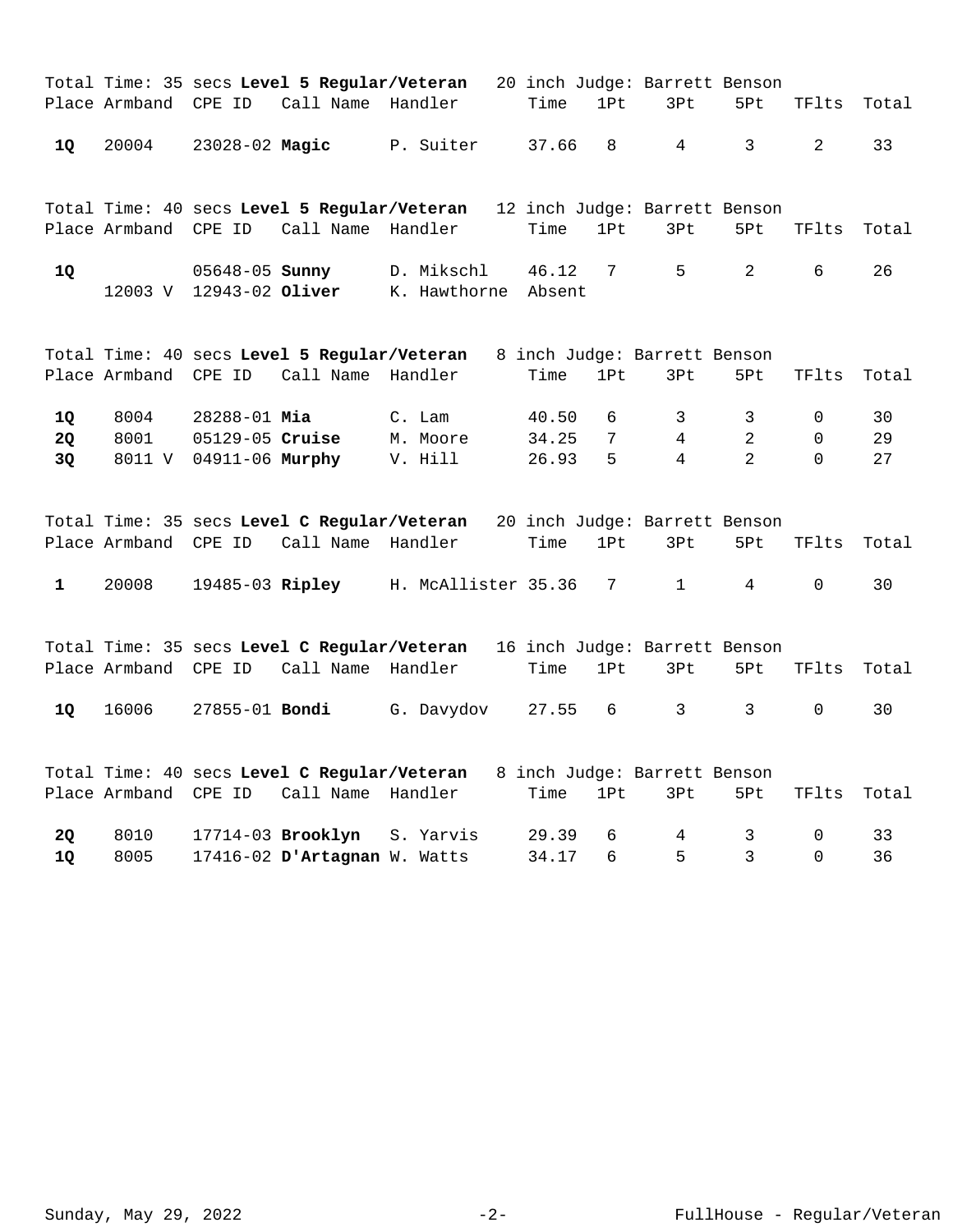## **Performance Dog Training (Club #115) Sunday, May 29, 2022 FullHouse Enthusiast**

|    |        |                      | Total Time: 35 secs Level 3 Enthusiast (24) 20 inch Judge: Barrett Benson |                   |       |                 |                     |              |             |       |
|----|--------|----------------------|---------------------------------------------------------------------------|-------------------|-------|-----------------|---------------------|--------------|-------------|-------|
|    |        |                      | Place Armband CPE ID Call Name Handler                                    |                   | Time  | 1Pt             | 3Pt                 | 5Pt          | TFlts       | Total |
| 1Q |        |                      | 24001 T 28915-01 Luca L. Hogan                                            |                   | 28.76 |                 | $5 \qquad \qquad 3$ | $2^{\circ}$  | $\Omega$    | 24    |
|    |        |                      | Total Time: 35 secs Level 4 Enthusiast (20) 16 inch Judge: Barrett Benson |                   |       |                 |                     |              |             |       |
|    |        |                      | Place Armband CPE ID Call Name Handler                                    |                   | Time  | 1Pt             | 3Pt                 | 5Pt          | TFlts       | Total |
| 1Q |        |                      | 20012 T 18640-04 Bodhi C. Gerdes                                          |                   |       | 31.63 7         | $3 \sim$            | 2            | $\Omega$    | 26    |
|    |        |                      | Total Time: 40 secs Level 5 Enthusiast (12) 8 inch Judge: Barrett Benson  |                   |       |                 |                     |              |             |       |
|    |        | Place Armband CPE ID | Call Name Handler                                                         |                   | Time  | 1Pt             | 3Pt                 | 5Pt          | TFlts       | Total |
|    |        |                      | 12002 T 25248-02 Hasbro J. Jones                                          |                   | NT    | $\overline{0}$  | $\overline{0}$      | $\mathbf{0}$ | $\mathbf 0$ |       |
| 10 |        |                      | 12001 V 21413-01 Maui                                                     | A. Thom           | 39.58 | $\overline{4}$  | 3                   | 2            | $\Omega$    | 23    |
|    |        |                      |                                                                           |                   |       |                 |                     |              |             |       |
|    |        |                      | Total Time: 40 secs Level 5 Enthusiast (8) 4 inch Judge: Barrett Benson   |                   |       |                 |                     |              |             |       |
|    |        | Place Armband CPE ID |                                                                           | Call Name Handler | Time  | 1P <sub>t</sub> | 3Pt -               | 5Pt          | TFlts       | Total |
| 1Q | 8013 T | 17714-01 <b>Max</b>  |                                                                           | S. Yarvis         | 30.92 | $\overline{4}$  | 2                   | 3            | 0           | 25    |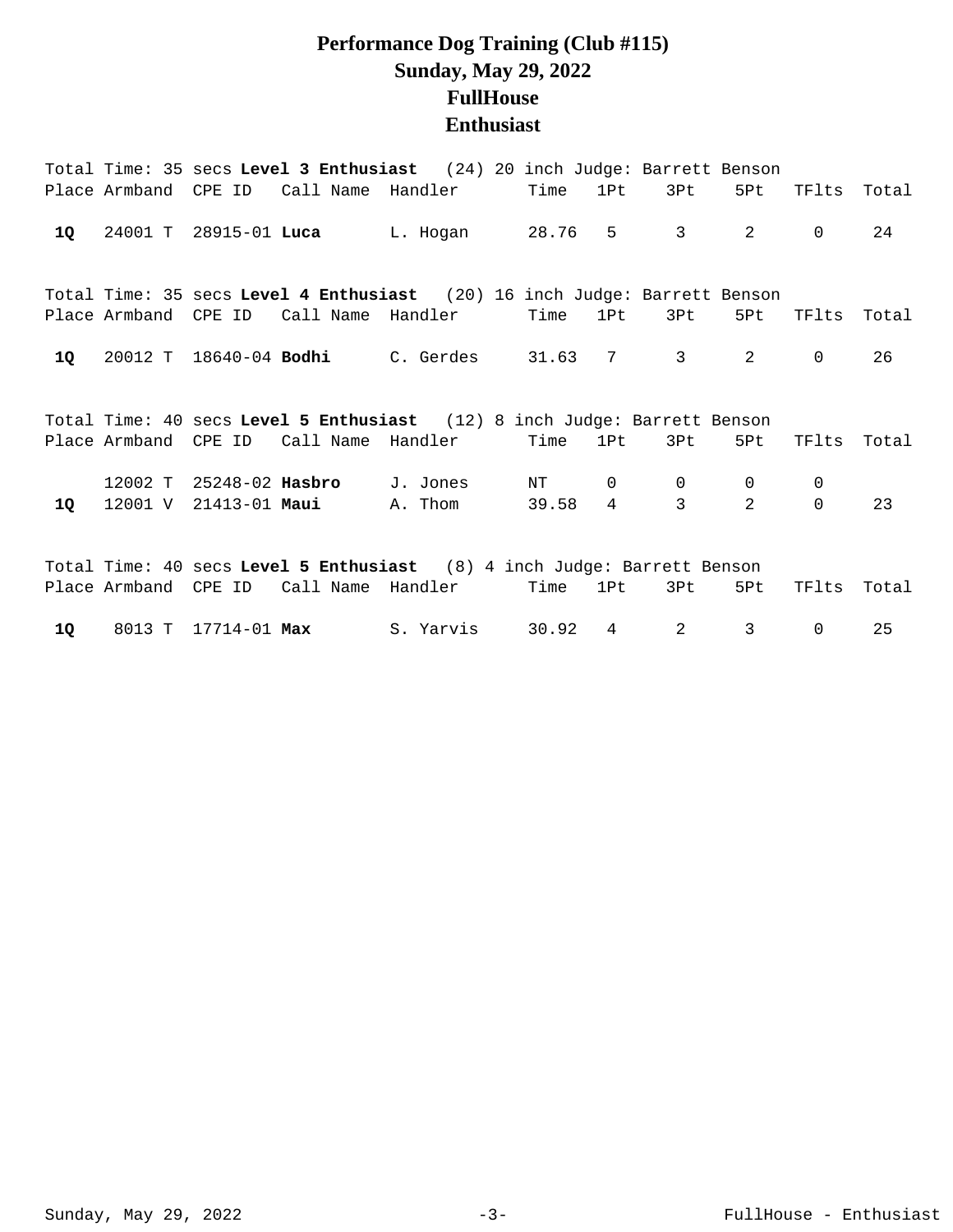## **Performance Dog Training (Club #115) Sunday, May 29, 2022 FullHouse Specialist**

|    |  | Total Time: 40 secs Level 5 Specialist (20) 12 inch Judge: Barrett Benson |          |                 |                                |                |              |       |
|----|--|---------------------------------------------------------------------------|----------|-----------------|--------------------------------|----------------|--------------|-------|
|    |  | Place Armband CPE ID Call Name Handler Time 1Pt                           |          |                 | 3Pt i                          | 5Pt            | TFlts        | Total |
| 1Q |  | 27694-01 Lilah R. Drill 35.34 7                                           |          |                 | $5^{\circ}$                    | 2              | $\mathbf 0$  | 32    |
|    |  | Total Time: 40 secs Level 5 Specialist (16) 8 inch Judge: Barrett Benson  |          |                 |                                |                |              |       |
|    |  | Place Armband  CPE ID   Call Name  Handler                                | Time 1Pt |                 | 3Pt                            | 5Pt            | TFlts        | Total |
| 1Q |  | 16007 S 05253-03 Bonnie L. Lotz                                           | 32.30 4  |                 | $3 \left( \frac{1}{2} \right)$ | 2              | $\mathbf 0$  | 23    |
|    |  | Total Time: 40 secs Level 5 Specialist (4) 4 inch Judge: Barrett Benson   |          |                 |                                |                |              |       |
|    |  | Place Armband CPE ID Call Name Handler                                    | Time     | 1Pt i           | 3Pt i                          | 5Pt            | TFlts        | Total |
| 10 |  | 4001 S 26339-01 Foxie J. Peterson 35.20                                   |          |                 | $5 \qquad \qquad 4$            | 2              | $\Omega$     | 27    |
|    |  | Total Time: 40 secs Level C Specialist (20) 12 inch Judge: Barrett Benson |          |                 |                                |                |              |       |
|    |  | Place Armband CPE ID Call Name Handler                                    | Time     | 1P <sub>t</sub> | 3Pt b                          | 5Pt            | TFlts        | Total |
|    |  | 10 20001 S 27694-03 Paisley R. Drill 41.22 7                              |          |                 | 5                              | $\mathfrak{D}$ | $\mathbf{1}$ | 31    |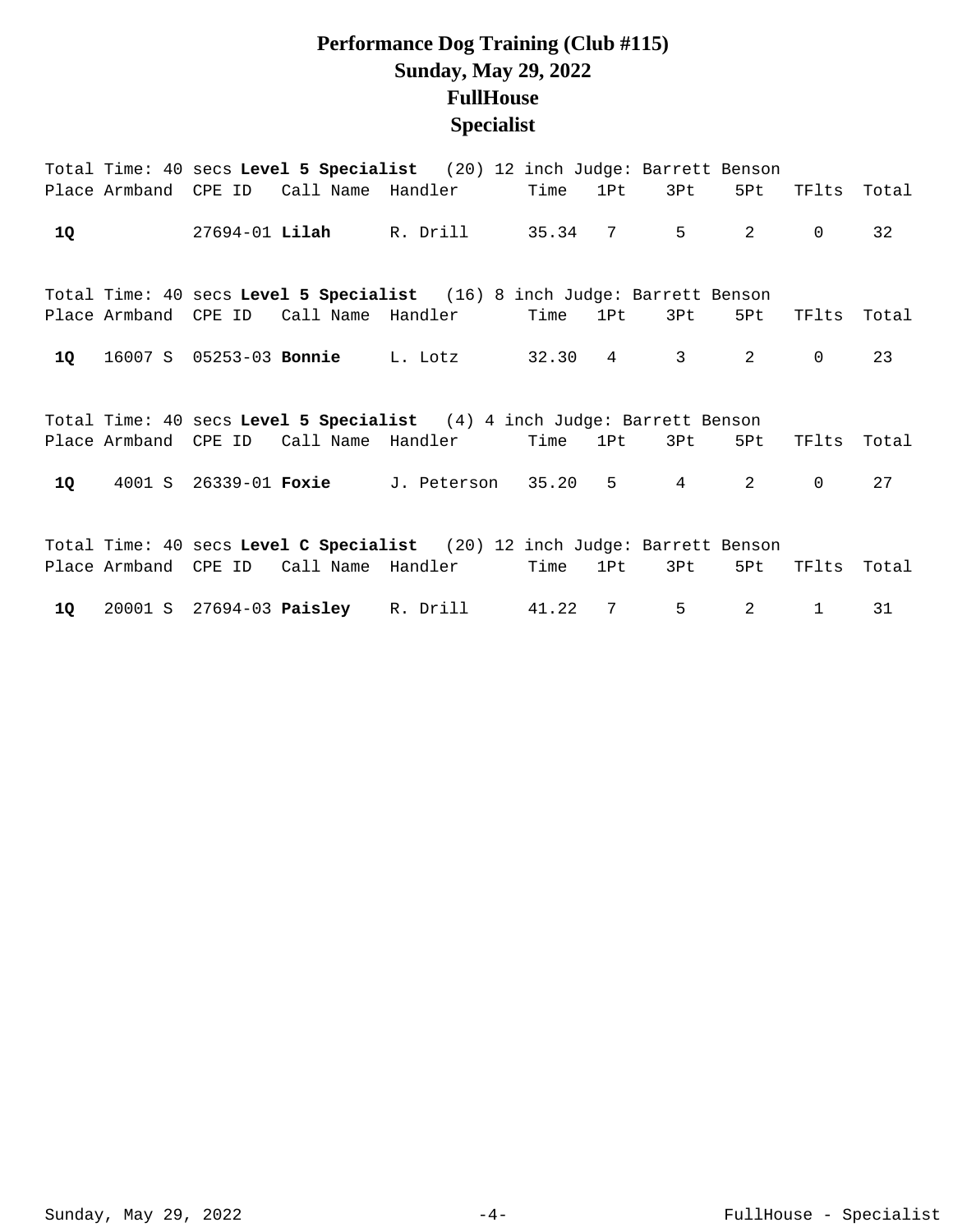#### **Performance Dog Training (Club #115) Sunday, May 29, 2022 Standard Regular/Veteran**

|              | Place Armband CPE ID |                                                  | Call Name                    | Distance: 144 yds SCT: 53 secs Level 5 Regular/Veteran 20 inch Judge: Barrett Benson<br>Handler | Time            | TFlts                       | Bar          | Off          |                               |              | Oth Maj Total                 |
|--------------|----------------------|--------------------------------------------------|------------------------------|-------------------------------------------------------------------------------------------------|-----------------|-----------------------------|--------------|--------------|-------------------------------|--------------|-------------------------------|
| 1            | 20004                | 23028-02 Magic                                   |                              | P. Suiter                                                                                       | 40.35           | $\overline{0}$              | $\mathbf 0$  | $\mathbf{1}$ | $\Omega$                      | $\Omega$     | 5                             |
|              |                      |                                                  |                              | Distance: 144 yds SCT: 53 secs Level 5 Regular/Veteran                                          |                 |                             |              |              | 16 inch Judge: Barrett Benson |              |                               |
|              | Place Armband CPE ID |                                                  | Call Name                    | Handler                                                                                         | Time            | TFlts                       | Bar          | Off          | Oth                           |              | Maj Total                     |
| 1Q           | 16002 V              | 07020-02 Danna                                   |                              | F. McCune                                                                                       | 51.21           | 0                           | $\Omega$     | $\Omega$     | $\Omega$                      | $\Omega$     | $\mathbf 0$                   |
| $\mathbf{2}$ | 16001 V              | 04937-05 Party                                   |                              | G. Ravani                                                                                       | 30.73           | $\mathbf 0$                 | $\Omega$     | $\Omega$     | $\Omega$                      | $\mathbf{1}$ | 15                            |
|              |                      |                                                  |                              | Distance: 144 yds SCT: 58 secs Level 5 Regular/Veteran                                          |                 |                             |              |              |                               |              | 12 inch Judge: Barrett Benson |
|              | Place Armband CPE ID |                                                  | Call Name                    | Handler                                                                                         | Time            | TFlts Bar                   |              | Off          |                               |              | Oth Maj Total                 |
| $\mathbf{1}$ |                      | 05648-05 <b>Sunny</b><br>12003 V 12943-02 Oliver |                              | D. Mikschl<br>K. Hawthorne                                                                      | 33.32<br>Absent | 0                           | $\Omega$     | $\mathbf{1}$ | $\Omega$                      | $\mathbf 0$  | 5                             |
|              |                      |                                                  |                              | Distance: 144 yds SCT: 58 secs Level 5 Regular/Veteran                                          |                 |                             |              |              | 8 inch Judge: Barrett Benson  |              |                               |
|              | Place Armband CPE ID |                                                  | Call Name Handler            |                                                                                                 | Time            | TFlts Bar Off Oth Maj Total |              |              |                               |              |                               |
| 3Q           | 8005                 |                                                  | 17416-02 D'Artagnan W. Watts |                                                                                                 | 47.92           | 0                           | $\Omega$     | 0            | 1                             | 0            | 5                             |
|              | 8004                 | 28288-01 Mia                                     |                              | C. Lam                                                                                          | 68.00           | 10                          | $\Omega$     | $\Omega$     | $\Omega$                      | $\Omega$     | 10                            |
| 2Q           | 8011 V               | 04911-06 Murphy                                  |                              | V. Hill                                                                                         | 57.67           | $\Omega$                    | $\Omega$     | $\Omega$     | $\Omega$                      | $\Omega$     | $\mathsf{O}$                  |
| 1Q           | 8008 V               | 05129-04 Levi                                    |                              | M. Moore                                                                                        | 52.45           | $\Omega$                    | $\Omega$     | $\Omega$     | $\Omega$                      | $\Omega$     | $\mathsf{O}$                  |
| 4Q           | 8006 V               | $17714 - 02$ Josie                               |                              | S. Yarvis                                                                                       | 49.73           | 0                           | $\mathbf{1}$ | $\Omega$     | $\Omega$                      | $\Omega$     | 5                             |
|              |                      |                                                  |                              | Distance: 144 yds SCT: 53 secs Level C Regular/Veteran                                          |                 |                             |              |              | 20 inch Judge: Barrett Benson |              |                               |
|              |                      | Place Armband CPE ID                             | Call Name                    | Handler                                                                                         | Time            | TFlts                       |              | Bar Off      |                               |              | Oth Maj Total                 |
| $\mathbf{1}$ | 20008                |                                                  |                              | 19485-03 Ripley H. McAllister 35.84                                                             |                 | $\mathbf 0$                 | $\mathbf 0$  | $\mathbf{1}$ | $\Omega$                      | $\Omega$     | 5                             |

Distance: 144 yds SCT: 53 secs **Level C Regular/Veteran** 16 inch Judge: Barrett Benson Place Armband CPE ID Call Name Handler Time TFlts Bar Off Oth Maj Total 1 16006 27855-01 **Bondi** G. Davydov 44.72 0 0 1 0 0 5

|              |  | Distance: 144 yds SCT: 58 secs Level C Regular/Veteran 8 inch Judge: Barrett Benson |                                         |  |  |  |
|--------------|--|-------------------------------------------------------------------------------------|-----------------------------------------|--|--|--|
|              |  | Place Armband  CPE ID   Call Name  Handler                                          | Time    TFlts  Bar  Off  Oth  Maj Total |  |  |  |
| $\mathbf{1}$ |  | 8010 17714-03 Brooklyn S. Yarvis                                                    | 42.28 0 0 0 0 1 15                      |  |  |  |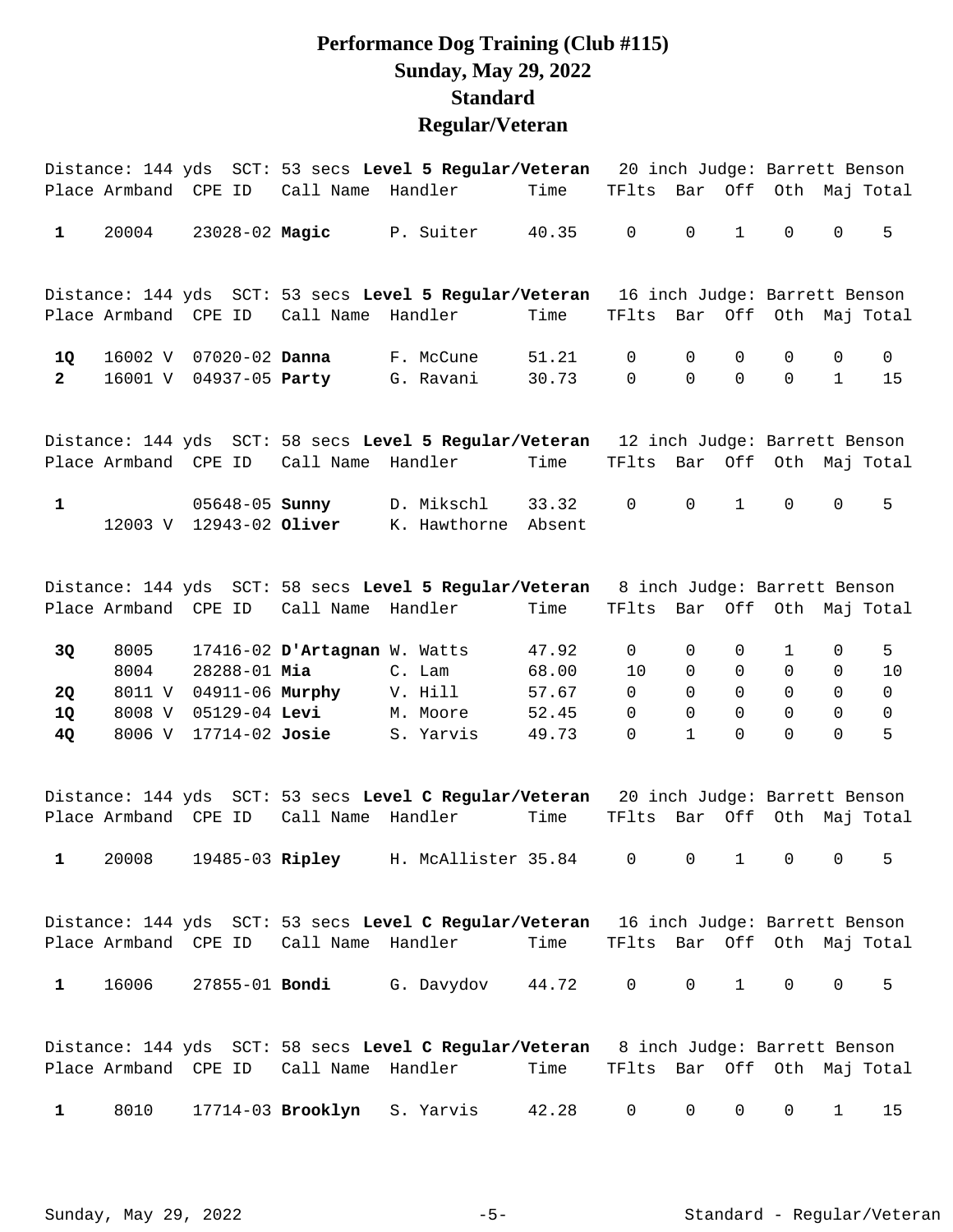# **Performance Dog Training (Club #115) Sunday, May 29, 2022 Standard Enthusiast**

|              |                               |                                        | Distance: 144 yds SCT: 58 secs Level 4 Enthusiast (20) 16 inch Judge: Barrett Benson |                                  |  |  |    |
|--------------|-------------------------------|----------------------------------------|--------------------------------------------------------------------------------------|----------------------------------|--|--|----|
|              |                               | Place Armband CPE ID Call Name Handler |                                                                                      | Time TFlts Bar Off Oth Maj-Total |  |  |    |
| $\mathbf{1}$ | 20012 T 18640-04 <b>Bodhi</b> |                                        | C. Gerdes                                                                            | 73.49 15 0 1 0 0                 |  |  | 20 |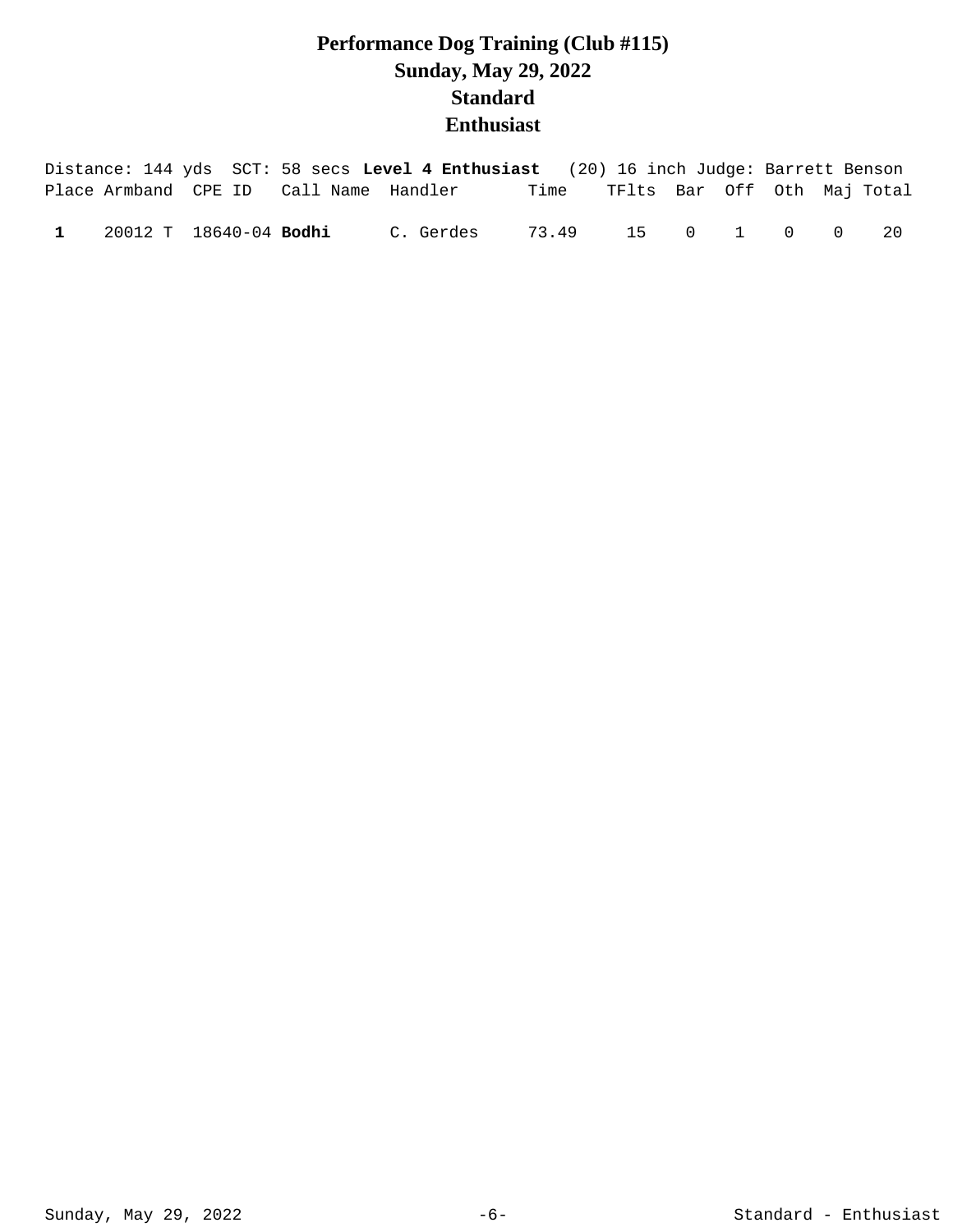## **Performance Dog Training (Club #115) Sunday, May 29, 2022 Standard Specialist**

|  | Distance: 144 yds SCT: 63 secs Level 5 Specialist (16) 8 inch Judge: Barrett Benson                                                                             |  |                   |                                                 |  |  |  |
|--|-----------------------------------------------------------------------------------------------------------------------------------------------------------------|--|-------------------|-------------------------------------------------|--|--|--|
|  | Place Armband CPE ID Call Name Handler Time                                                                                                                     |  |                   | TFlts Bar Off Oth Mai Total                     |  |  |  |
|  | 10 16007 S 05253-03 Bonnie L. Lotz                                                                                                                              |  | 63.62 0 0 0 0 0 0 |                                                 |  |  |  |
|  | Distance: 144 yds SCT: 63 secs Level 5 Specialist (4) 4 inch Judge: Barrett Benson<br>Place Armband CPE ID Call Name Handler Time TFlts Bar Off Oth Maj Total   |  |                   |                                                 |  |  |  |
|  | 4001 S 26339-01 Foxie J. Peterson NT                                                                                                                            |  |                   | $\begin{matrix} 0 & 0 & 0 & 0 & 0 \end{matrix}$ |  |  |  |
|  | Distance: 144 yds SCT: 63 secs Level C Specialist (20) 12 inch Judge: Barrett Benson<br>Place Armband CPE ID Call Name Handler Time TFlts Bar Off Oth Maj Total |  |                   |                                                 |  |  |  |

1 20001 S 27694-03 **Paisley** R. Drill 66.61 3 0 0 1 0 8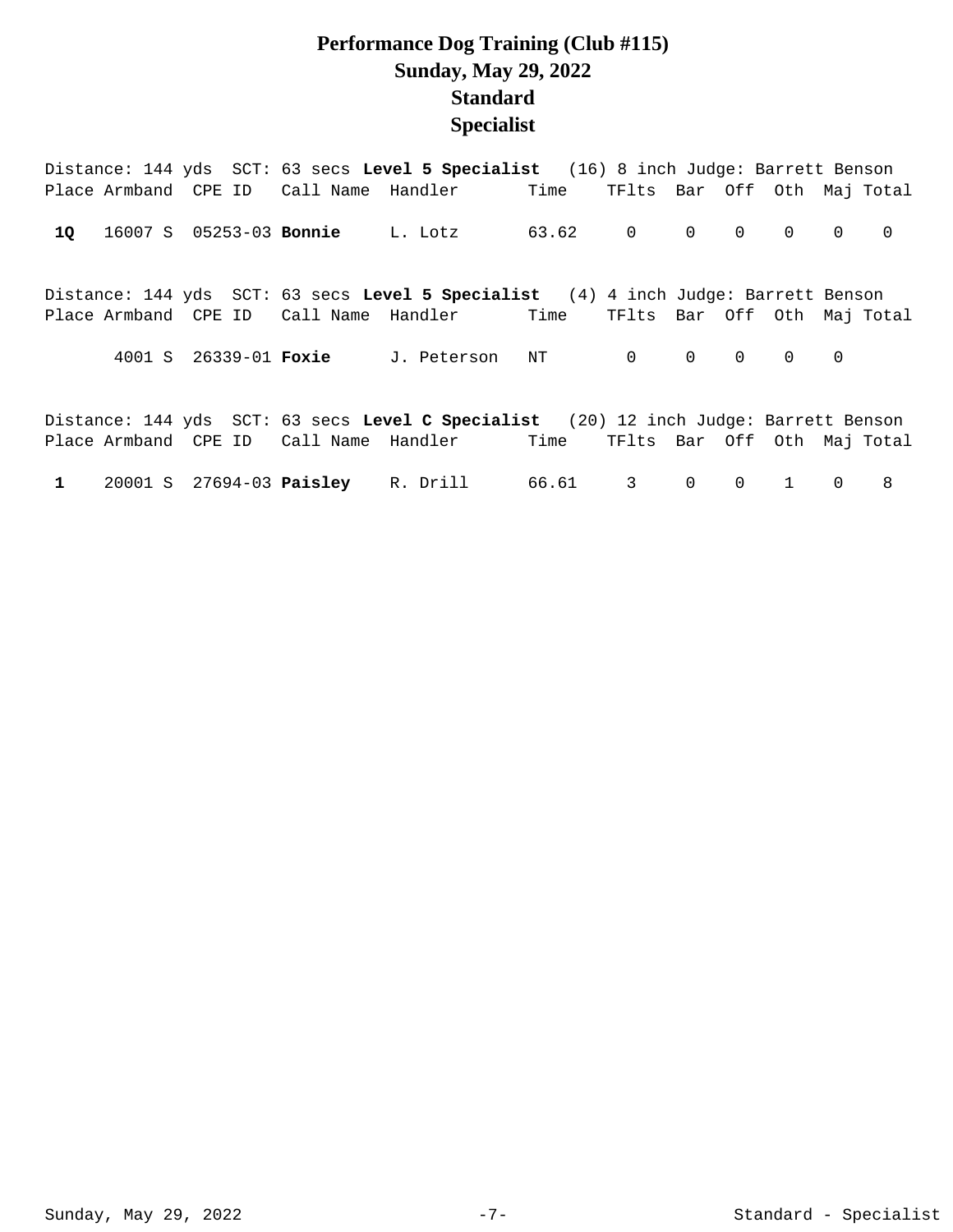## **Performance Dog Training (Club #115) Sunday, May 29, 2022 Standard Regular/Veteran**

|                      |                      |                                    |                        | Distance: 138 yds SCT: 60 secs Level 2 Regular/Veteran                               |                |                             |               |                  |                     |                            | 16 inch Judge: Barrett Benson |
|----------------------|----------------------|------------------------------------|------------------------|--------------------------------------------------------------------------------------|----------------|-----------------------------|---------------|------------------|---------------------|----------------------------|-------------------------------|
|                      | Place Armband        | CPE ID                             | Call Name              | Handler                                                                              | Time           | TFlts                       | Bar           | Off              |                     |                            | Oth Maj Total                 |
| 1Q<br>$\overline{2}$ | 16013<br>16008       | 32257-01 George<br>31963-01 Julius |                        | W. Stevenson<br>J. Chow                                                              | 40.30<br>49.99 | $\mathbf 0$<br>$\mathbf 0$  | 0<br>$\Omega$ | $\mathbf 0$<br>3 | $\Omega$<br>0       | $\Omega$<br>$\mathbf{3}$   | $\overline{0}$<br>60          |
|                      |                      |                                    |                        | Distance: 138 yds SCT: 65 secs Level 2 Regular/Veteran 12 inch Judge: Barrett Benson |                |                             |               |                  |                     |                            |                               |
|                      |                      | Place Armband CPE ID               | Call Name Handler      |                                                                                      | Time           | TFlts Bar Off Oth Maj Total |               |                  |                     |                            |                               |
| 1Q                   | 12004                | 29897-01 Theo                      |                        | J. Wolfson                                                                           | 53.15          | $\mathsf{O}$                | 0             | $\mathbf 0$      | 0                   | $\mathsf{O}$               | $\mathbf 0$                   |
|                      |                      |                                    |                        | Distance: 138 yds SCT: 65 secs Level 2 Regular/Veteran 8 inch Judge: Barrett Benson  |                |                             |               |                  |                     |                            |                               |
|                      |                      | Place Armband CPE ID               | Call Name Handler      |                                                                                      | Time           | TFlts Bar Off Oth Maj Total |               |                  |                     |                            |                               |
| 1Q                   |                      |                                    |                        | 8007 H 32034-01 Bellatrix C. Johnson                                                 | 55.15          | $\mathbf 0$                 | 0             | $\mathbf 0$      | $\mathsf{O}\xspace$ | $\mathsf 0$                | $\mathsf{O}$                  |
|                      |                      |                                    |                        | Distance: 138 yds SCT: 55 secs Level 3 Regular/Veteran 20 inch Judge: Barrett Benson |                |                             |               |                  |                     |                            |                               |
|                      | Place Armband CPE ID |                                    | Call Name              | Handler                                                                              | Time           | TFlts                       | Bar Off       |                  |                     |                            | Oth Maj Total                 |
| 1Q                   | 20009<br>20005       | 32632-01 Rambis<br>12200-04 Boz    |                        | L. Brandon<br>D. Roy                                                                 | ΝT<br>26.23    | $\mathbf 0$<br>$\mathbf 0$  | 0<br>$\Omega$ | 0<br>$\Omega$    | 0<br>0              | $\mathbf 0$<br>$\mathbf 0$ | $\mathsf{O}$                  |
|                      |                      |                                    |                        | Distance: 138 yds SCT: 55 secs Level 3 Regular/Veteran 16 inch Judge: Barrett Benson |                |                             |               |                  |                     |                            |                               |
|                      |                      | Place Armband CPE ID               | Call Name              | Handler                                                                              | Time           | TFlts Bar Off Oth Maj Total |               |                  |                     |                            |                               |
| $\mathbf{1}$         | 16010                |                                    | 09814-03 <b>Danica</b> | J. Vinson                                                                            | 22.56          | 0                           | 0             | 0                | 0                   | $\mathbf{1}$               | 15                            |
|                      |                      |                                    |                        | Distance: 138 yds SCT: 60 secs Level 3 Regular/Veteran 12 inch Judge: Barrett Benson |                |                             |               |                  |                     |                            |                               |
|                      |                      | Place Armband CPE ID               | Call Name              | Handler                                                                              | Time           | TFlts                       |               |                  |                     |                            | Bar Off Oth Maj Total         |
| 1Q                   |                      | 27469-03 Polly                     |                        | L. Middleton                                                                         | 53.70          | $\mathbf 0$                 | 0             | 0                | 0                   | 0                          | 0                             |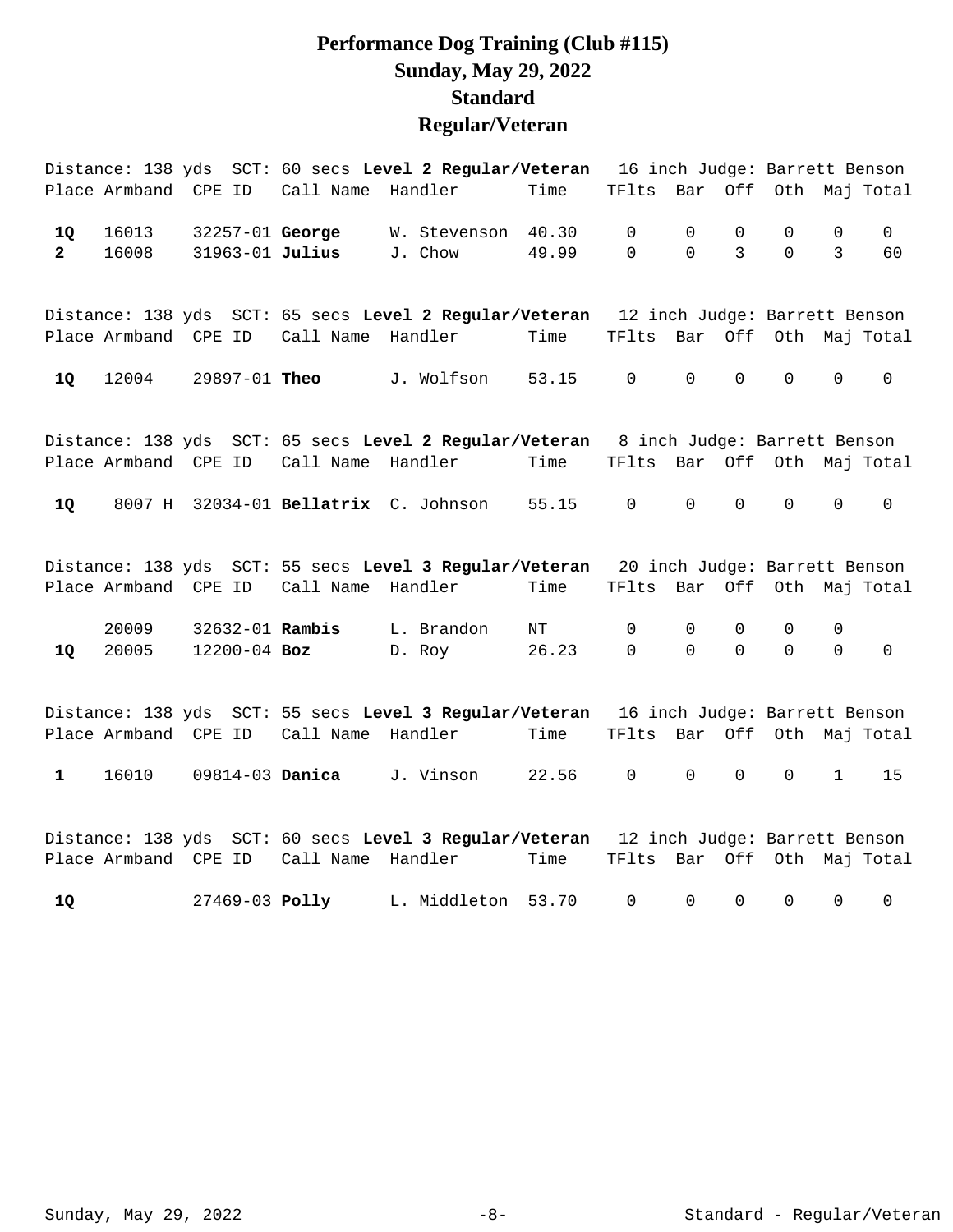# **Performance Dog Training (Club #115) Sunday, May 29, 2022 Standard Enthusiast**

|  |                          | Distance: 138 yds SCT: 65 secs Level 2 Enthusiast (24) 20 inch Judge: Barrett Benson |  |  |                   |
|--|--------------------------|--------------------------------------------------------------------------------------|--|--|-------------------|
|  |                          | Place Armband CPE ID Call Name Handler Time TFlts Bar Off Oth Maj Total              |  |  |                   |
|  | 24001 T 28915-01 Luca    | L. Hogan NT 0 0 0 0 0                                                                |  |  |                   |
|  |                          | Distance: 138 yds SCT: 70 secs Level 2 Enthusiast (16) 12 inch Judge: Barrett Benson |  |  |                   |
|  |                          | Place Armband CPE ID Call Name Handler Time TFlts Bar Off Oth Maj Total              |  |  |                   |
|  | 10 16004 T 31624-01 Diki | D. Cooper                                                                            |  |  | 50.98 0 0 1 0 0 5 |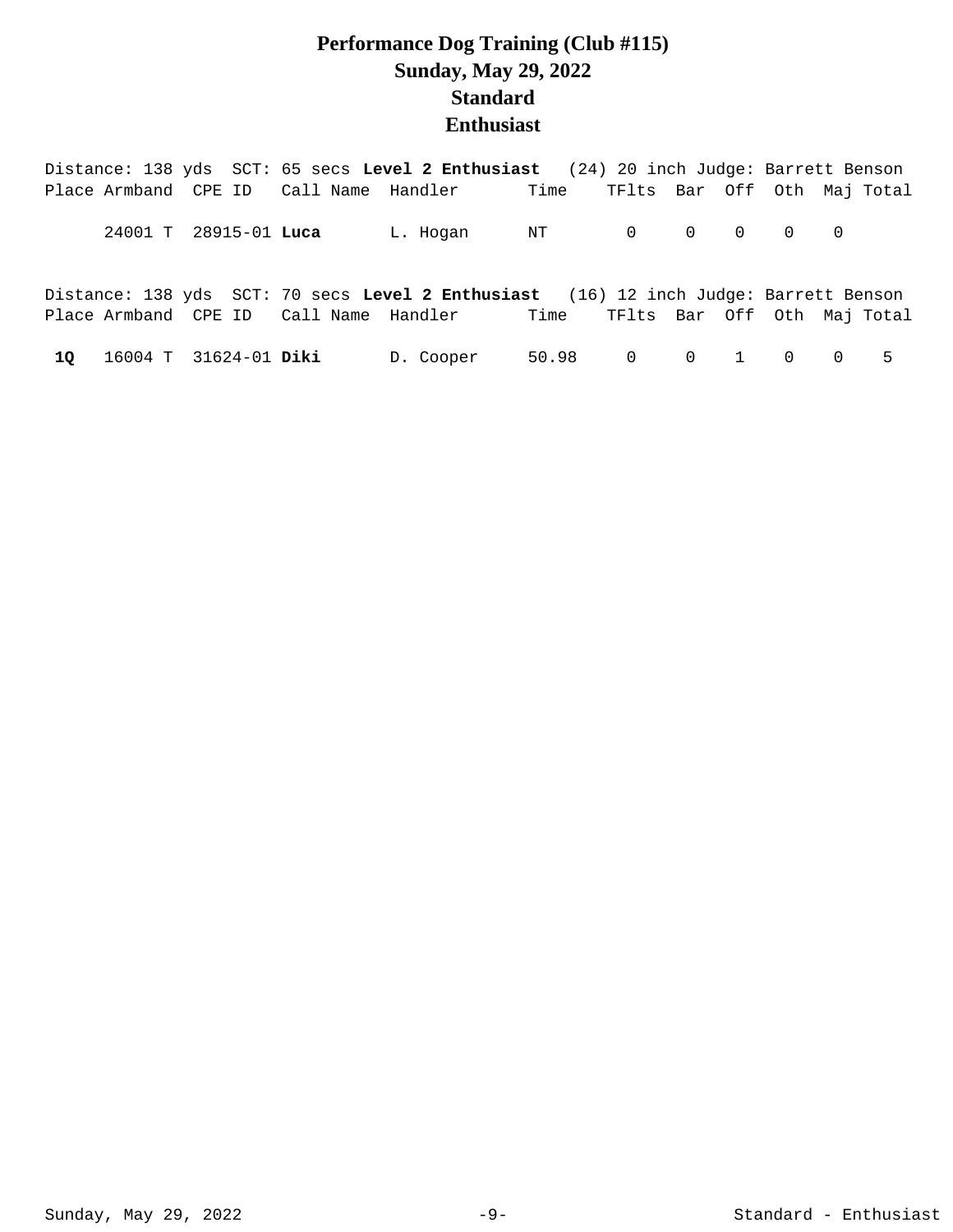## **Performance Dog Training (Club #115) Sunday, May 29, 2022 Standard Regular/Veteran**

| Distance: 130 yds SCT: 58 secs Level 1 Regular/Veteran                                           |                                    |                      |                  |  | 20 inch Judge: Barrett Benson                                |  |
|--------------------------------------------------------------------------------------------------|------------------------------------|----------------------|------------------|--|--------------------------------------------------------------|--|
| Place Armband CPE ID Call Name Handler                                                           |                                    |                      | Time             |  | TFlts Bar Off Oth Maj Total                                  |  |
| 20007<br>20006                                                                                   | 28915-02 Indie<br>32074-01 Whiskey | L. Hogan<br>V. Chang | Absent<br>Absent |  |                                                              |  |
| Distance: 130 yds SCT: 63 secs Level 1 Regular/Veteran<br>Place Armband CPE ID Call Name Handler |                                    |                      | Time             |  | 12 inch Judge: Barrett Benson<br>TFlts Bar Off Oth Maj Total |  |

|  | 1 12005 28288-02 <b>Luna</b> | T.Lam 96.60 33 0 4 0 2 83 |  |  |  |  |
|--|------------------------------|---------------------------|--|--|--|--|
|  |                              |                           |  |  |  |  |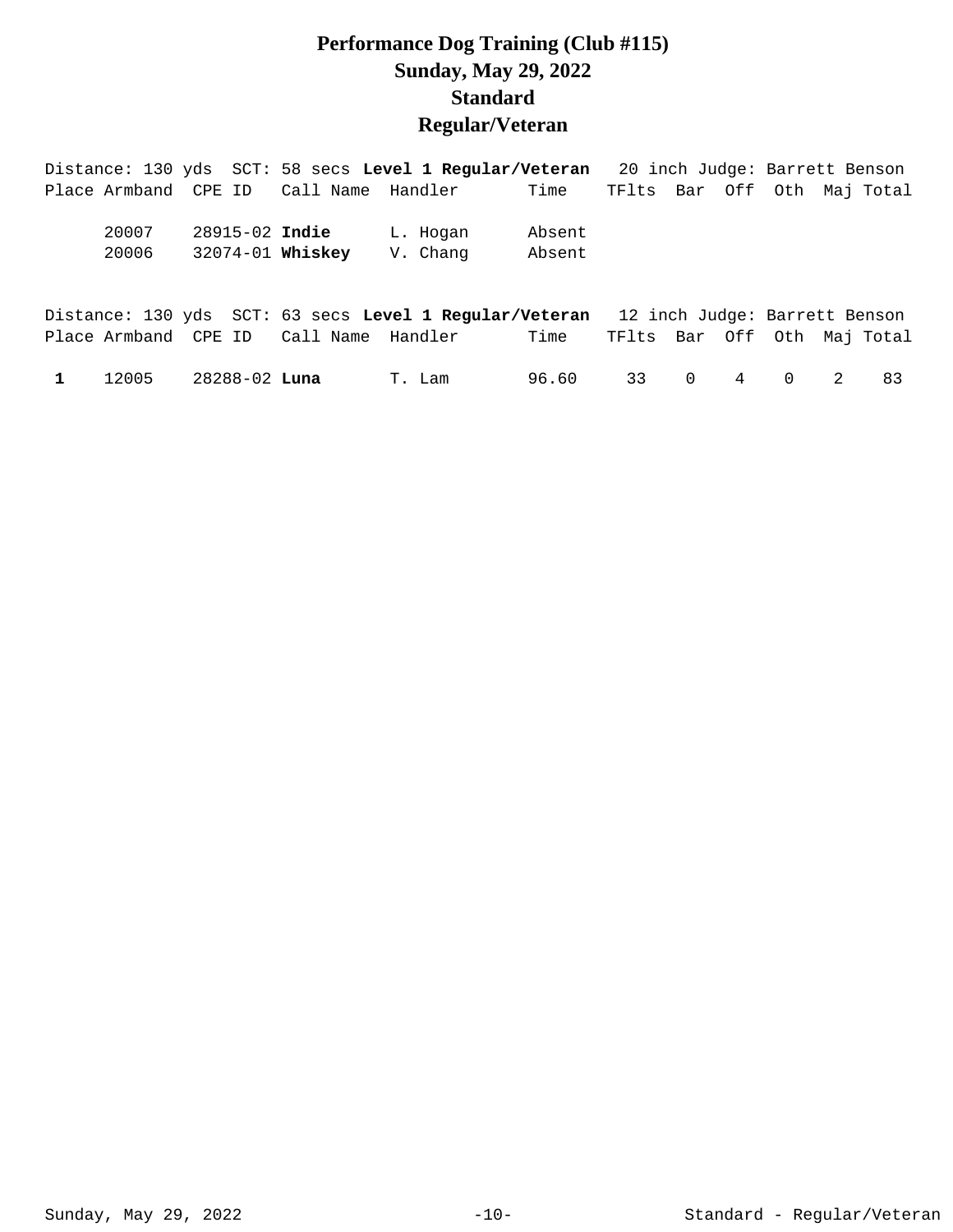#### **Performance Dog Training (Club #115) Sunday, May 29, 2022 Colors Regular/Veteran**

|              |                      |                        |                                        | Distance: 78 yds SCT: 34 secs Level 3 Regular/Veteran                               |       | 20 inch Judge: Barrett Benson |              |                |                     |             |                |
|--------------|----------------------|------------------------|----------------------------------------|-------------------------------------------------------------------------------------|-------|-------------------------------|--------------|----------------|---------------------|-------------|----------------|
|              | Place Armband CPE ID |                        | Call Name                              | Handler                                                                             | Time  | TFlts Bar Off Oth Maj Total   |              |                |                     |             |                |
| 1Q           | 20009                | 32632-01 <b>Rambis</b> |                                        | L. Brandon                                                                          | 23.27 | $\mathbf 0$                   | 0            | 0              | 0                   | 0           | 0              |
| $\mathbf{2}$ | 20005                | $12200 - 04$ Boz       |                                        | D. Roy                                                                              | 25.28 | $\mathbf 0$                   | $\mathbf{1}$ | $\Omega$       | $\mathbf 0$         | $\mathbf 0$ | 5              |
|              |                      |                        |                                        | Distance: 78 yds SCT: 34 secs Level 3 Regular/Veteran                               |       | 16 inch Judge: Barrett Benson |              |                |                     |             |                |
|              |                      |                        |                                        | Place Armband CPE ID Call Name Handler                                              | Time  | TFlts Bar Off Oth Maj Total   |              |                |                     |             |                |
| 2Q           | 16013                |                        | 32257-01 George                        | W. Stevenson                                                                        | 29.78 | 0                             | 0            | 0              | 0                   | 0           | 0              |
| 1Q           | 16010                |                        | 09814-03 <b>Danica</b>                 | J. Vinson                                                                           | 13.02 | $\Omega$                      | $\Omega$     | $\Omega$       | $\Omega$            | $\mathbf 0$ | $\mathbf 0$    |
|              |                      |                        |                                        | Distance: 78 yds SCT: 29 secs Level 5 Regular/Veteran 20 inch Judge: Barrett Benson |       |                               |              |                |                     |             |                |
|              |                      |                        |                                        | Place Armband CPE ID Call Name Handler                                              | Time  | TFlts Bar Off Oth Maj Total   |              |                |                     |             |                |
|              |                      |                        |                                        |                                                                                     |       |                               |              |                |                     |             |                |
| 1Q           | 20004                |                        |                                        | 23028-02 Magic P. Suiter                                                            | 19.47 | $\mathsf{O}$                  | $\mathbf 0$  | $\mathbf 0$    | $\mathbf 0$         | $\mathbf 0$ | $\mathbf 0$    |
|              |                      |                        |                                        | Distance: 78 yds SCT: 29 secs Level 5 Regular/Veteran 16 inch Judge: Barrett Benson |       |                               |              |                |                     |             |                |
|              |                      |                        | Place Armband CPE ID Call Name Handler |                                                                                     | Time  | TFlts Bar Off Oth Maj Total   |              |                |                     |             |                |
| $\mathbf{1}$ |                      | 16002 V 07020-02 Danna |                                        | F. McCune                                                                           | 28.00 | 0                             | $\mathbf{1}$ | $\mathbf 0$    | $\mathbf 0$         | $\mathbf 0$ | 5              |
|              |                      |                        |                                        | Distance: 78 yds SCT: 34 secs Level 5 Regular/Veteran                               |       | 12 inch Judge: Barrett Benson |              |                |                     |             |                |
|              |                      |                        |                                        | Place Armband CPE ID Call Name Handler                                              | Time  | TFlts Bar Off Oth Maj Total   |              |                |                     |             |                |
|              |                      |                        | 12003 V 12943-02 Oliver                | K. Hawthorne Absent                                                                 |       |                               |              |                |                     |             |                |
|              |                      |                        |                                        | Distance: 78 yds SCT: 34 secs Level 5 Regular/Veteran 8 inch Judge: Barrett Benson  |       |                               |              |                |                     |             |                |
|              |                      |                        |                                        | Place Armband CPE ID Call Name Handler Time TFlts Bar Off Oth Maj Total             |       |                               |              |                |                     |             |                |
| 1Q           | 8005                 |                        | 17416-02 D'Artagnan W. Watts           |                                                                                     | 20.82 | 0                             | 0            | 0              | 0                   | 0           | 0              |
| 4            | 8004                 | 28288-01 Mia           |                                        | C. Lam                                                                              | 35.24 | $\mathbf{1}$                  | 0            | $\mathbf{1}$   | 0                   | 0           | 6              |
| 3Q           | 8001                 | 05129-05 Cruise        |                                        | M. Moore                                                                            | 38.22 | $\overline{4}$                | 0            | $\overline{0}$ | $\mathsf{O}\xspace$ | $\mathbf 0$ | $\overline{4}$ |
| <b>2Q</b>    |                      |                        | 8011 V 04911-06 Murphy                 | V. Hill                                                                             | 28.68 | $\mathsf{O}$                  | $\Omega$     | $\Omega$       | $\mathbf 0$         | $\mathbf 0$ | $\mathbf 0$    |
|              |                      |                        |                                        | Distance: 78 yds SCT: 29 secs Level C Regular/Veteran                               |       | 20 inch Judge: Barrett Benson |              |                |                     |             |                |
|              | Place Armband CPE ID |                        | Call Name                              | Handler                                                                             | Time  | TFlts                         | Bar          | Off            |                     |             | Oth Maj Total  |

20008 19485-03 H. McAllister 17.93 0 0 0 0 0 0 **1Q Ripley**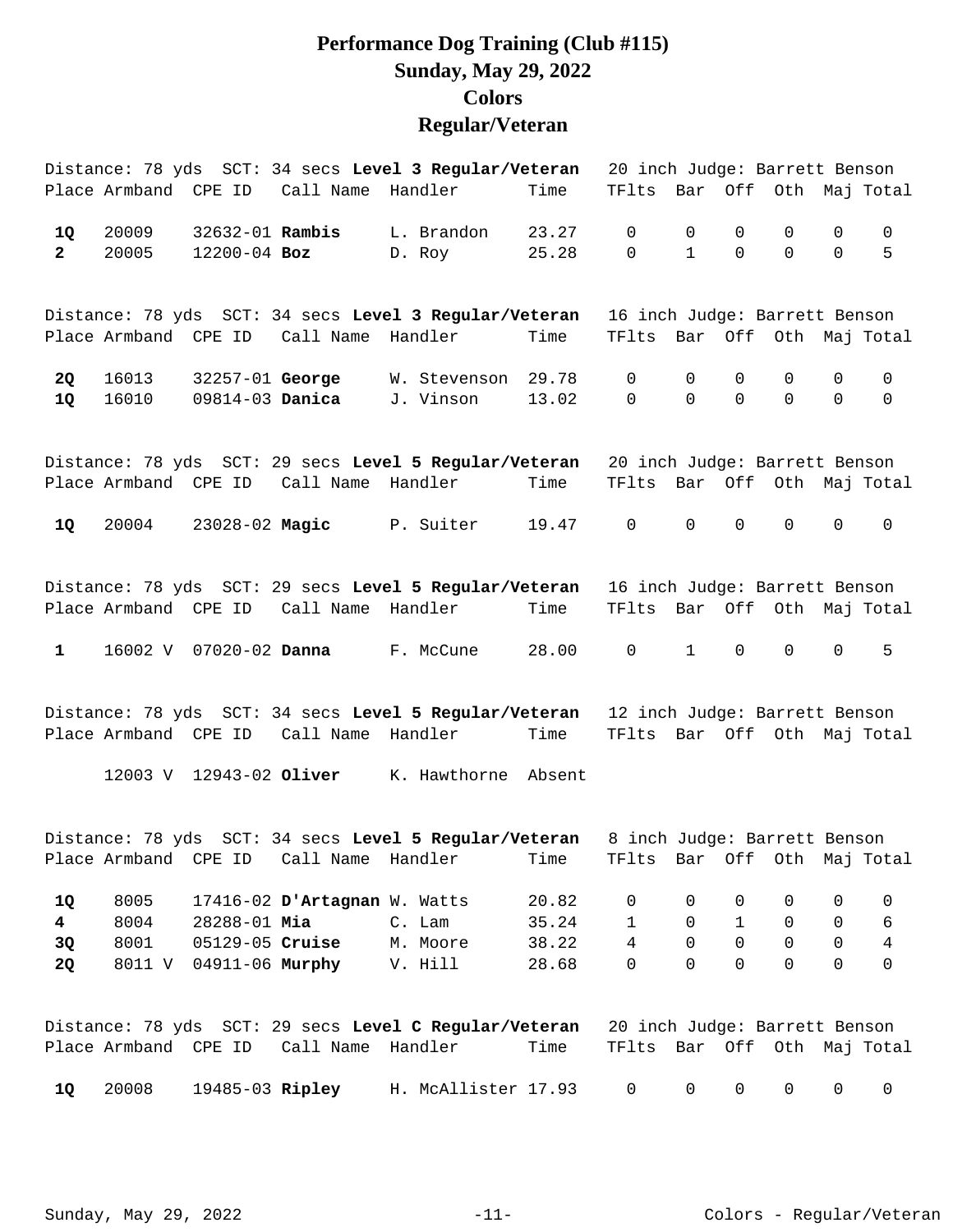|              | Distance: 78 yds SCT: 29 secs Level C Regular/Veteran |  |                                             | 16 inch Judge: Barrett Benson |                             |  |  |  |
|--------------|-------------------------------------------------------|--|---------------------------------------------|-------------------------------|-----------------------------|--|--|--|
|              |                                                       |  | Place Armband CPE ID Call Name Handler Time |                               | TFlts Bar Off Oth Maj Total |  |  |  |
| $\mathbf{2}$ | 10 16001 V 04937-05 Party                             |  | G. Davydov 24.04 0 0 1 0 0 5<br>G. Ravani   | 14.14 0 0 0 0 0 0             |                             |  |  |  |

|  |  | Distance: 78 yds SCT: 34 secs Level C Regular/Veteran 8 inch Judge: Barrett Benson |                                  |  |  |  |
|--|--|------------------------------------------------------------------------------------|----------------------------------|--|--|--|
|  |  |                                                                                    | Time TFlts Bar Off Oth Maj Total |  |  |  |
|  |  | 8010 17714-03 <b>Brooklyn</b> S. Yarvis                                            | 23.54 0 0 1 0 0 5                |  |  |  |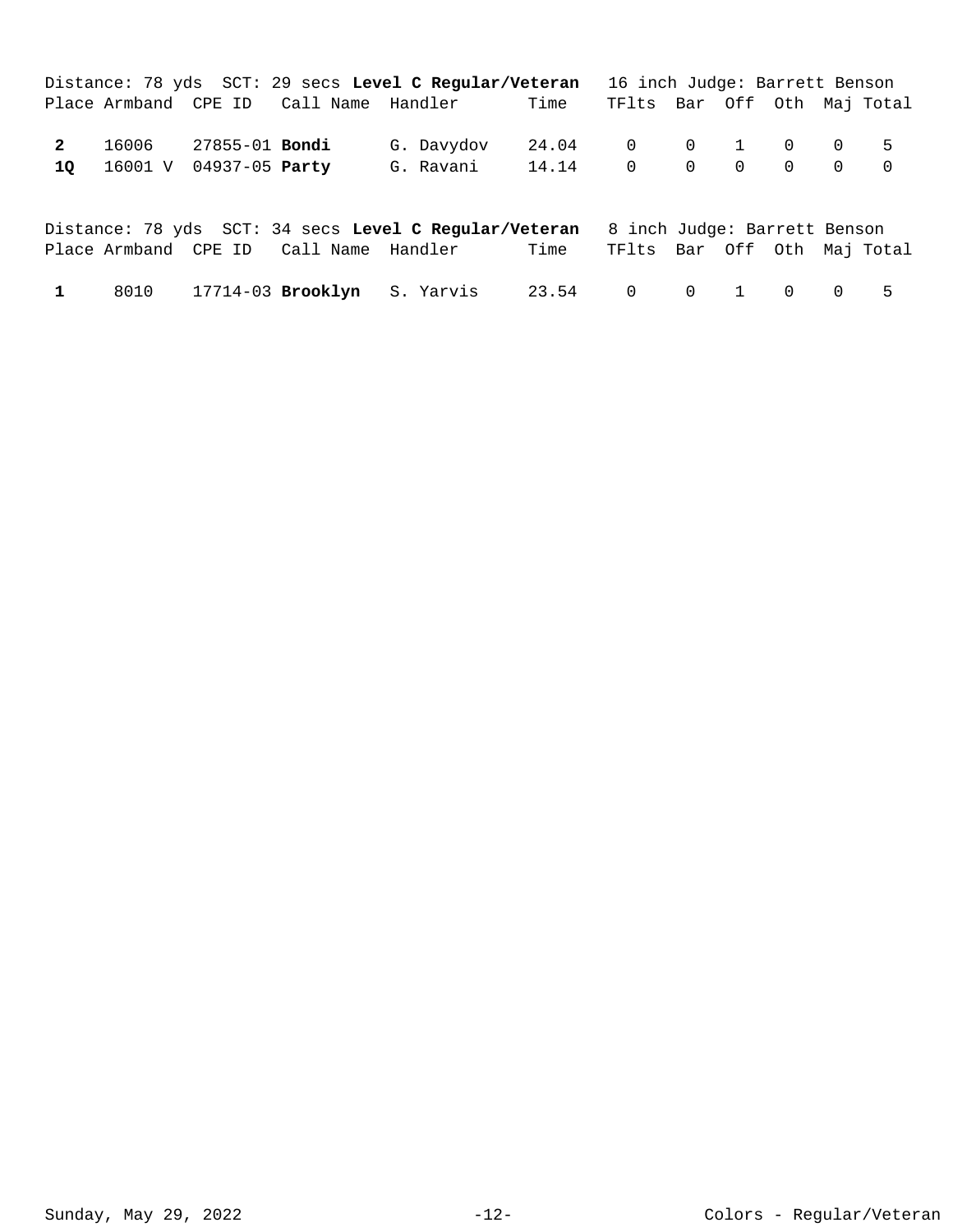## **Performance Dog Training (Club #115) Sunday, May 29, 2022 Colors Enthusiast**

|    |                         | Distance: 78 yds SCT: 39 secs Level 5 Enthusiast (12) 8 inch Judge: Barrett Benson |           |               |                                                 |  |          |                |
|----|-------------------------|------------------------------------------------------------------------------------|-----------|---------------|-------------------------------------------------|--|----------|----------------|
|    |                         | Place Armband CPE ID Call Name Handler                                             |           | Time          | TFlts Bar Off Oth Maj Total                     |  |          |                |
|    |                         |                                                                                    |           |               |                                                 |  |          |                |
|    | 12002 T 25248-02 Hasbro |                                                                                    | J. Jones  | NT            | $\begin{matrix} 0 & 0 & 0 & 0 & 0 \end{matrix}$ |  |          |                |
|    | 12001 V 21413-01 Maui   |                                                                                    | A. Thom   | NT 0 0 0 0 0  |                                                 |  |          |                |
|    |                         |                                                                                    |           |               |                                                 |  |          |                |
|    |                         |                                                                                    |           |               |                                                 |  |          |                |
|    |                         | Distance: 78 yds SCT: 39 secs Level 5 Enthusiast (8) 4 inch Judge: Barrett Benson  |           |               |                                                 |  |          |                |
|    |                         | Place Armband CPE ID Call Name Handler Time TFlts Bar Off Oth Maj Total            |           |               |                                                 |  |          |                |
|    |                         |                                                                                    | S. Yarvis |               |                                                 |  | $\Omega$ | $\overline{0}$ |
| 10 | 8013 T 17714-01 Max     |                                                                                    |           | 23.84 0 0 0 0 |                                                 |  |          |                |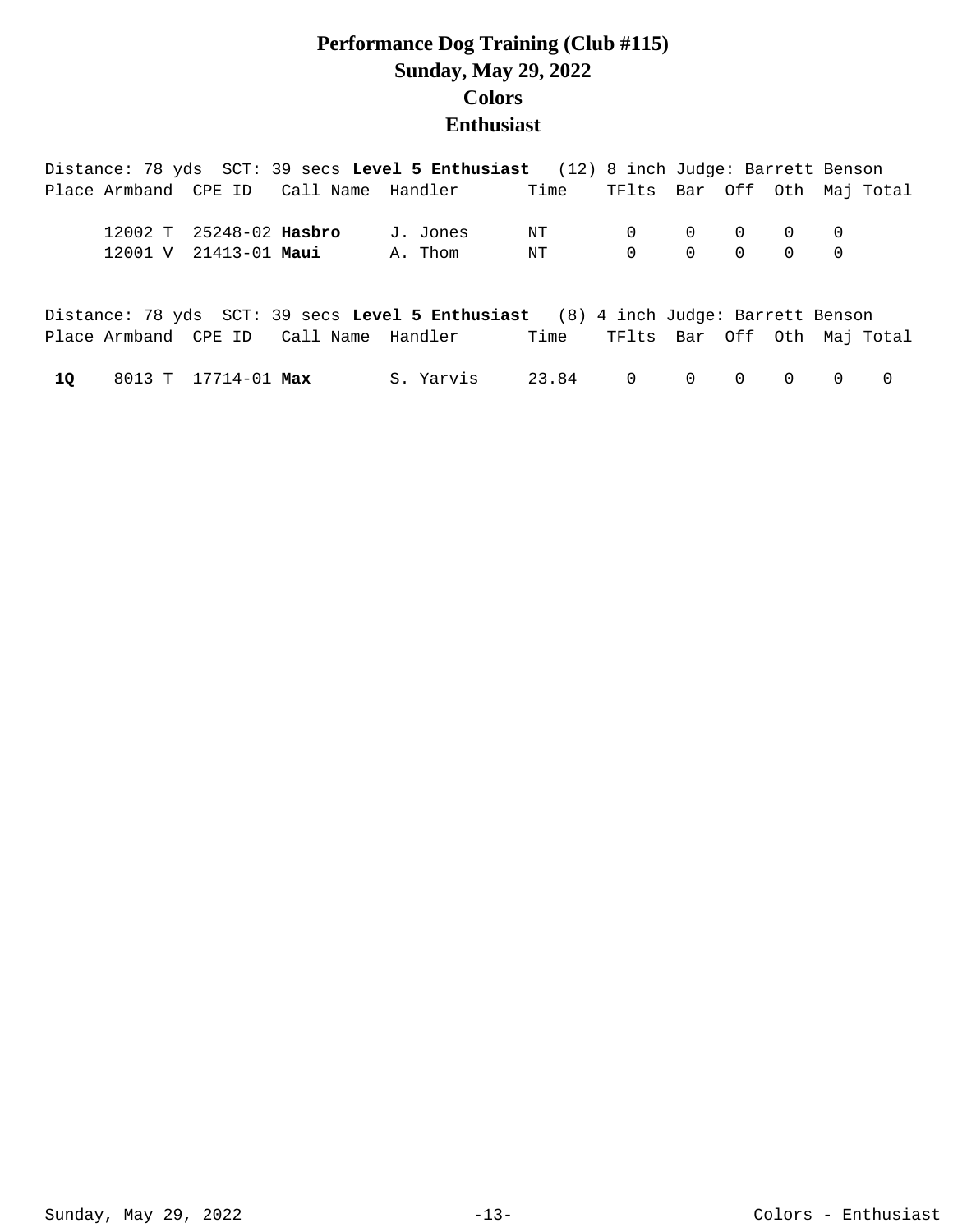## **Performance Dog Training (Club #115) Sunday, May 29, 2022 Colors Specialist**

|                                                                                     |                      |  |  | Distance: 78 yds SCT: 39 secs Level 5 Specialist (20) 12 inch Judge: Barrett Benson |  |                             |                |                   |                |                |              |  |
|-------------------------------------------------------------------------------------|----------------------|--|--|-------------------------------------------------------------------------------------|--|-----------------------------|----------------|-------------------|----------------|----------------|--------------|--|
|                                                                                     | Place Armband CPE ID |  |  | Call Name Handler Time                                                              |  | TFlts Bar Off Oth Maj Total |                |                   |                |                |              |  |
|                                                                                     |                      |  |  | 27694-01 Lilah R. Drill NT                                                          |  | $\mathsf{O}$                | 0              | $0 \qquad \qquad$ | 0              | $\Omega$       |              |  |
|                                                                                     |                      |  |  | Distance: 78 yds SCT: 39 secs Level 5 Specialist (16) 8 inch Judge: Barrett Benson  |  |                             |                |                   |                |                |              |  |
|                                                                                     |                      |  |  | Place Armband CPE ID Call Name Handler Time                                         |  | TFlts Bar Off Oth Maj Total |                |                   |                |                |              |  |
| 1Q                                                                                  |                      |  |  | 16007 S 05253-03 Bonnie L. Lotz 40.11                                               |  | $1 \qquad \qquad$           | $\overline{0}$ | $\mathsf{O}$      | $\overline{0}$ | $\overline{0}$ | $\mathbf{1}$ |  |
|                                                                                     |                      |  |  | Distance: 78 yds SCT: 39 secs Level 5 Specialist (4) 4 inch Judge: Barrett Benson   |  |                             |                |                   |                |                |              |  |
|                                                                                     |                      |  |  | Place Armband CPE ID Call Name Handler Time                                         |  | TFlts Bar Off Oth Maj Total |                |                   |                |                |              |  |
| $\mathbf{1}$                                                                        |                      |  |  | 4001 S 26339-01 Foxie J. Peterson 46.40                                             |  | $7$ 0                       |                | 0                 | $\Omega$       | $\Omega$       | 7            |  |
| Distance: 78 yds SCT: 39 secs Level C Specialist (20) 12 inch Judge: Barrett Benson |                      |  |  |                                                                                     |  |                             |                |                   |                |                |              |  |
|                                                                                     |                      |  |  | Place Armband CPE ID Call Name Handler Time                                         |  | TFlts Bar Off Oth Maj Total |                |                   |                |                |              |  |
|                                                                                     |                      |  |  | 1 20001 S 27694-03 Paisley R. Drill 23.97                                           |  | $\mathsf{O}$                | $\mathbf{1}$   | $\mathbf 0$       | $\Omega$       | $\overline{0}$ | 5.           |  |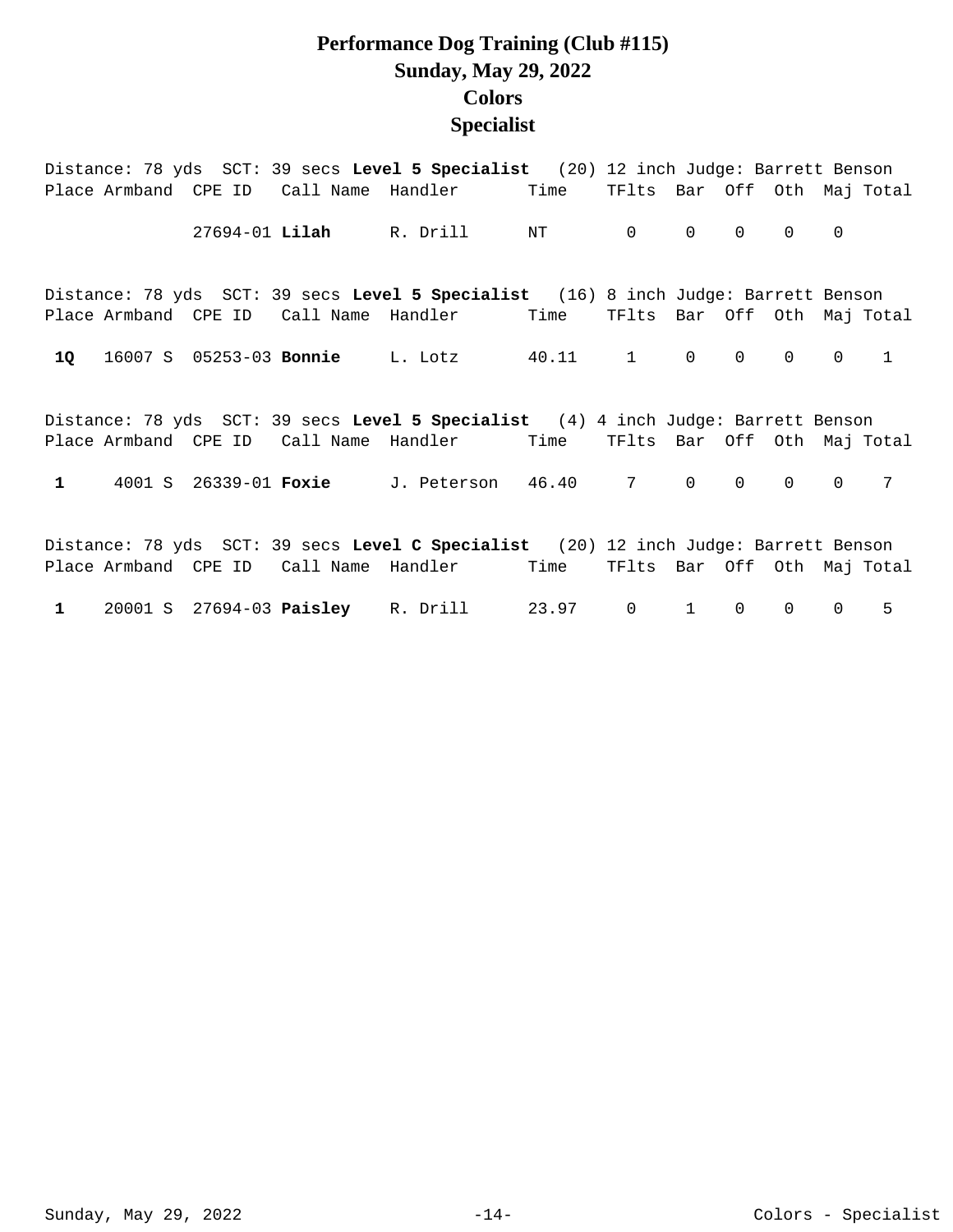## **Performance Dog Training (Club #115) Sunday, May 29, 2022 Colors Regular/Veteran**

|    | Distance: 72 yds SCT: 42 secs Level 1 Regular/Veteran                              |                                                       |                                        |                                                                                                |                  |                               | 12 inch Judge: Barrett Benson |              |              |              |             |  |  |
|----|------------------------------------------------------------------------------------|-------------------------------------------------------|----------------------------------------|------------------------------------------------------------------------------------------------|------------------|-------------------------------|-------------------------------|--------------|--------------|--------------|-------------|--|--|
|    | Place Armband CPE ID                                                               |                                                       | Call Name Handler                      |                                                                                                | Time             | TFlts Bar Off Oth Maj Total   |                               |              |              |              |             |  |  |
|    | 12005                                                                              |                                                       | 28288-02 <b>Luna</b>                   | T. Lam                                                                                         | NT               | $\mathbf 0$                   | $\mathbf 0$                   | $\mathbf 0$  | $\Omega$     | $\mathbf 0$  |             |  |  |
|    |                                                                                    |                                                       | Place Armband CPE ID Call Name         | Distance: 72 yds SCT: 32 secs Level 2 Regular/Veteran 20 inch Judge: Barrett Benson<br>Handler | Time             | TFlts Bar Off Oth Maj Total   |                               |              |              |              |             |  |  |
|    | 20007<br>20006                                                                     | 28915-02 Indie                                        | 32074-01 Whiskey                       | L. Hogan<br>V. Chang                                                                           | Absent<br>Absent |                               |                               |              |              |              |             |  |  |
|    |                                                                                    | Distance: 72 yds SCT: 32 secs Level 2 Regular/Veteran |                                        | 16 inch Judge: Barrett Benson                                                                  |                  |                               |                               |              |              |              |             |  |  |
|    |                                                                                    |                                                       | Place Armband CPE ID Call Name Handler |                                                                                                | Time             | TFlts Bar Off Oth Maj Total   |                               |              |              |              |             |  |  |
| 1Q | 16008                                                                              | 31963-01 Julius                                       |                                        | J. Chow                                                                                        | 32.00            | $\mathbf 0$                   | $\mathsf{O}$                  | $\mathbf{1}$ | $\mathsf{O}$ | $\mathsf{O}$ | 5           |  |  |
|    |                                                                                    |                                                       |                                        | Distance: 72 yds SCT: 37 secs Level 2 Regular/Veteran                                          |                  | 12 inch Judge: Barrett Benson |                               |              |              |              |             |  |  |
|    |                                                                                    |                                                       |                                        | Place Armband CPE ID Call Name Handler                                                         | Time             | TFlts Bar Off Oth Maj Total   |                               |              |              |              |             |  |  |
| 1Q | 12004                                                                              | 29897-01 Theo                                         |                                        | J. Wolfson                                                                                     | 20.21            | $\mathbf 0$                   | $\Omega$                      | $\Omega$     | $\Omega$     | $\mathsf{O}$ | $\Omega$    |  |  |
|    | Distance: 72 yds SCT: 37 secs Level 2 Regular/Veteran 8 inch Judge: Barrett Benson |                                                       |                                        |                                                                                                |                  |                               |                               |              |              |              |             |  |  |
|    | Place Armband CPE ID                                                               |                                                       | Call Name Handler                      |                                                                                                | Time             | TFlts Bar Off Oth Maj Total   |                               |              |              |              |             |  |  |
| 10 |                                                                                    |                                                       |                                        | 8007 H 32034-01 Bellatrix C. Johnson                                                           | 29.19            | $\mathbf 0$                   | 0                             | $\mathbf 0$  | $\mathbf 0$  | $\mathbf 0$  | $\mathbf 0$ |  |  |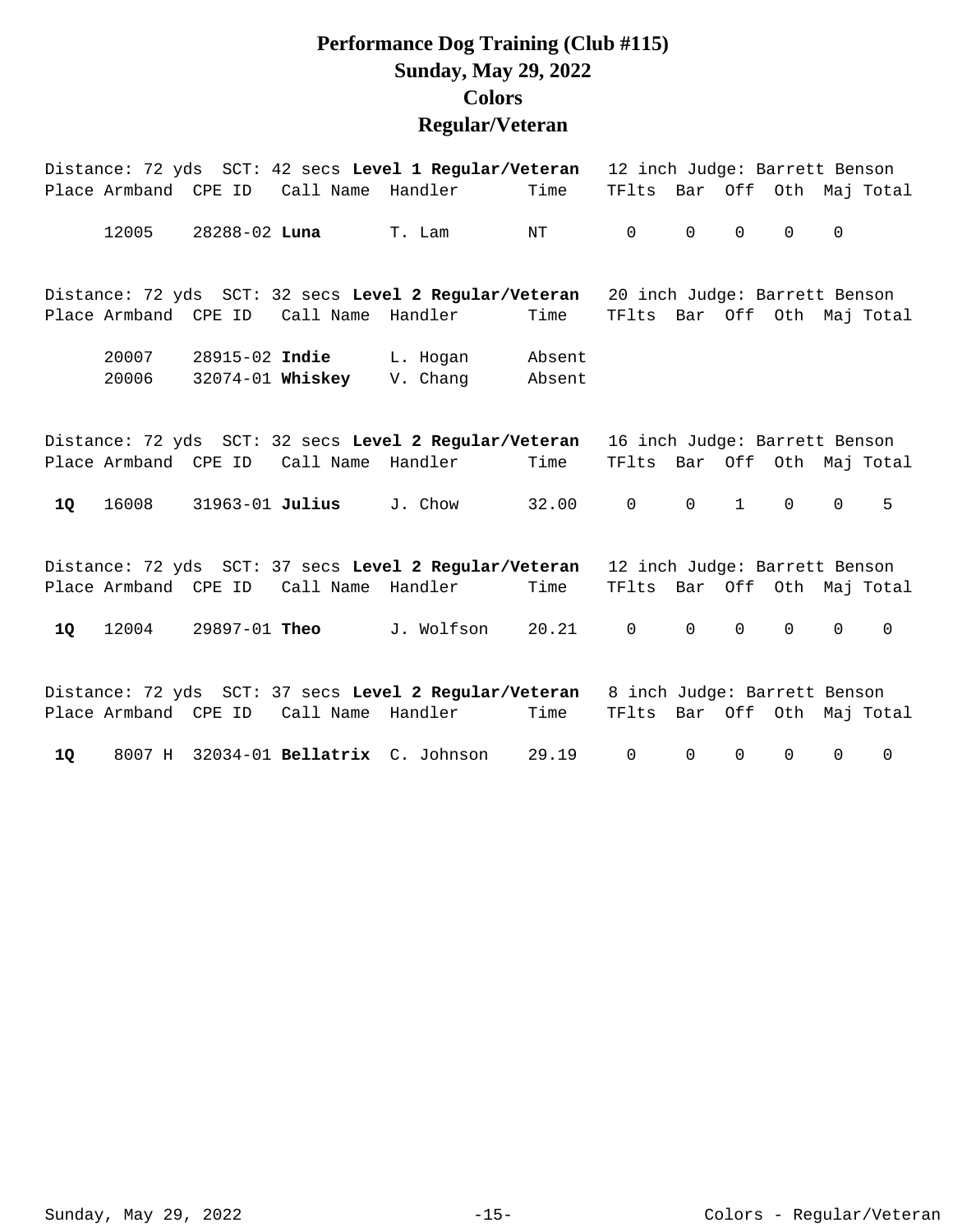## **Performance Dog Training (Club #115) Sunday, May 29, 2022 Wildcard Regular/Veteran**

|              |                      |                                    |                                        | Distance: 83 yds SCT: 36 secs Level 3 Regular/Veteran                              |           |                |     | 20 inch Judge: Barrett Benson |                         |                         |                         |              |
|--------------|----------------------|------------------------------------|----------------------------------------|------------------------------------------------------------------------------------|-----------|----------------|-----|-------------------------------|-------------------------|-------------------------|-------------------------|--------------|
|              | Place Armband CPE ID |                                    | Call Name Handler                      |                                                                                    | Time      | ΤF             | WCs | Bar                           |                         | Off Oth Maj             |                         | Tot          |
| $\mathbf{1}$ | 20005                | $12200 - 04$ Boz                   |                                        | D. Roy                                                                             | 41.65     | 5              | 122 | $\mathbf 0$                   | $\mathbf{1}$            | $\mathbf 0$             | $\Omega$                | 10           |
|              |                      |                                    |                                        | Distance: 83 yds SCT: 36 secs Level 3 Regular/Veteran                              |           |                |     | 16 inch Judge: Barrett Benson |                         |                         |                         |              |
|              | Place Armband CPE ID |                                    | Call Name                              | Handler                                                                            | Time      | ΤF             | WCs | Bar                           | Off                     |                         | Oth Maj                 | Tot          |
| 1Q           | 16013<br>16008       | 32257-01 George<br>31963-01 Julius |                                        | W. Stevenson 37.89<br>J. Chow                                                      | $\rm{NT}$ | 1<br>$\Omega$  | 122 | $\mathsf{O}$<br>$\Omega$      | $\mathbf 0$<br>$\Omega$ | $\mathbf 0$<br>$\Omega$ | $\mathbf 0$<br>$\Omega$ | $\mathbf{1}$ |
|              |                      |                                    |                                        | Distance: 83 yds SCT: 31 secs Level 5 Regular/Veteran                              |           |                |     | 20 inch Judge: Barrett Benson |                         |                         |                         |              |
|              | Place Armband CPE ID |                                    | Call Name Handler                      |                                                                                    | Time      | ΤF             | WCs | Bar                           | Off                     | Oth Maj                 |                         | Tot          |
| 1Q           | 20004                |                                    | 23028-02 Magic P. Suiter               |                                                                                    | 20.81     | $\mathsf{O}$   | 122 | $\mathbf 0$                   | $\mathbf 0$             | 0                       | $\mathbf 0$             | $\mathbf 0$  |
|              |                      |                                    |                                        | Distance: 83 yds SCT: 31 secs Level 5 Regular/Veteran                              |           |                |     | 16 inch Judge: Barrett Benson |                         |                         |                         |              |
|              |                      |                                    | Place Armband CPE ID Call Name Handler |                                                                                    | Time      | TF.            |     | WCs Bar                       |                         | Off Oth Maj             |                         | Tot          |
| 1Q           |                      |                                    | 16002 V 07020-02 Danna F. McCune       |                                                                                    | 30.85     | $\mathsf{O}$   | 122 | $\mathsf{O}$                  | $\mathbf 0$             | $\mathsf{O}$            | $\mathsf{O}$            | 0            |
|              |                      |                                    |                                        | Distance: 83 yds SCT: 36 secs Level 5 Regular/Veteran                              |           |                |     | 12 inch Judge: Barrett Benson |                         |                         |                         |              |
|              | Place Armband CPE ID |                                    | Call Name Handler                      |                                                                                    | Time      | TF             |     | WCs Bar Off Oth Maj Tot       |                         |                         |                         |              |
|              |                      |                                    | 12003 V 12943-02 Oliver                | K. Hawthorne Absent                                                                |           |                |     |                               |                         |                         |                         |              |
|              |                      |                                    |                                        | Distance: 83 yds SCT: 36 secs Level 5 Regular/Veteran 8 inch Judge: Barrett Benson |           |                |     |                               |                         |                         |                         |              |
|              | Place Armband CPE ID |                                    | Call Name Handler                      |                                                                                    | Time      | TF             | WCs | Bar                           | Off                     | Oth                     | Мај                     | Tot          |
| 1Q           | 8005                 |                                    | 17416-02 D'Artagnan W. Watts           |                                                                                    | 29.59     | 0              | 122 | $\mathsf{O}$                  | 0                       | 0                       | 0                       | 0            |
| 2Q           | 8004                 | 28288-01 Mia                       |                                        | C. Lam                                                                             | 35.34     | 0              | 122 | $\mathbf 0$                   | $\mathbf 0$             | $\mathbf 0$             | $\mathbf 0$             | $\mathsf 0$  |
| 3Q           | 8006 V               | 17714-02 Josie                     |                                        | S. Yarvis                                                                          | 36.68     | $\mathbf 0$    | 122 | $\mathsf{O}$                  | $\Omega$                | $\Omega$                | $\mathbf 0$             | $\mathbf 0$  |
|              |                      |                                    |                                        | Distance: 83 yds SCT: 31 secs Level C Regular/Veteran                              |           |                |     | 20 inch Judge: Barrett Benson |                         |                         |                         |              |
|              | Place Armband CPE ID |                                    | Call Name Handler                      |                                                                                    | Time      | TF             |     | WCs Bar Off Oth Maj           |                         |                         |                         | Tot          |
| 1Q           | 20008                |                                    |                                        | 19485-03 Ripley H. McAllister 19.59                                                |           | $\overline{0}$ | 122 | 0                             | $\overline{0}$          | $\mathsf{O}$            | $\mathsf{O}$            | $\mathsf{O}$ |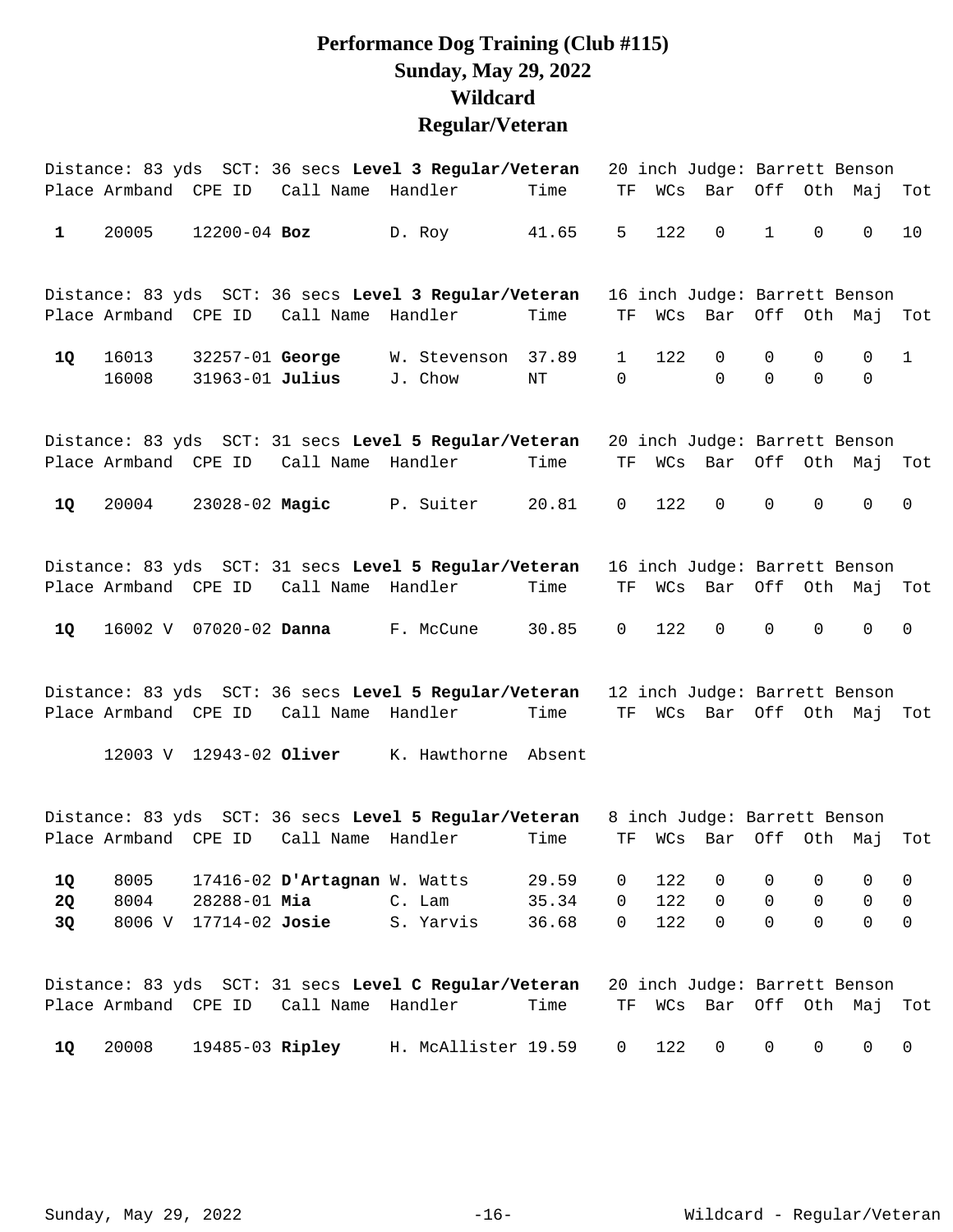|              |                           |                                        | Distance: 83 yds SCT: 31 secs Level C Reqular/Veteran 16 inch Judge: Barrett Benson |                                                 |  |                            |  |  |
|--------------|---------------------------|----------------------------------------|-------------------------------------------------------------------------------------|-------------------------------------------------|--|----------------------------|--|--|
|              |                           | Place Armband CPE ID Call Name Handler |                                                                                     | Time                                            |  | TF WCs Bar Off Oth Maj Tot |  |  |
| $\mathbf{2}$ | 10 16001 V 04937-05 Party |                                        | G. Davydov<br>G. Ravani                                                             | 34.17 3 122 0 2 0 0 13<br>19.59 0 122 0 0 0 0 0 |  |                            |  |  |

|    |  |                                        | Distance: 83 yds SCT: 36 secs Level C Regular/Veteran 8 inch Judge: Barrett Benson |                       |  |                            |  |  |
|----|--|----------------------------------------|------------------------------------------------------------------------------------|-----------------------|--|----------------------------|--|--|
|    |  | Place Armband CPE ID Call Name Handler |                                                                                    | Time                  |  | TF WCs Bar Off Oth Maj Tot |  |  |
| 10 |  |                                        | 8010 17714-03 <b>Brooklyn</b> S. Yarvis                                            | 34.03 0 122 0 0 0 0 0 |  |                            |  |  |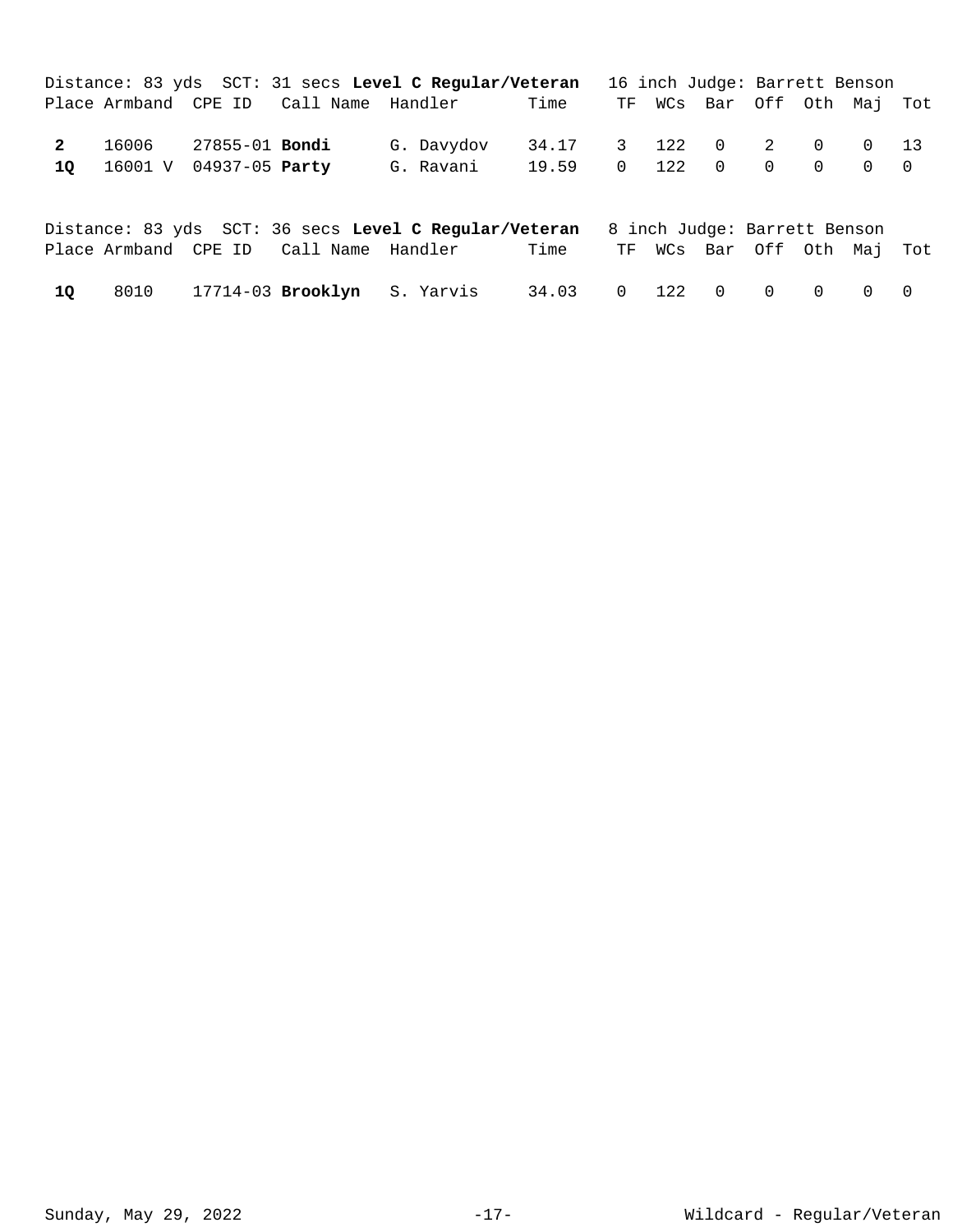## **Performance Dog Training (Club #115) Sunday, May 29, 2022 Wildcard Enthusiast**

|                         |  | Distance: 83 yds SCT: 41 secs Level 3 Enthusiast (24) 20 inch Judge: Barrett Benson |        |   |                                     |           |                                 |          |    |
|-------------------------|--|-------------------------------------------------------------------------------------|--------|---|-------------------------------------|-----------|---------------------------------|----------|----|
|                         |  | Place Armband CPE ID Call Name Handler Time                                         |        |   | TF WCs Bar Off Oth Maj Tot          |           |                                 |          |    |
| 24001 T 28915-01 Luca   |  | L. Hoqan                                                                            | NT 0   |   | $\begin{matrix} 0 & 0 \end{matrix}$ |           | $\begin{matrix}0&0\end{matrix}$ |          |    |
|                         |  | Distance: 83 yds SCT: 41 secs Level 5 Enthusiast (12) 8 inch Judge: Barrett Benson  |        |   |                                     |           |                                 |          |    |
|                         |  | Place Armband CPE ID Call Name Handler Time TF WCs Bar Off Oth Maj Tot              |        |   |                                     |           |                                 |          |    |
| 12002 T 25248-02 Hasbro |  | J. Jones                                                                            | Absent |   |                                     |           |                                 |          |    |
| 12001 V 21413-01 Maui   |  | A. Thom                                                                             | 47.15  | 6 | $\overline{0}$<br>12.2              | $\bigcap$ | $\bigcap$                       | $\Omega$ | -6 |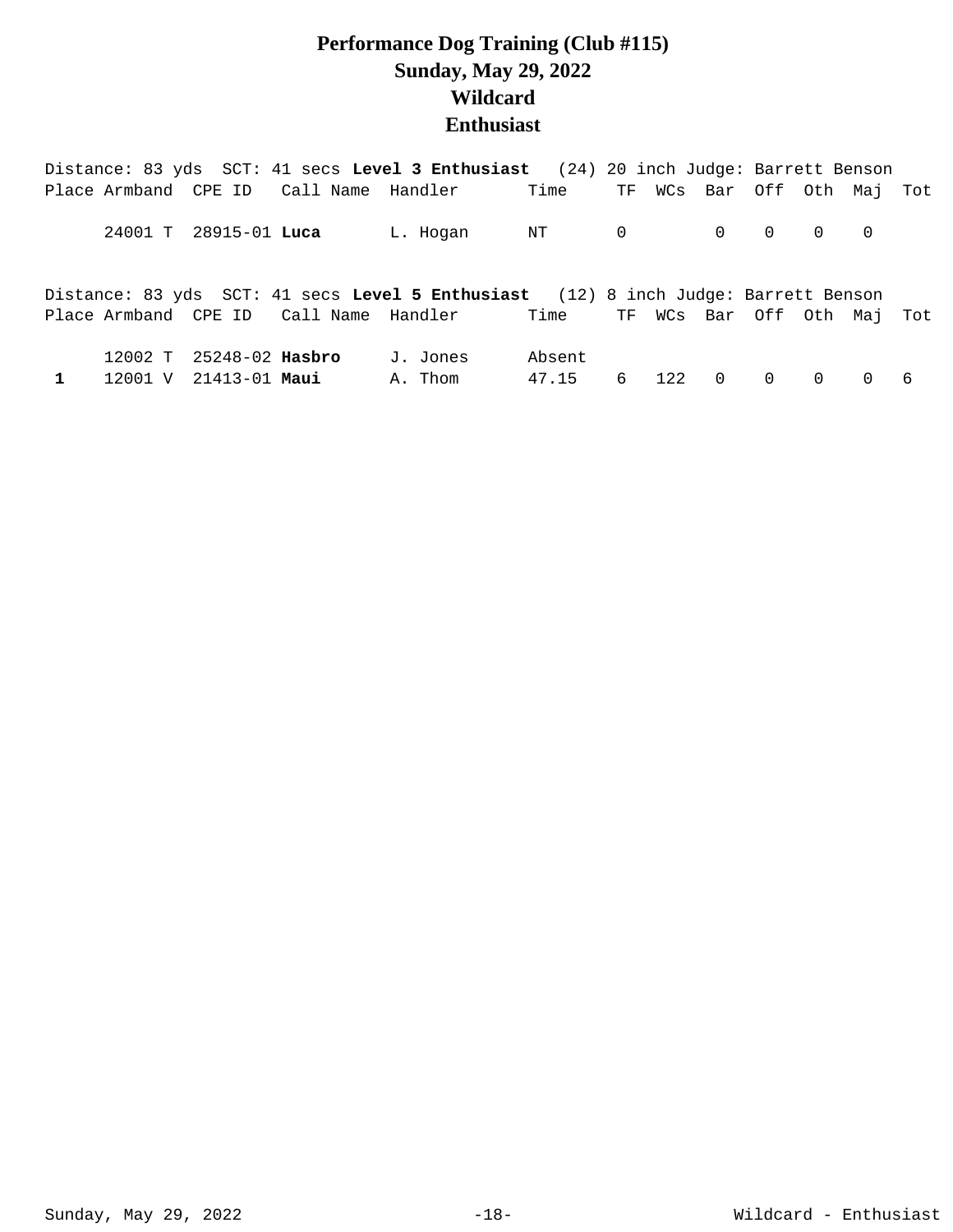## **Performance Dog Training (Club #115) Sunday, May 29, 2022 Wildcard Specialist**

|    |  |                                        | Distance: 83 yds SCT: 41 secs Level 5 Specialist (16) 8 inch Judge: Barrett Benson  |                 |                |            |                |                            |           |          |                |
|----|--|----------------------------------------|-------------------------------------------------------------------------------------|-----------------|----------------|------------|----------------|----------------------------|-----------|----------|----------------|
|    |  |                                        | Place Armband CPE ID Call Name Handler                                              | Time            |                |            |                | TF WCs Bar Off Oth Maj Tot |           |          |                |
| 10 |  | 16007 S 05253-03 <b>Bonnie</b> L. Lotz |                                                                                     | 36.94 0 122 0 0 |                |            |                |                            | $\bigcap$ | $\Omega$ | $\overline{0}$ |
|    |  |                                        | Distance: 83 yds SCT: 41 secs Level 5 Specialist (4) 4 inch Judge: Barrett Benson   |                 |                |            |                |                            |           |          |                |
|    |  |                                        | Place Armband CPE ID Call Name Handler                                              | Time            |                |            |                | TF WCs Bar Off Oth Mai     |           |          | Tot            |
| 10 |  |                                        | 4001 S 26339-01 Foxie J. Peterson 39.11                                             |                 |                | $0 \t 122$ | $\overline{0}$ | $\Omega$                   | $\Omega$  | $\Omega$ | $\Omega$       |
|    |  |                                        | Distance: 83 yds SCT: 41 secs Level C Specialist (20) 12 inch Judge: Barrett Benson |                 |                |            |                |                            |           |          |                |
|    |  |                                        | Place Armband CPE ID Call Name Handler                                              | Time            |                |            |                | TF WCs Bar Off Oth Maj Tot |           |          |                |
| 1Q |  |                                        | 20001 S 27694-03 Paisley R. Drill                                                   | 30.20           | $\overline{0}$ | 122        | $\overline{0}$ | $\Omega$                   | $\Omega$  | $\Omega$ | $\Omega$       |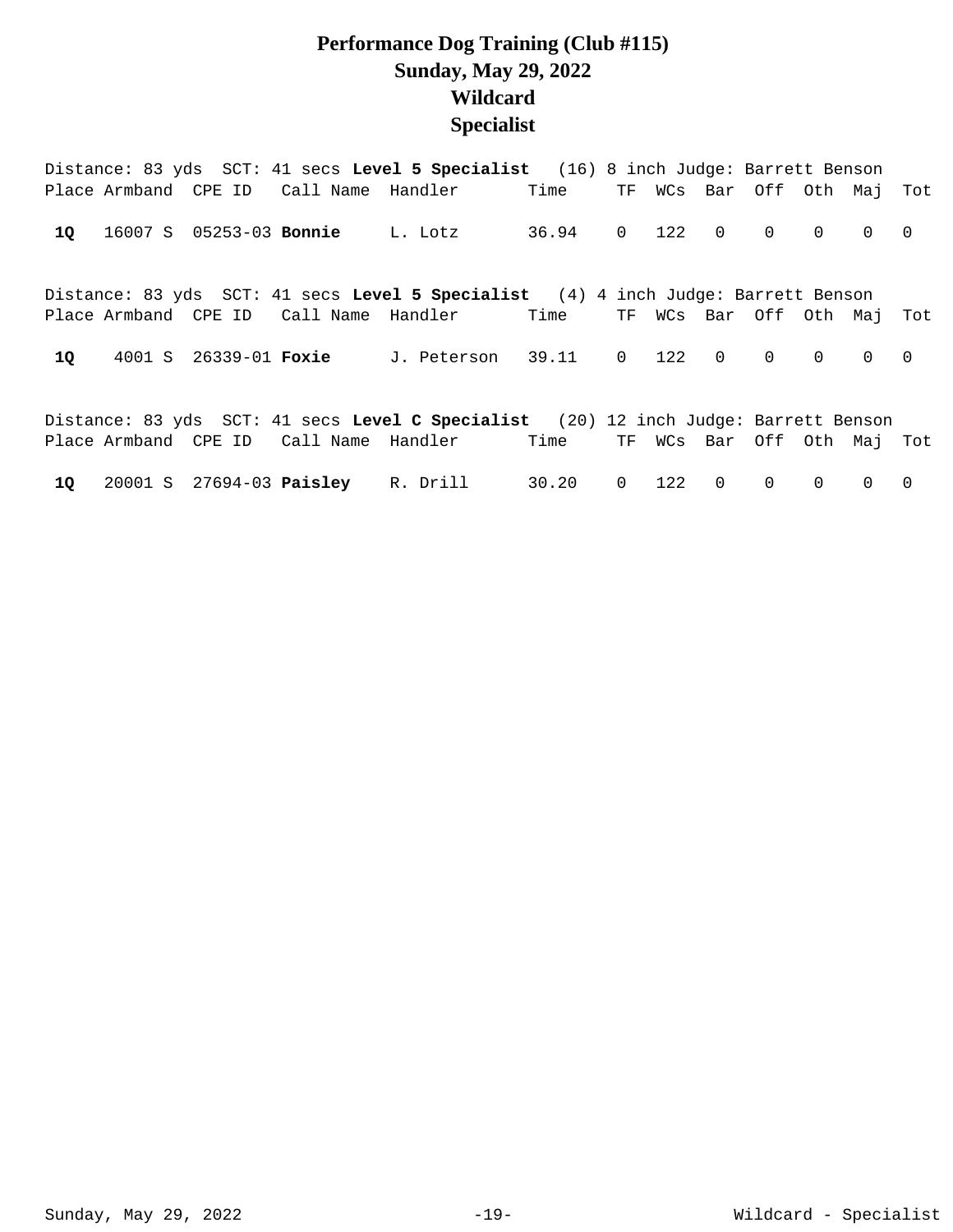## **Performance Dog Training (Club #115) Sunday, May 29, 2022 Wildcard Regular/Veteran**

|    |                      |                      |                                        | Distance: 82 yds SCT: 42 secs Level 1 Regular/Veteran |        |              |         |                |                              |          | 20 inch Judge: Barrett Benson |     |
|----|----------------------|----------------------|----------------------------------------|-------------------------------------------------------|--------|--------------|---------|----------------|------------------------------|----------|-------------------------------|-----|
|    | Place Armband CPE ID |                      | Call Name Handler                      |                                                       | Time   | TF           |         |                |                              |          | WCs Bar Off Oth Maj Tot       |     |
|    | 20007                | 28915-02 Indie       |                                        | L. Hogan                                              | Absent |              |         |                |                              |          |                               |     |
|    |                      |                      |                                        | Distance: 82 yds SCT: 42 secs Level 2 Regular/Veteran |        |              |         |                |                              |          | 12 inch Judge: Barrett Benson |     |
|    |                      |                      | Place Armband CPE ID Call Name Handler |                                                       | Time   | TF           |         |                |                              |          | WCs Bar Off Oth Maj Tot       |     |
| 10 | 12004                | 29897-01 <b>Theo</b> |                                        | J. Wolfson                                            | 19.23  |              | $0$ 112 | $\overline{0}$ | $\Omega$                     | $\Omega$ | $\Omega$                      | - 0 |
|    |                      |                      |                                        | Distance: 82 yds SCT: 42 secs Level 2 Regular/Veteran |        |              |         |                | 8 inch Judge: Barrett Benson |          |                               |     |
|    |                      |                      | Place Armband CPE ID Call Name Handler |                                                       | Time   |              |         |                |                              |          | TF WCs Bar Off Oth Maj Tot    |     |
| 10 | 8007 H               |                      |                                        | 32034-01 Bellatrix C. Johnson                         | 28.19  | $\mathsf{O}$ | 112     | $\overline{0}$ | $\mathbf 0$                  | $\Omega$ | $\Omega$                      | 0   |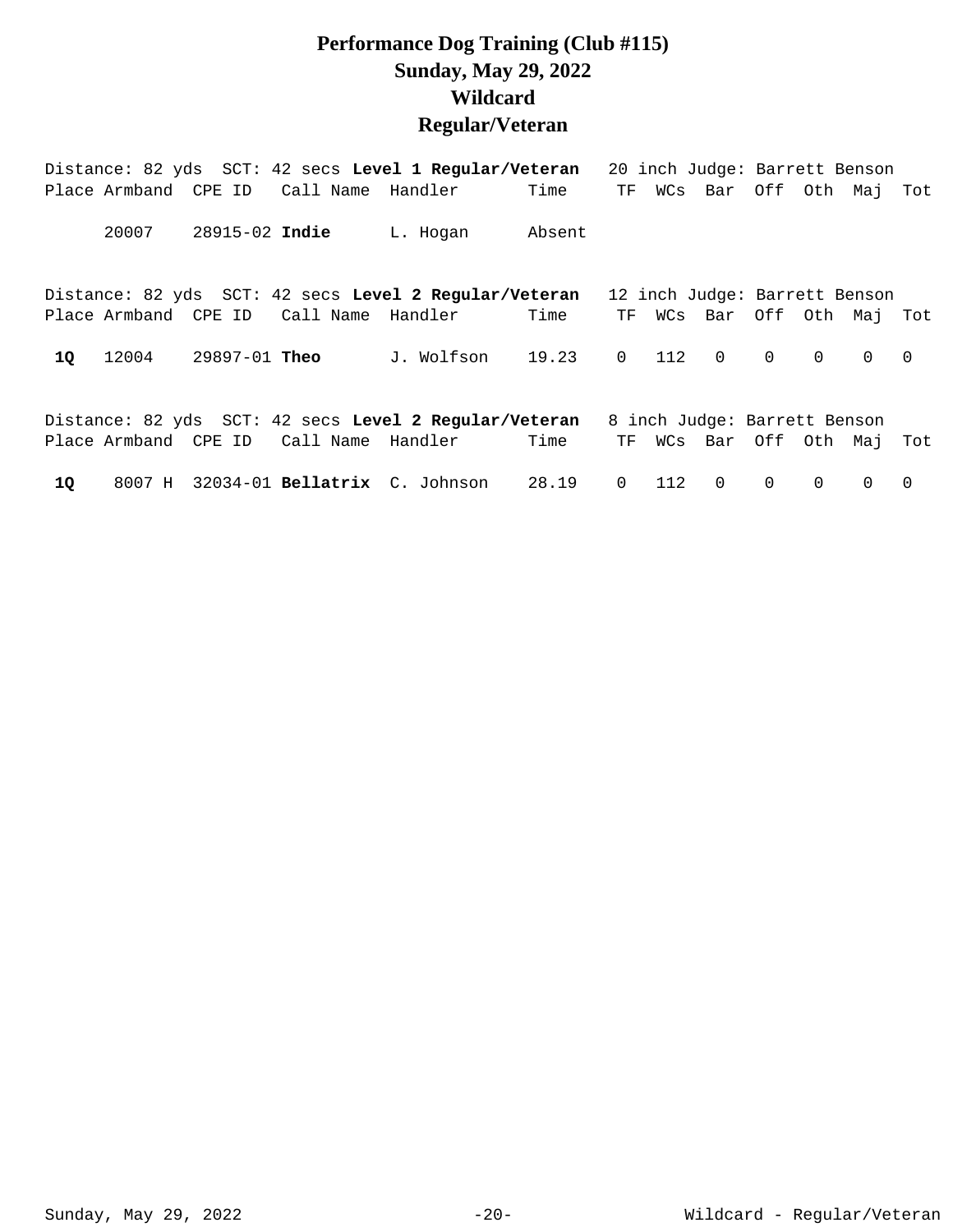## **Performance Dog Training (Club #115) Sunday, May 29, 2022 Snooker Regular/Veteran**

|              |              |                      |                                                   | SCT: 40 secs Level 3 Regular/Veteran 20 inch Judge: Barrett Benson       |                |                    |                    |                    |          |          |
|--------------|--------------|----------------------|---------------------------------------------------|--------------------------------------------------------------------------|----------------|--------------------|--------------------|--------------------|----------|----------|
|              |              |                      | Place Armband CPE ID Call Name Handler            |                                                                          | Time           | RC1                | RC2                | RC3                | Cls      | Score    |
| 1Q           | 20005        | $12200 - 04$ Boz     |                                                   | D. Roy                                                                   | 42.08          | $1 + 4$            | $1 + 4$            | $1 + 7$            | 27       | 45       |
|              |              |                      |                                                   | SCT: 40 secs Level 5 Regular/Veteran 20 inch Judge: Barrett Benson       |                |                    |                    |                    |          |          |
|              |              |                      | Place Armband CPE ID Call Name Handler            |                                                                          | Time           | RC1                | RC2                | RC3                | Cls      | Score    |
| 1Q           | 20004        |                      |                                                   | 23028-02 Magic P. Suiter                                                 | 40.20          | $1 + 7$            | $1+7$              | $1 + 7$            | 27       | 51       |
|              |              |                      |                                                   | SCT: 40 secs Level 5 Regular/Veteran 16 inch Judge: Barrett Benson       |                |                    |                    |                    |          |          |
|              |              |                      | Place Armband CPE ID Call Name Handler            |                                                                          | Time           | RC1                | RC2                | RC3                | Cls      | Score    |
| $\mathbf{1}$ |              |                      |                                                   | 16002 V 07020-02 Danna F. McCune                                         | 17.79          | $1 + 4$            | $1 + 0$            |                    | 0        | 6        |
|              |              |                      |                                                   | SCT: 45 secs Level 5 Regular/Veteran 12 inch Judge: Barrett Benson       |                |                    |                    |                    |          |          |
|              |              |                      | Place Armband CPE ID Call Name Handler            |                                                                          | Time           | RC1                | RC2                | RC3                | Cls      | Score    |
| 1Q           |              |                      |                                                   | 05648-05 Sunny D. Mikschl<br>12003 V 12943-02 Oliver K. Hawthorne Absent | 49.52          | $1 + 4$            | $1 + 4$            | $1 + 3$            | 20       | 34       |
|              |              |                      |                                                   | SCT: 40 secs Level C Regular/Veteran 20 inch Judge: Barrett Benson       |                |                    |                    |                    |          |          |
|              |              |                      | Place Armband CPE ID Call Name Handler            |                                                                          | Time           | RC1                | RC2                | RC3                | Cls      | Score    |
| 1Q           | 20008        |                      |                                                   | 19485-03 Ripley H. McAllister 41.27                                      |                | $1+4$              | $1 + 3$            | $1 + 6$            | 27       | 43       |
|              |              |                      |                                                   | SCT: 40 secs Level C Regular/Veteran 16 inch Judge: Barrett Benson       |                |                    |                    |                    |          |          |
|              |              |                      | Place Armband CPE ID Call Name Handler            |                                                                          | Time           | RC1                | RC2                | RC3                | Cls      | Score    |
| 1            | 16006        |                      | 27855-01 <b>Bondi</b>                             | G. Davydov                                                               | 34.45          | $1 + 4$            |                    | $1 + 7$            | 2        | 15       |
|              |              |                      |                                                   | SCT: 45 secs Level C Regular/Veteran 8 inch Judge: Barrett Benson        |                |                    |                    |                    |          |          |
|              |              | Place Armband CPE ID | Call Name Handler                                 |                                                                          | Time           | RC1                | RC2                | RC3                | Cls      | Score    |
| 2Q<br>1Q     | 8010<br>8005 |                      | 17714-03 Brooklyn<br>17416-02 D'Artagnan W. Watts | S. Yarvis                                                                | 51.64<br>46.31 | $1 + 4$<br>$1 + 4$ | $1 + 4$<br>$1 + 3$ | $1 + 3$<br>$1 + 7$ | 20<br>27 | 34<br>44 |
|              |              |                      |                                                   |                                                                          |                |                    |                    |                    |          |          |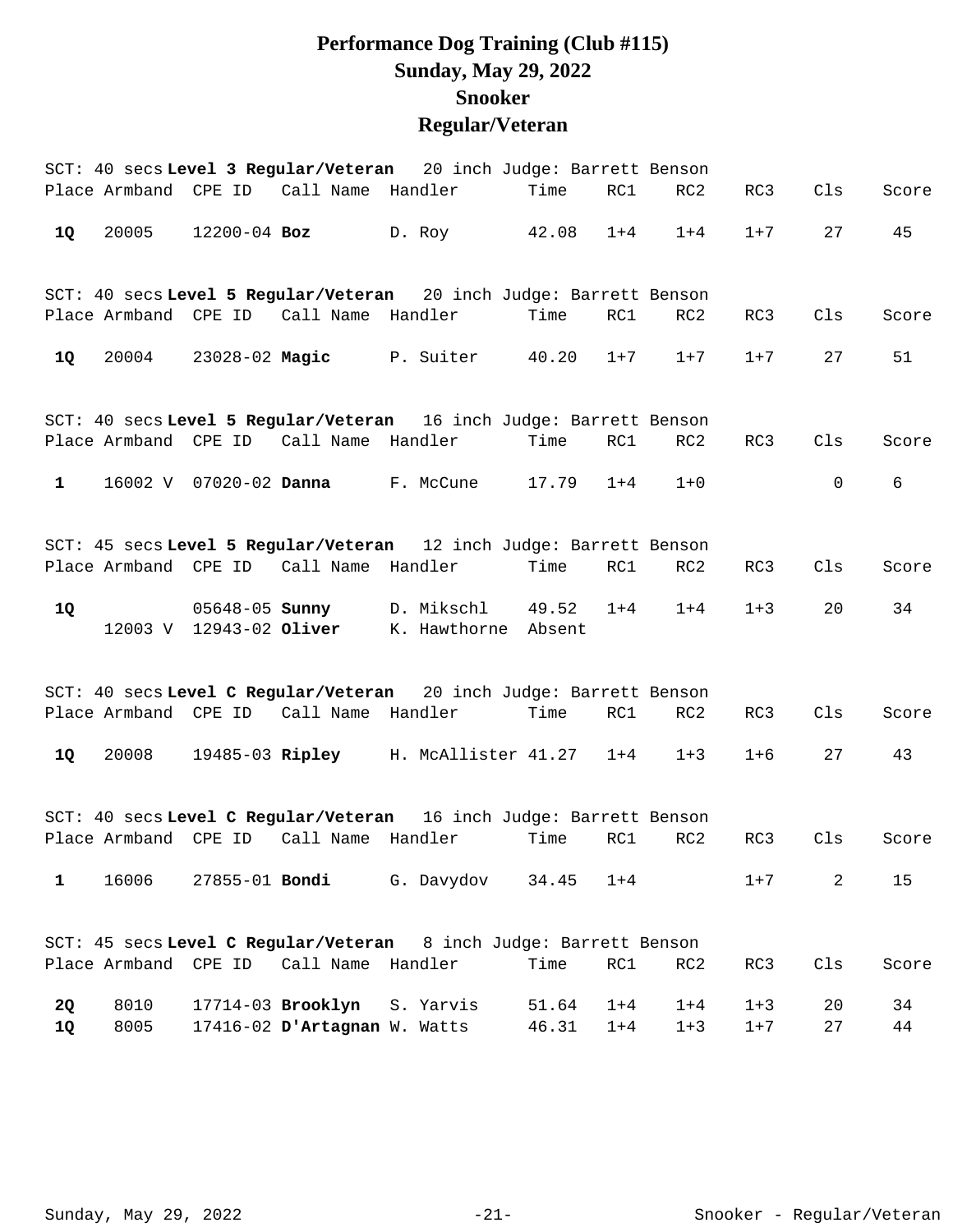## **Performance Dog Training (Club #115) Sunday, May 29, 2022 Snooker Enthusiast**

|  |                     |                                  | SCT: 45 secs Level 5 Enthusiast (12) 8 inch Judge: Barrett Benson  |           |         |         |       |     |       |
|--|---------------------|----------------------------------|--------------------------------------------------------------------|-----------|---------|---------|-------|-----|-------|
|  |                     |                                  | Place Armband CPE ID Call Name Handler                             | Time      | RC1 N   | RC2     | RC3   | Cls | Score |
|  |                     | 12002 T 25248-02 Hasbro J. Jones |                                                                    | Absent    |         |         |       |     |       |
|  |                     |                                  | SCT: 45 secs Level 5 Enthusiast $(8)$ 4 inch Judge: Barrett Benson |           |         |         |       |     |       |
|  |                     |                                  | Place Armband CPE ID Call Name Handler                             | Time      | RC1 RC2 |         | RC3   | Cls | Score |
|  | 8013 T 17714-01 Max |                                  | S. Yarvis                                                          | 55.16 1+4 |         | $1 + 4$ | $1+3$ | 9   | 23    |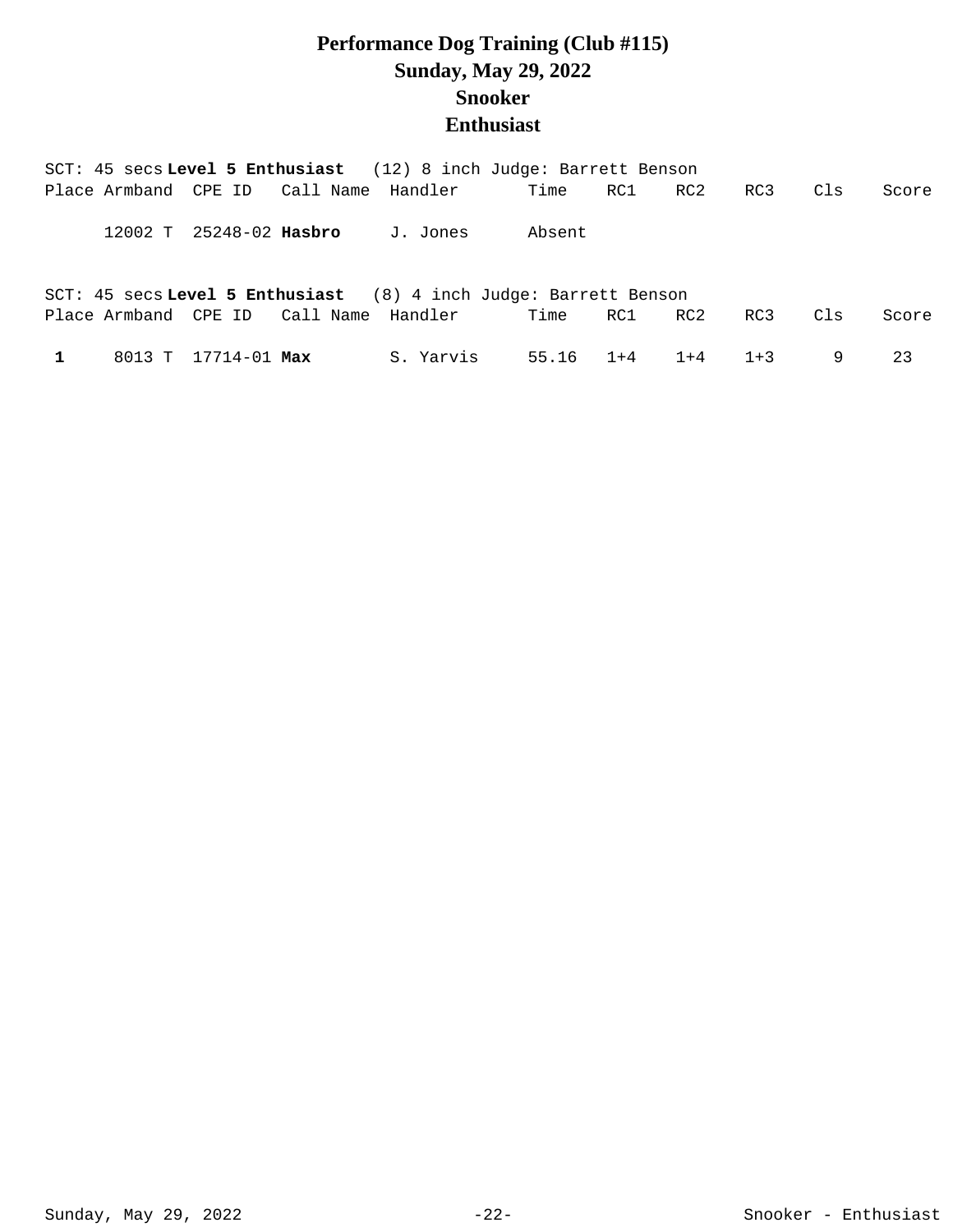## **Performance Dog Training (Club #115) Sunday, May 29, 2022 Snooker Specialist**

|              |        |                                |                                        | SCT: 45 secs Level 5 Specialist (16) 8 inch Judge: Barrett Benson  |           |         |         |       |             |       |
|--------------|--------|--------------------------------|----------------------------------------|--------------------------------------------------------------------|-----------|---------|---------|-------|-------------|-------|
|              |        |                                | Place Armband CPE ID Call Name Handler |                                                                    | Time      | RC1     | RC2     | RC3   | Cls         | Score |
| 10           |        | 16007 S 05253-03 <b>Bonnie</b> |                                        | L. Lotz                                                            | 53.21 1+3 |         | $1+7$   | $1+3$ | 14          | 30    |
|              |        |                                |                                        | SCT: 45 secs Level 5 Specialist $(4)$ 4 inch Judge: Barrett Benson |           |         |         |       |             |       |
|              |        |                                | Place Armband CPE ID Call Name Handler |                                                                    | Time      | RC1     | RC2     | RC3   | Cls         | Score |
|              | 4001 S | 26339-01 <b>Foxie</b>          |                                        | J. Peterson                                                        | ΝT        |         |         |       | 0           |       |
|              |        |                                |                                        | SCT: 45 secs Level C Specialist (20) 12 inch Judge: Barrett Benson |           |         |         |       |             |       |
|              |        |                                | Place Armband CPE ID Call Name Handler |                                                                    | Time      | RC1     | RC2     | RC3   | Cls         | Score |
| $\mathbf{1}$ |        |                                | 20001 S 27694-03 Paisley R. Drill      |                                                                    | 34.59     | $1 + 4$ | $1 + 4$ | $1+7$ | $\mathbf 0$ | 18    |